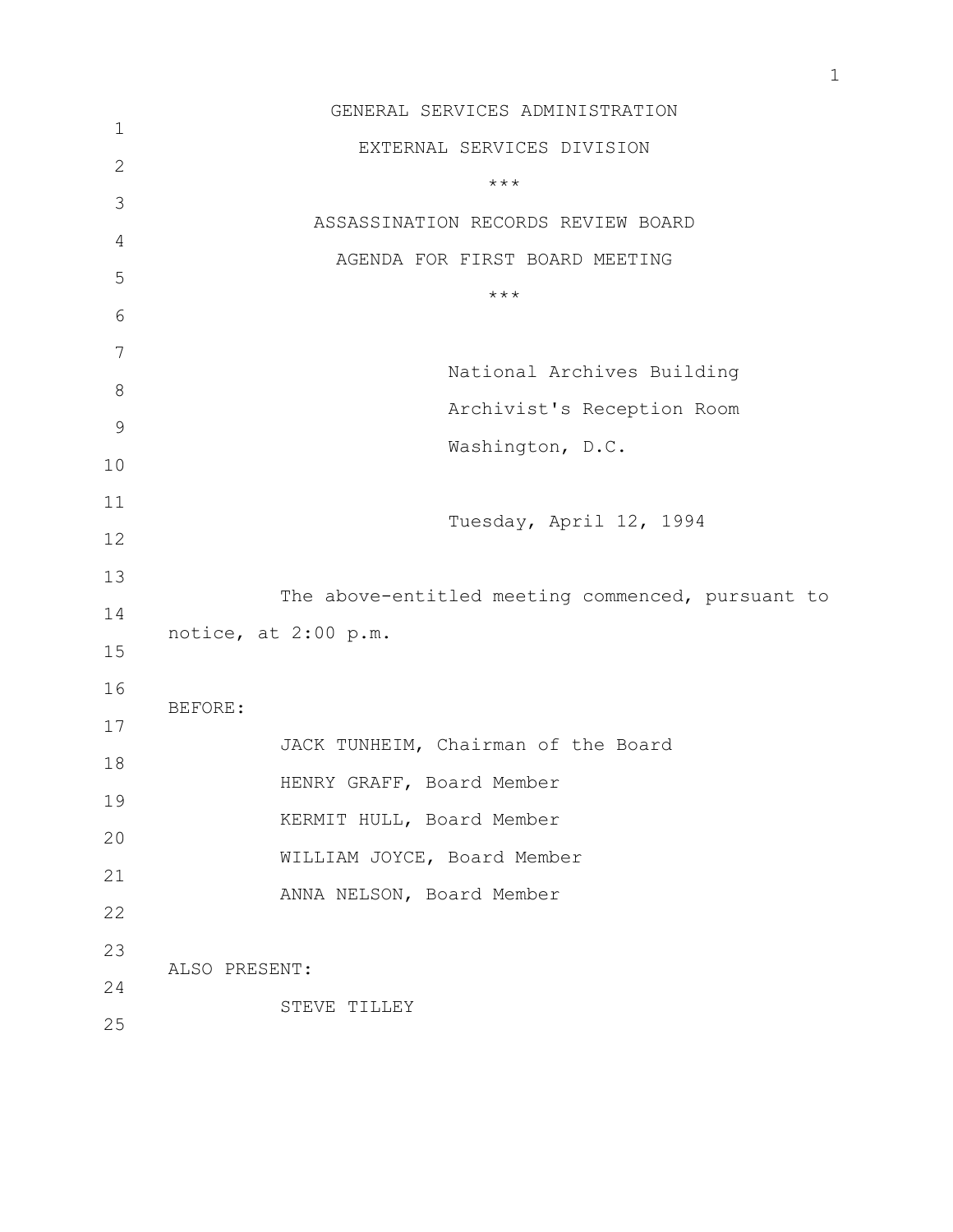| $\mathbf 1$ | CONTENTS                                |       |
|-------------|-----------------------------------------|-------|
| 2           | AGENDA ITEM                             | PAGE  |
| 3           | ELECTION OF CHAIR                       | 3     |
| 4           | WELCOME AND INTRODUCTORY STATEMENTS BY  |       |
| 5           | <b>BOARD MEMBERS</b>                    | 3     |
| 6           | DISCUSSION OF TRANSITION BUDGET         | 7     |
| 7           | DISCUSSION OF FY95 BUDGET REQUEST       | 7     |
| 8           | DISCUSSION OF PROCESS AND TIMETABLE FOR |       |
| $\mathsf 9$ | APPOINTING EXECUTIVE DIRECTOR           | $8\,$ |
| 10          | RESOLUTION SEEKING EXTENSION OF BOARD'S |       |
| 11          | TIME PERIOD                             | 11    |
| 12          | DISCUSSION OF PLANS AND TIMETABLE FOR   |       |
| 13          | FIRST YEAR                              | 13    |
| 14          | JFK COLLECTION AT THE NATIONAL ARCHIVES |       |
| 15          | MR. TILLEY                              | 18    |
| 16          | ADJOURNMENT                             | 52    |
| 17          |                                         |       |
| 18          |                                         |       |
| 19          |                                         |       |
| 20          |                                         |       |
| 21          |                                         |       |
| 22          |                                         |       |
| 23          |                                         |       |
| 24          |                                         |       |
| 25          |                                         |       |
|             |                                         |       |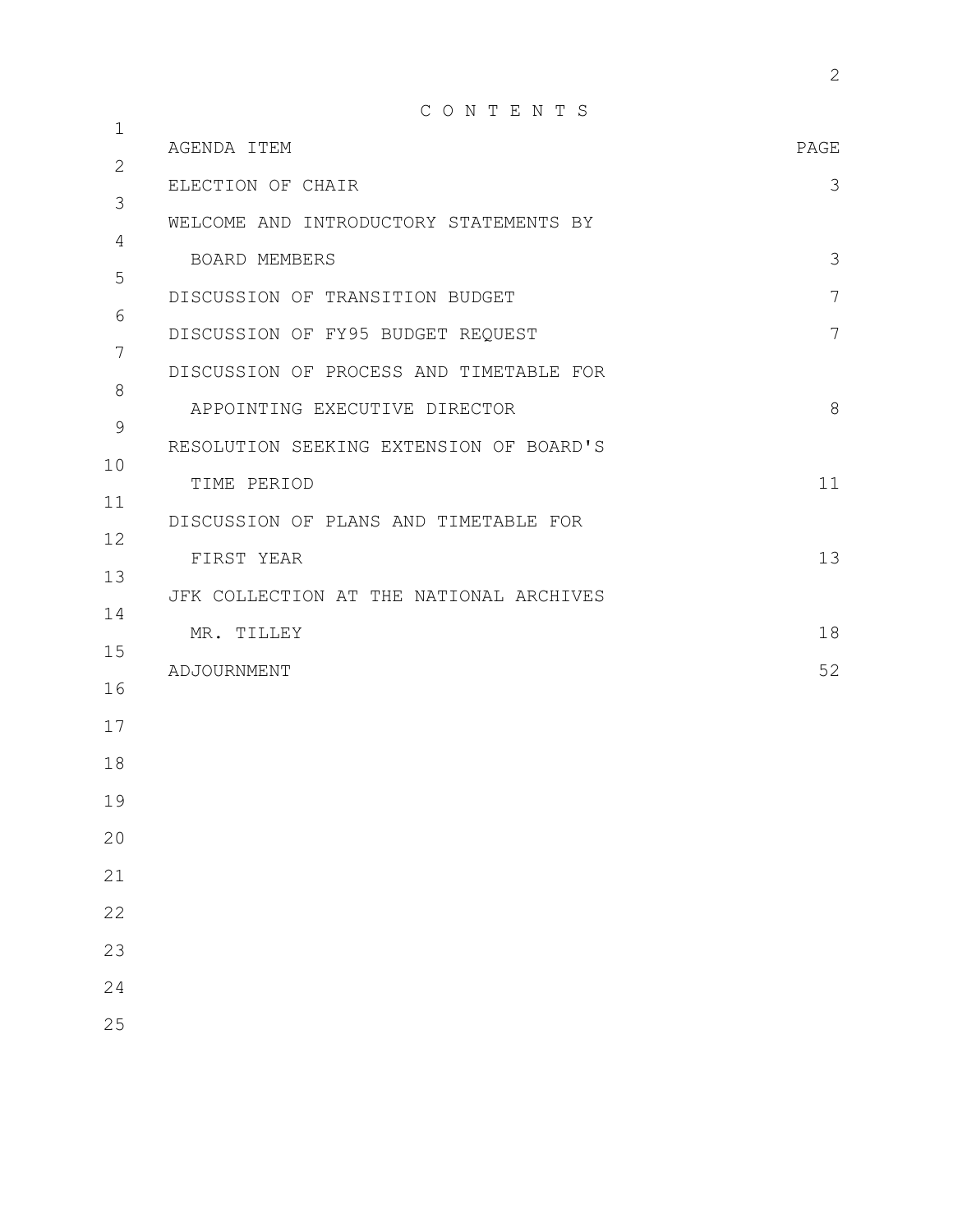|               | PROCEEDINGS                                                 |
|---------------|-------------------------------------------------------------|
| $\mathbf 1$   | ELECTION OF CHAIR                                           |
| $\mathbf{2}$  | MR. TUNHEIM: Welcome everyone to the first                  |
| 3             | meeting of the Assassination Records Review Board. We are   |
| 4             |                                                             |
| 5             | very glad to be here finally in action, and appreciate all  |
| 6             | of you coming to the meeting today. We are going to begin   |
| 7             | on our agenda, which copies have been made available to the |
| 8             | election of the Chair of the Board.                         |
| $\mathcal{G}$ | MS. NELSON: I move we elect Jack Tunheim.                   |
|               | MR. GRAFF: I second.                                        |
| 10            | MR. TUNHEIM: Any discussion?                                |
| 11            | MS. NELSON: No discussion.                                  |
| 12            | MR. GRAFF: I'll say all those in favor?                     |
| 13            | [Chorus of ayes.]                                           |
| 14            | WELCOME AND INTRODUCTORY STATEMENTS BY                      |
| 15            |                                                             |
| 16            | <b>BOARD MEMBERS</b>                                        |
| 17            | CHAIRMAN TUNHEIM: I quess I'm elected Chair.                |
| 18            | Thank you, and I look forward to the opportunity to work    |
| 19            | together with each of the members of this very              |
| 20            | distinguished group. Before we go into the business of the  |
|               | day, I would like to have each board member introduce       |
| 21            | themselves to you, and give a very brief introductory       |
| 22            | statement as we begin our effort. Henry would you care to   |
| 23            | begin?                                                      |
| 24            | MR. GRAFF: Yes. I am Henry Graff, and I am a                |
| 25            |                                                             |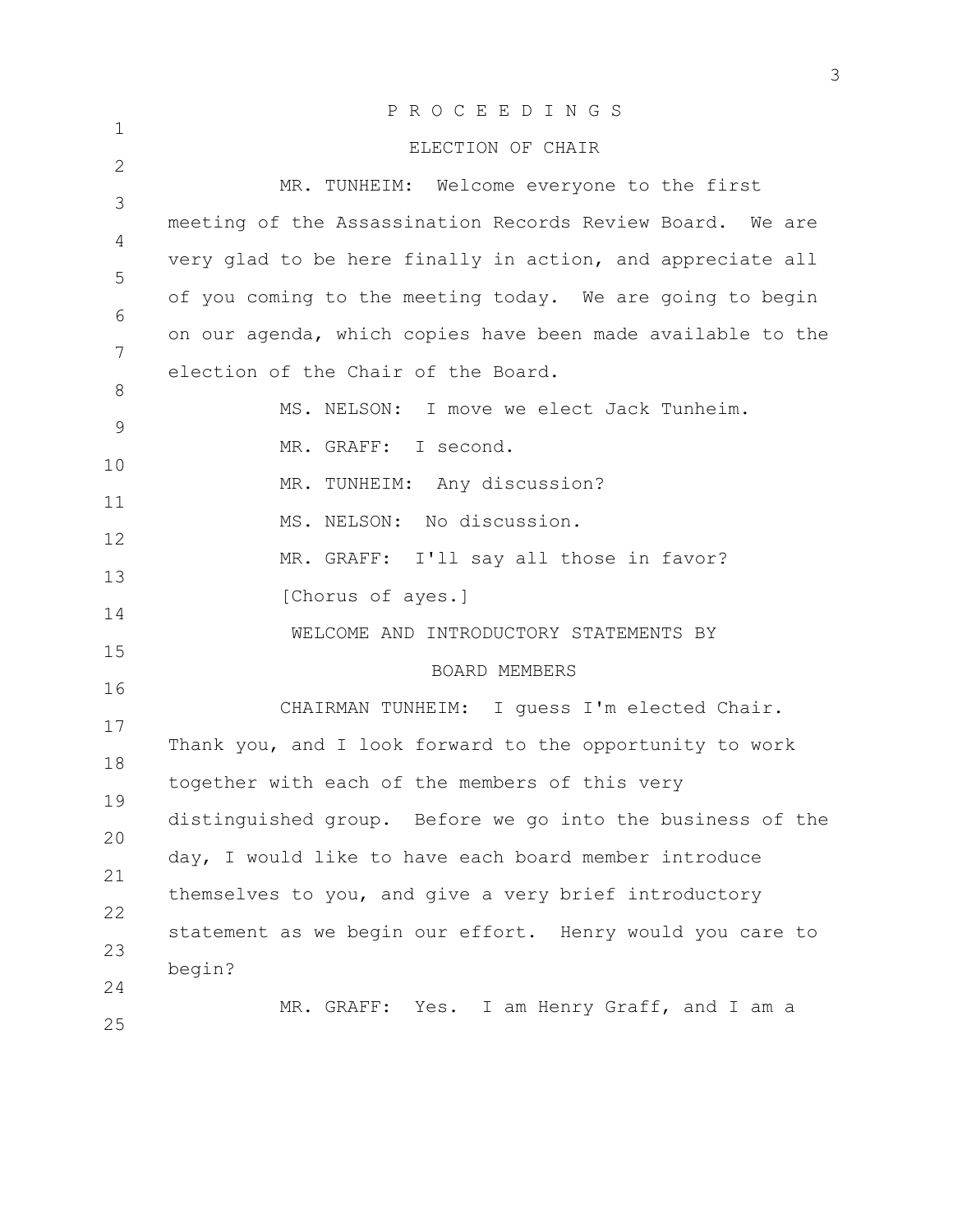1 2 3 4 5 6 7 8 9 professor emeritus in history at Columbia in New York. My special field of interest is the history of the presidency and I taught for 35 years a course that was one of the first courses in the country on the subject. I am very flattered by the President's nomination of me, and pleased by my confirmation. I must tell you that my place on this Board was not solicited, it was not expected. I am delighted to be a member, I'm honored, and I hope to make this Board a success.

10 11 12 13 14 15 16 MR. HALL: I am Kermit Hall, Dean of the College of Arts and Sciences at the University of Tulsa. I am a professor of history and of law at that university, and have previously taught at Vanderbilt, Wayne State University, and the University of Florida. I believe most significantly that one of the critical ingredients of a successful democracy is the full disclosure of materials that bear upon issues of significant public policy.

17

18 19 20 21 22 23  $24$ 25 I think this Board has a particularly ripe opportunity to restore some additional legitimacy to the issues surrounding the Kennedy assassination not so much in resolving, indeed in any way resolving issues involving who did it or why they did it, but making available to the scholars and researchers as full a record as is possible for the future understanding of this particularly critical event.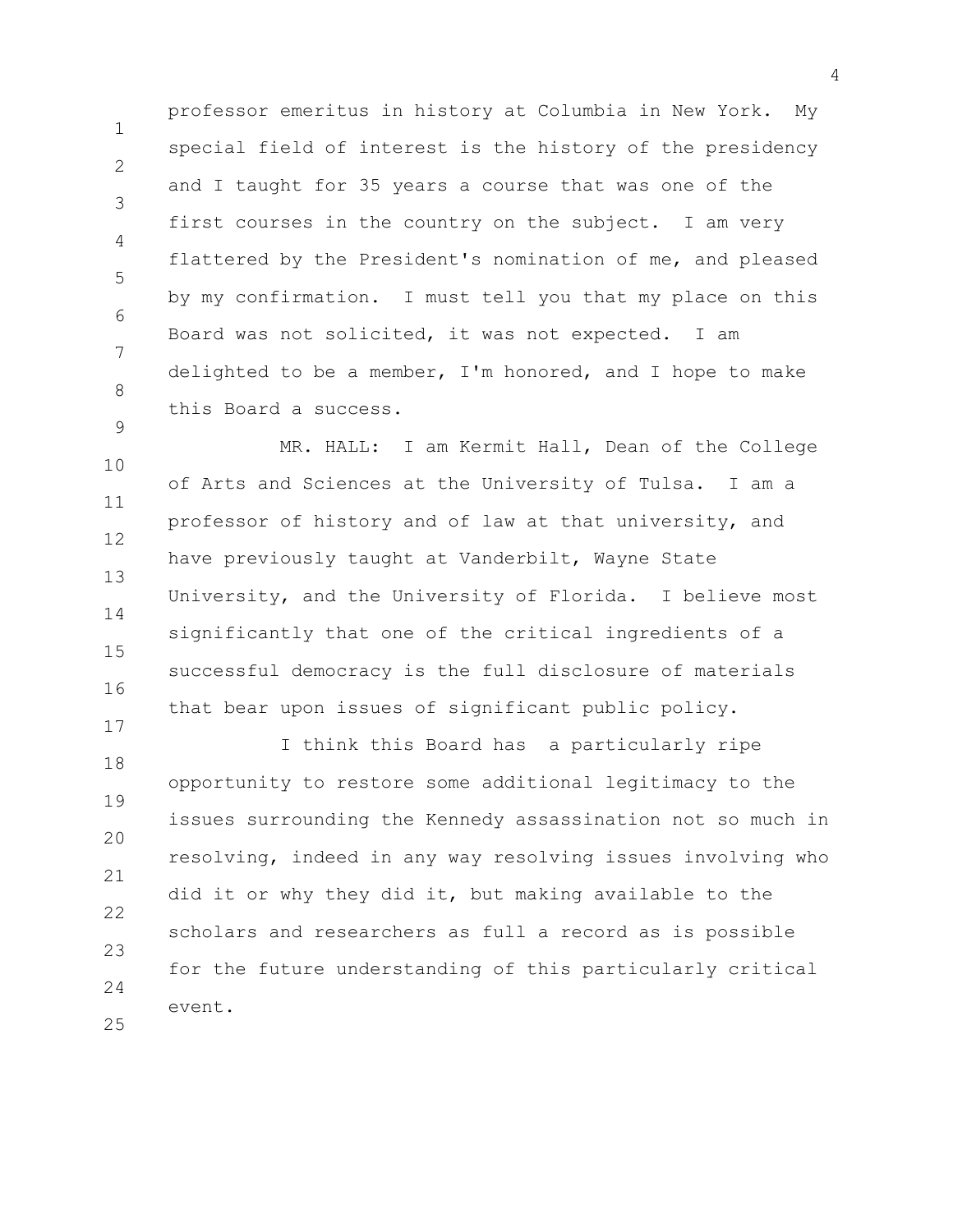1 2 MS. NELSON: Bill, I think we're going alphabetically.

3 4 5 6 7 MR. JOYCE: My name is Bill Joyce. I work at Princeton University where my title is associate university librarian for rare books and special collections which entails our Manuscript Division and the University Archives and Public Policy Papers.

8 9 10 11 12 13 14 I was one of several nominated by the Society of American Archivists and selected by the President for service on this Board, and like my Board colleagues, it's a great honor and daunting responsibility to be here to do what we can to open records concerning the assassination to try to enlarge public understanding of the issues surrounding these terrible events of November 1963.

15 16 17 18 19 20 21 22 23 MS. NELSON: I am Anna Nelson, and I am a member of the History Department at American University. I was on the slate given to the President by the American Historical Association, and I think probably my name surfaced because I had been in the forefront for access to records for, maybe, 15 years. I was a member, a staff member, a lowly staff member, of the Public Documents Commission that developed with the Watergate tapes, and later was program director of a privately funded Committee on Public Records.

24 25 I've done a lot of work on public records: I have testified for access, I've written about access. I am very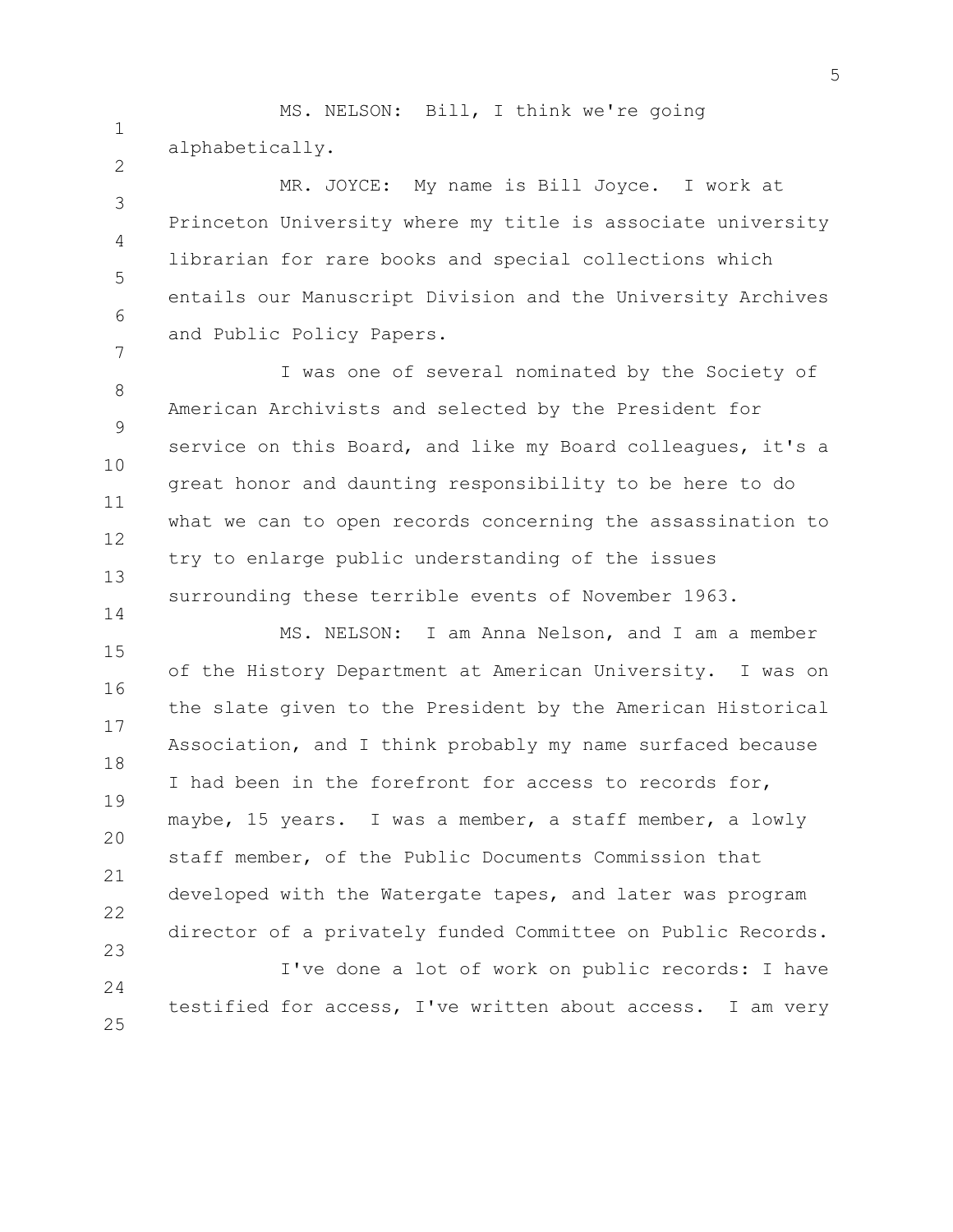interested in the work of this Board and also recognize the responsibilities that are involved.

1

2

11

3 4 5 6 7 8 9 10 MR. TUNHEIM: I am John Tunheim, and I am the Chief Deputy Attorney General of the State of Minnesota, a position I have held for about eight years. Prior to that, I was a Solicitor General in the Attorney General's Office in Minnesota. My legal specialty is constitutional law, a subject that I teach at the University of Minnesota Law School. This is my second Washington experience. I spent some time on the staff of United States Senator Hubert Humphrey in the 1970s.

12 13 14 15 16 17 18 19 20 21 I was one of the suggestions made to the President from the American Bar Association, and so I serve the role on this Board as a lawyer member of the Board of which the law does require. I intend to pay special attention to the processes and procedures that the Board follows to make sure that we do our very best to ensure public disclosure. That is the mandate of the Congress in passing this Act and truly, in the end, how we will be judged as members of the Assassination Records Review Board.

22 23 24 25 I want to before we begin just on the record express the appreciation of the Board to Justice Ruth Bader Ginsberg for officiating at the swearing in ceremony that we had yesterday afternoon. We appreciate her willingness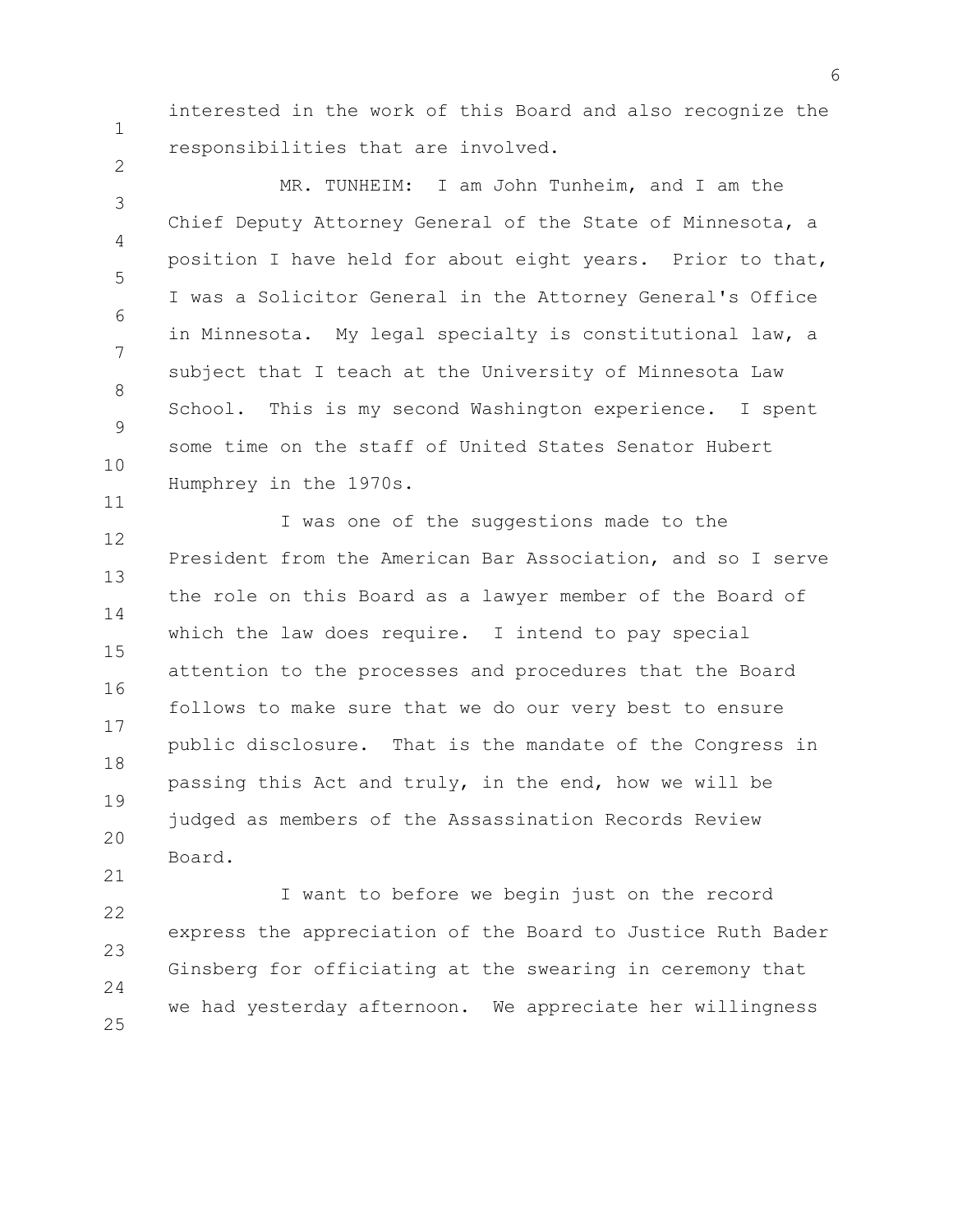to take time out of her schedule to help us get off to an excellent start.

1

2

3 4 5 6 7 8 9 10 DISCUSSION OF TRANSITION BUDGET CHAIRMAN TUNHEIM: Next on our agenda for today is a brief discussion of where the Board is at in its budget. Let me just report initially on our transition budget, which really covers the period of time from now until the new fiscal year begins in October 1994. We have been allocated \$250,000 from the White House from a fund called the Unanticipated Needs Fund.

11 12 13 14 15 16 17 18 19 20 21 22 23 24 25 We were not funded at the beginning by Congress. There is an authorization there, but there is also a passage that says that for start-up funds the President may use discretionary funds available to him. We are very fortunate in having received \$250,000 from the President from this fund, so that we will be able to begin our efforts now, rather than awaiting a congressional appropriation. We are in the process of developing a more specific budget associated with the \$250,000 and that process is now beginning with the Board beginning its work. DISCUSSION OF FY95 BUDGET REQUEST CHAIRMAN TUNHEIM: We also have a budget request that is due quickly to the Congress for fiscal year 1995, and we are also in the process of developing that. We are guided by the review that was given to the legislation by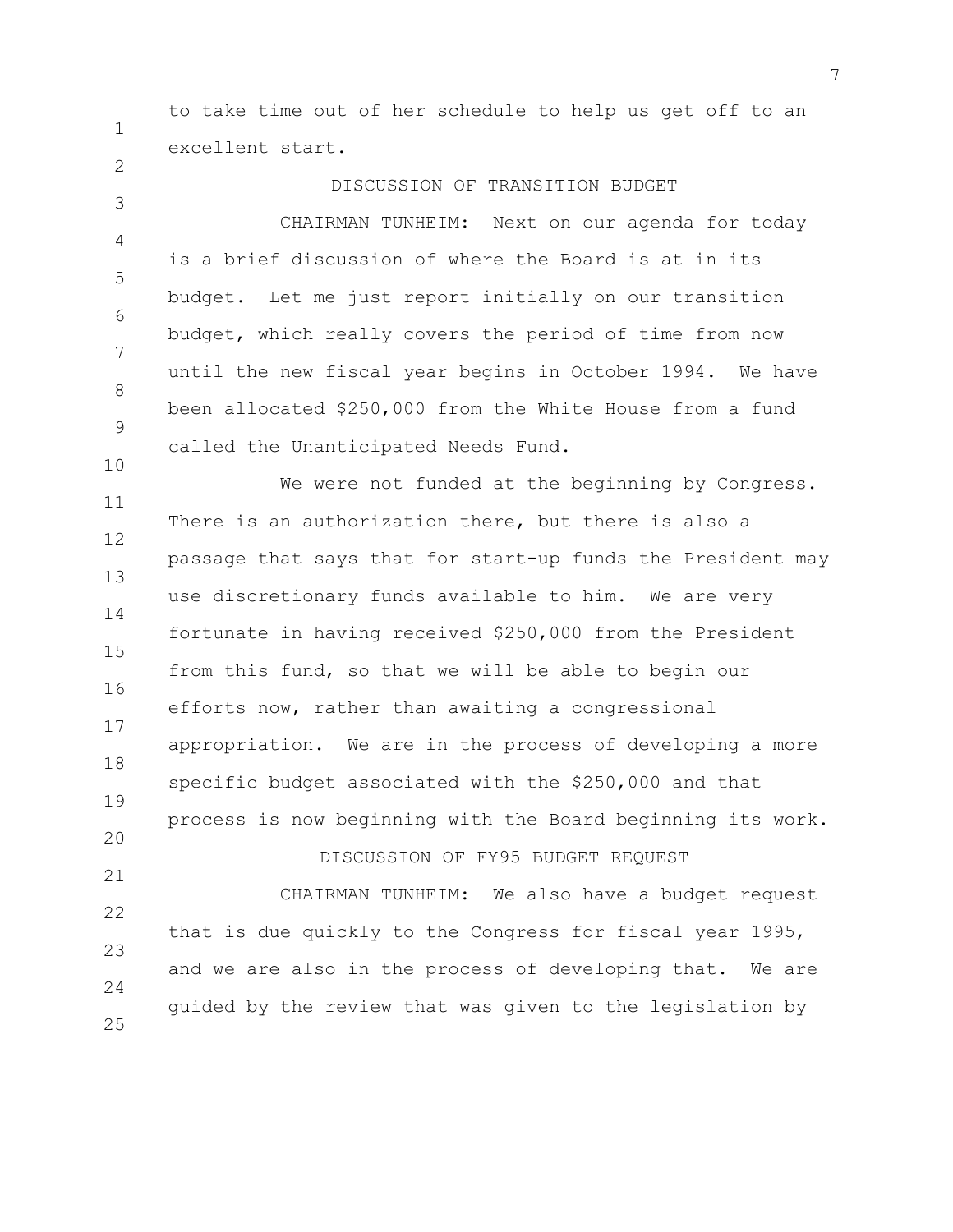1  $\mathcal{P}$ 3 4 5 6 7 8 9 10 11 12 13 14 15 16 17 18 19 20 21 22 23 24 25 the Congressional Budget Office which indicated an estimate of \$2.4 million for a fiscal year appropriation. We will use that figure as an initial guide in developing our own budget for Fiscal Year 1995, a number that needs to be at Congress quickly. Do any members of the Board wish to comment or discuss further the budget requests at this time? [No response.] DISCUSSION OF PROCESS AND TIMETABLE FOR APPOINTING EXECUTIVE DIRECTOR CHAIRMAN TUNHEIM: Let's go right into a discussion of the process and timetable that we intend to follow in making a very critical decision for the Assassination Records Review Board, and that is: the appointment of an Executive Director, which will be essentially the chief administrative official for this Board. Members of the Board? MS. NELSON: Well, we are bound by the statute to choose a certain kind of individual with a certain kind of background. Our first task will be to make sure that we are abiding by the statute, then we will be adding other characteristics. But the statute is very clear about, for example, not hiring anyone who is on the government payroll and that sort of thing.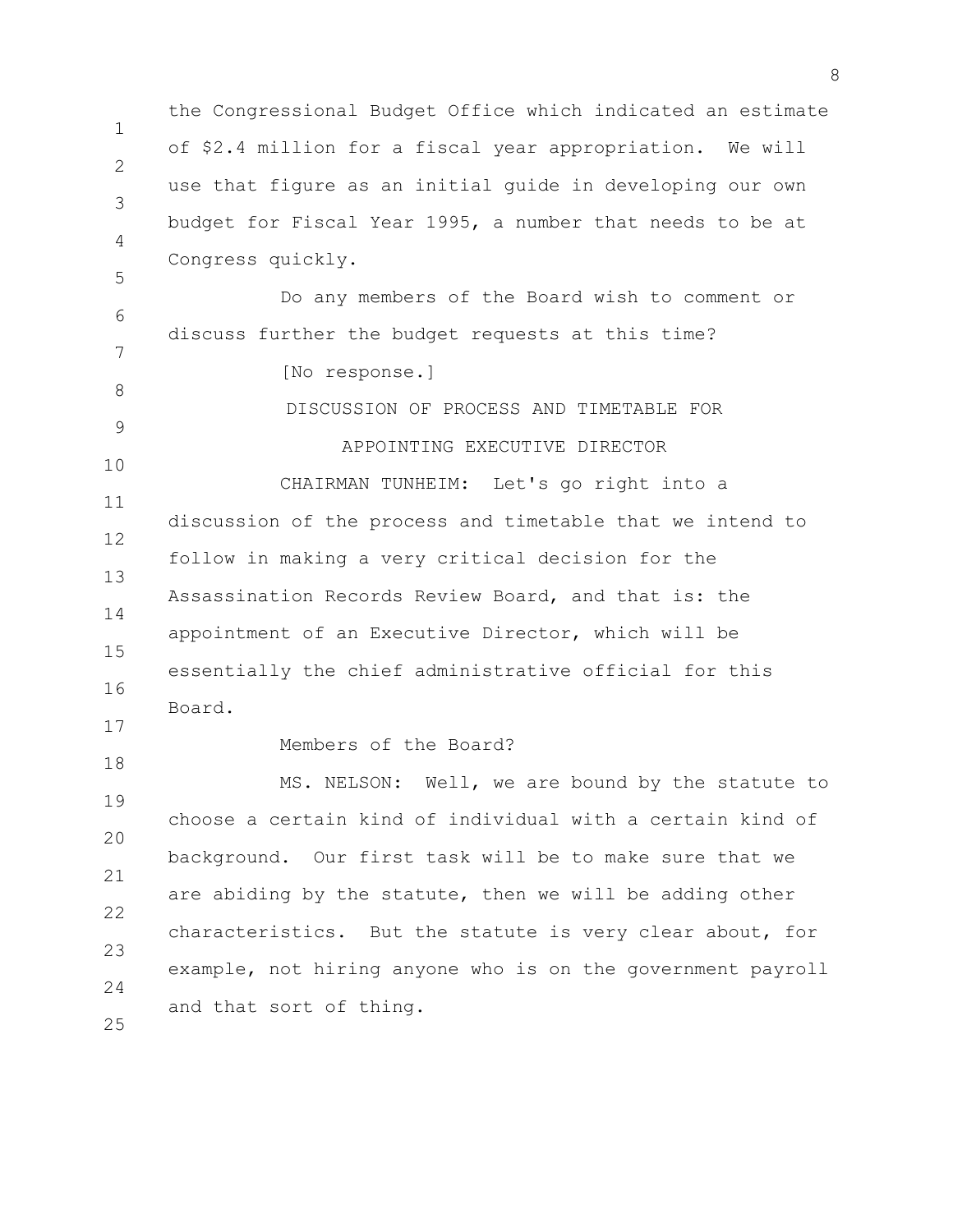1 2 CHAIRMAN TUNHEIM: In terms of a timetable for hiring an Executive Director, do members of the Board have thoughts about that issue?

3

12

4 5 6 7 8 9 10 11 MR. HALL: Well, I think, again, the legislation mandates that we choose a Director in a very timely way. I think it is 45 days, and we recognize the importance of having staff energy here in Washington on a full-time and continuing basis, so that we can get the work of the Board actively engaged as quickly as possible. We are all mindful that there is much interest in this matter, and we hope to be able to select someone just as quickly as practically possible.

13 14 15 16 17 18 19 20 21 22 23 MR. GRAFF: I think that we are well aware that the role as the Director must not be a dominant role. This Board will be of four to five people and the Director will be working for a board. It is our observation that too often the Executive Director becomes the person in charge or the Board, a Board, becomes merely an instrument of the Chair plus the Executive Director. We are hopeful that we each can contribute, especially because we have a variety of specialties within the specialty of concern over research and documents, and each will have input that is significant.

24 25 CHAIRMAN TUNHEIM: I think that it is clear that the Board is very conscious of a need to make a very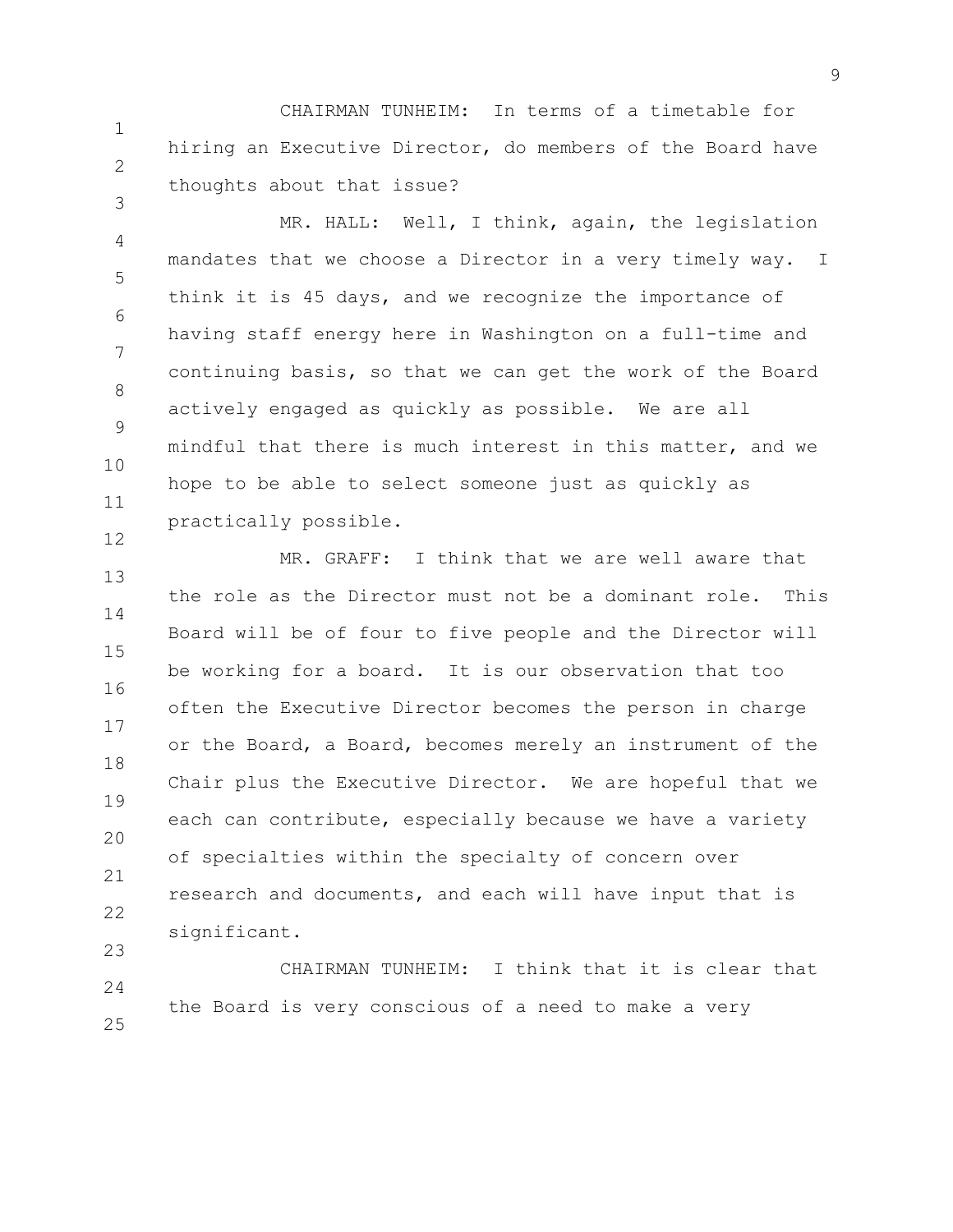important decision on an Executive Director very quickly. That appointment of that official is critical for us to really begin our efforts in earnest to carry out the important provisions of the law, and we will be starting that process immediately of searching for an Executive Director to head our staff.

1

 $\mathfrak{D}$ 

3

4

5

6

18

20

21

7 8 9 10 11 12 13 14 15 16 We are quided by the 45-day message in the legislation and so we will begin, I believe, our advertising for the position almost immediately. We will be interviewing people, hopefully, within two or three weeks so that we can make a decision on an Executive Director. I think that is critical for us to be able to begin the substantive work of the Board is to have a staff in place. We are all part-time under the law and, by and large, live in other places around the country. So to have a staff here, I think is absolutely critical.

17 MS. NELSON: We will be advertising, and we will be conforming to the various acts.

19 CHAIRMAN TUNHEIM: Any further comments on appointment of an Executive Director?

[No response.]

22 23  $24$ 25 CHAIRMAN TUNHEIM: I might add before we go on, we consider this meeting to be essentially an organizational meeting. We have not met before this time because we have been busy security start-up funds. It was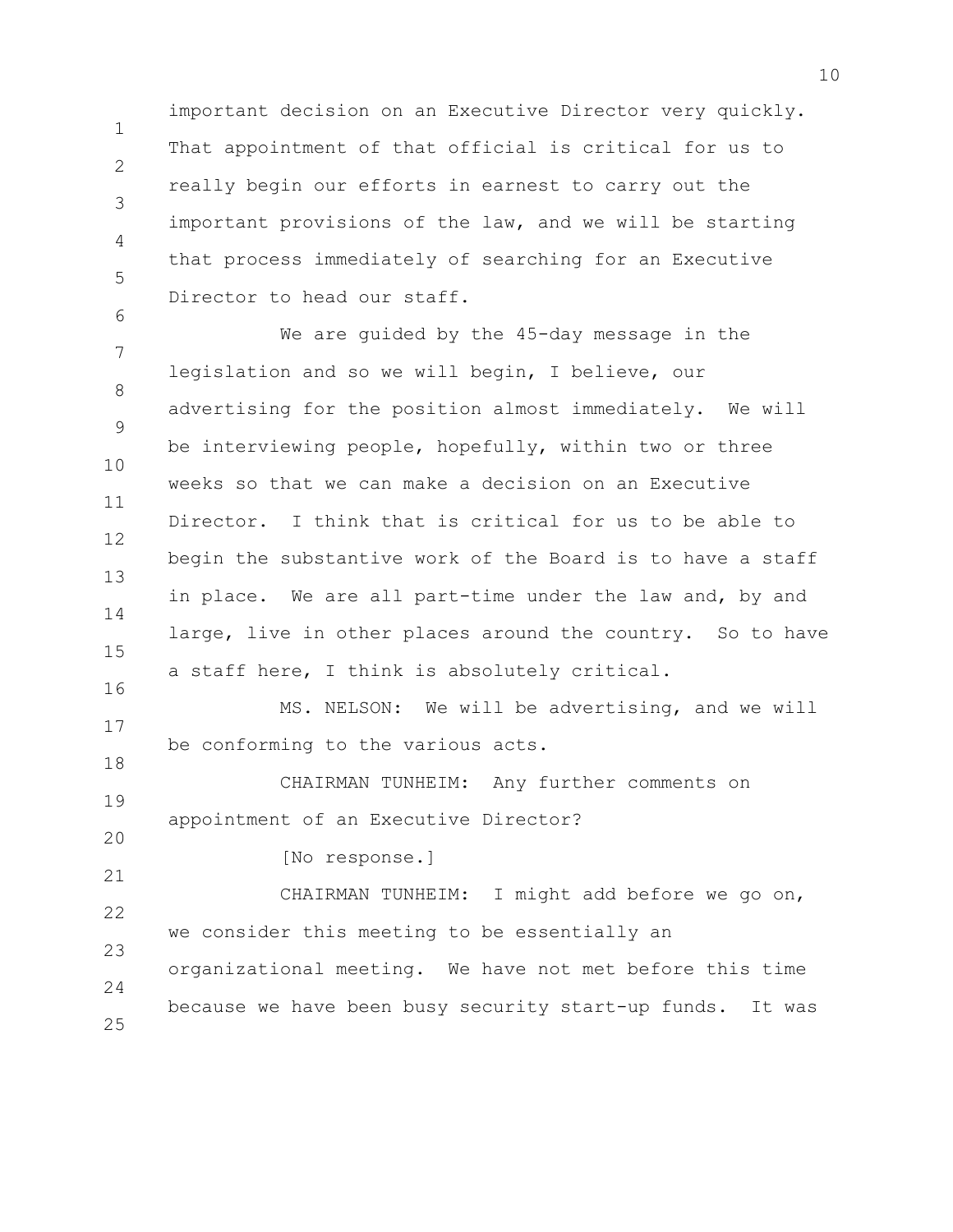1  $\mathcal{P}$ 3 4 5 6 7 8 9 10 11 12 13 14 15 16 17 18 19 20 21 22 23  $24$ 25 not possible for us to meet without an appropriation available. The approval of the \$250,000 just came late last week, in fact on Friday, which made it difficult for us to provide substantial notice for this particular meeting. We do consider it an organizational meeting, and our future meetings we will provide a good deal of notice in advance for everyone who wishes to attend our meeting. RESOLUTION SEEKING EXTENSION OF BOARD'S TIME PERIOD CHAIRMAN TUNHEIM: Let's move to a discussion regarding the time period that the Board has in which to operate. Because of the delays involved in appointing and confirming members of the Board, we are behind the timetable that was originally set out in the legislation. We are very conscious of that and want to do our best to make up for that. Currently, this Board is due to expire, by virtue of the legislation, in October, October 28th I believe, of 1994. We have an ability to extend that time period for an additional year on the Board's motion. I think we would like to discuss a need to have additional time, have sufficient time in which to do our work. Kermit? MR. HALL: Mr. Chairman, I would like to offer a resolution for adoption by the Board, and the resolution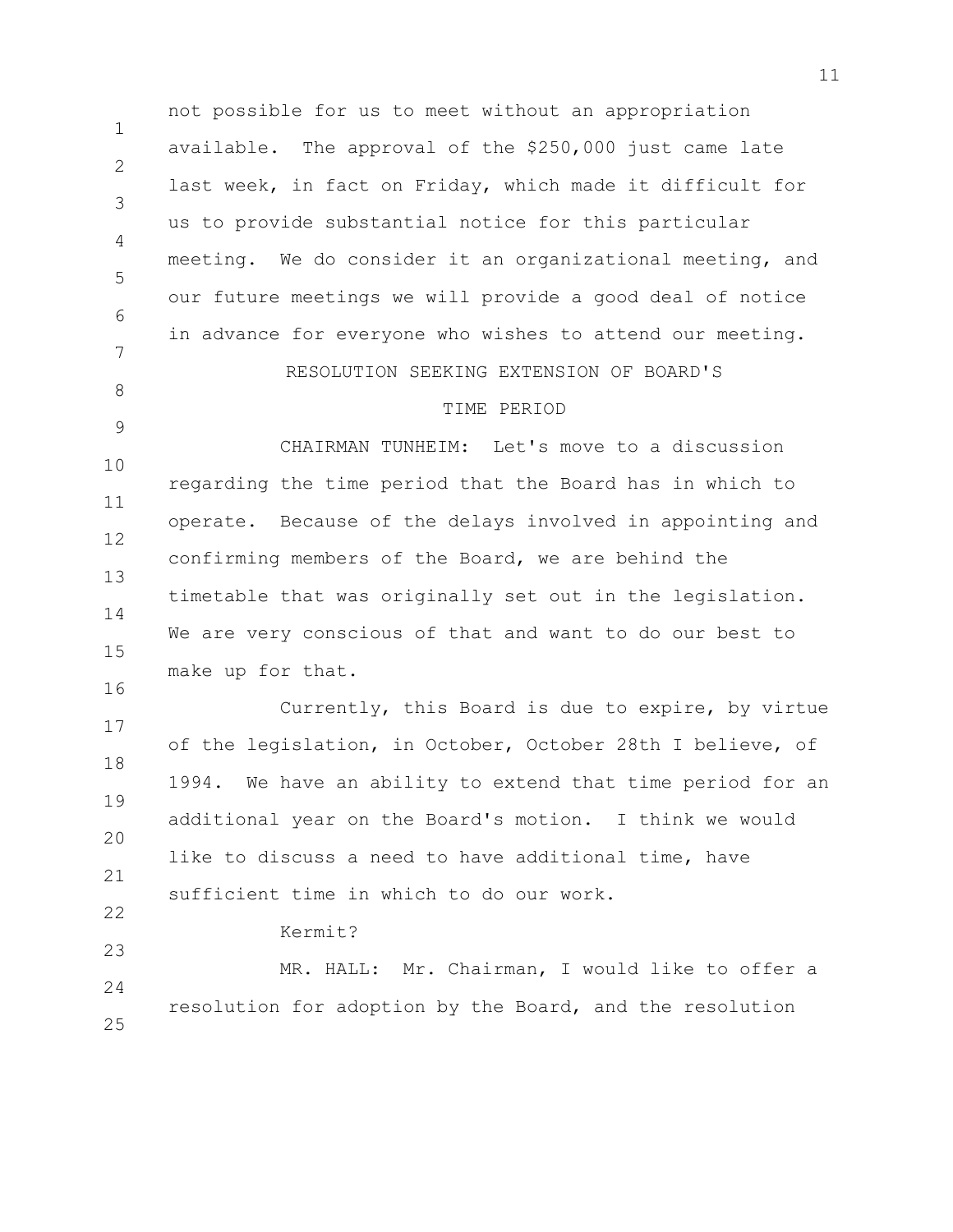would read as follows:

1

8

 $\mathfrak{D}$ 3 4 5 6 7 "BE IT RESOLVED that this Board does hereby request Congress to authorize its existence for two years from the date of the swearing in of the board members on 11 April 1994, with the additional proviso that the Board may by majority vote extend its term for an additional one-year period if it has not completed its work within the two-year period so requested."

9 10 11 12 13 14 15 16 17 Mr. Chairman, this resolution is offered in the spirit of the law as it was originally passed, and certainly within its intent, to give the Board as full a time as possible within the legislative understanding to complete our task. It also I believe takes account of the fact that it has been 18 months since the original legislation was, in fact, passed, which would suggest that some extension is, in fact, in order. That is my resolution, Mr. Chairman.

18 19 CHAIRMAN TUNHEIM: Do we have a second? MR. GRAFF: So moved.

20 21 CHAIRMAN TUNHEIM: Any discussion on the resolution?

22

[No response.]

23  $24$ 25 CHAIRMAN TUNHEIM: I think this is an absolutely essential step to take. This Board does need sufficient time in which to do its work. That doesn't mean we are not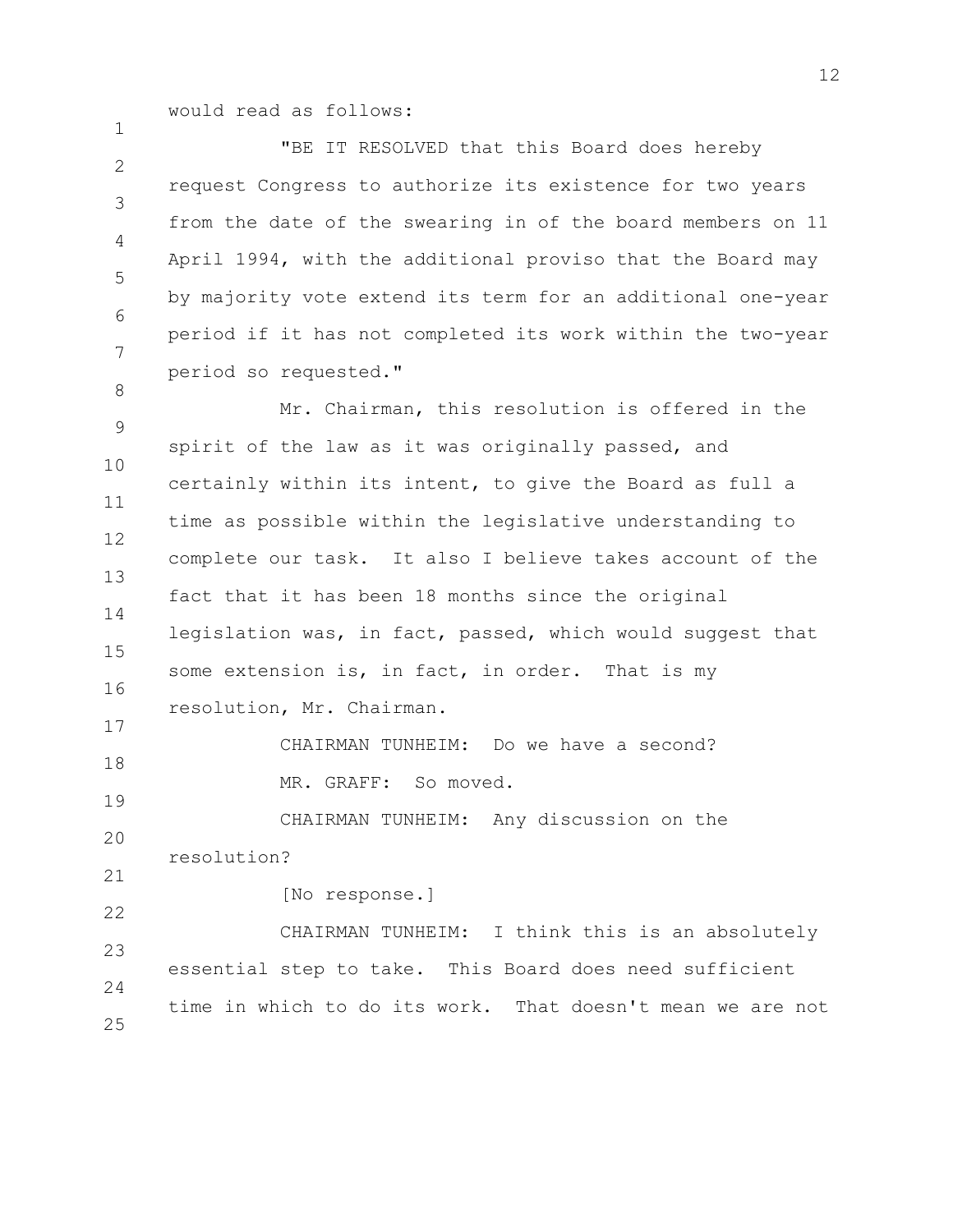1  $\mathcal{P}$ 3 4 5 6 7 8 9 10 11 12 13 14 15 16 17 18 19 20 21 22 23 24 25 going to move swiftly, but we do need to be complete in our work, and not be hampered by the fact that a date is approaching soon that would write us out of existence. I'm hopeful that Congress will be receptive to our request that has been made in Mr. Hall's resolution. Any further discussion? [No response.] CHAIRMAN TUNHEIM: Hearing none, all those in favor say "aye." [Chorus of ayes.] CHAIRMAN TUNHEIM: Opposed say "no." [No response.] CHAIRMAN TUNHEIM: It is carried. We will communicate that message immediately to the Congress. DISCUSSION OF PLANS AND TIMETABLE FOR FIRST YEAR CHAIRMAN TUNHEIM: We have a period of time here on our agenda for discussion, a preliminary discussion, of our plans and timetable for our first year. I would like to ask members of the Board to give their thoughts on the issue of what is really most important for us to focus our attention on in the first year of our existence. MR. HALL: Mr. Chairman, I would like to speak to that issue, if I may. I think that there are really two matters that are before us: one, is that this Board is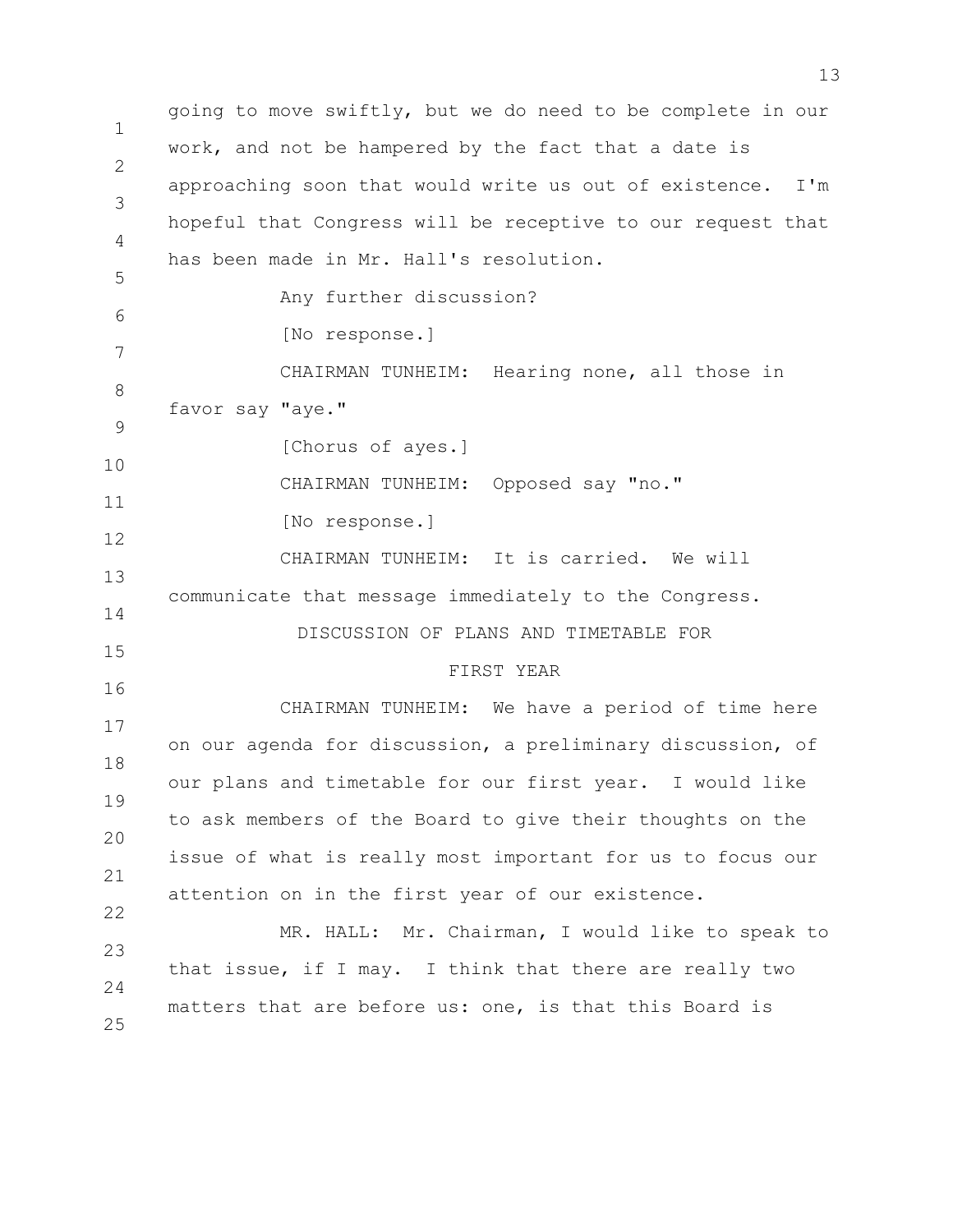going to have to come to some understanding of what an assassination record is inasmuch as the legislation pivots a good deal of our activity, as well as the agency's activities on that particular question. So I would hope that we would, in fact, work promptly to come to some understanding of what an assassination record is.

1

 $\mathcal{P}$ 

3

4

5

6

7 8 9 10 11 12 13 14 15 16 17 18 I think in the related vein it is extraordinarily important, given the circumstances that have surrounded the past 30 years, that the Board open itself as fully as possible to all of those who have been part of the scholarly research and other community who have examined the events surrounding the assassination. But not with a view to understand how those have been secured, although that would certainly be an incident to what we do, but with a view to understanding where there may be additional records to be secured, since carrying on some effort to hunt and secure is as making decisions about what to and not to postpone.

19 20 21 22 23  $24$ 25 MS. NELSON: I think we also feel that we should not limit the information to the Washington area, that we would like to put ourselves in the position of hearing from people around the country who, perhaps, can't afford to come here for a long period of time. We have been putting that into our planning process, holding whatever hearings, or whatever we call it, around the country in various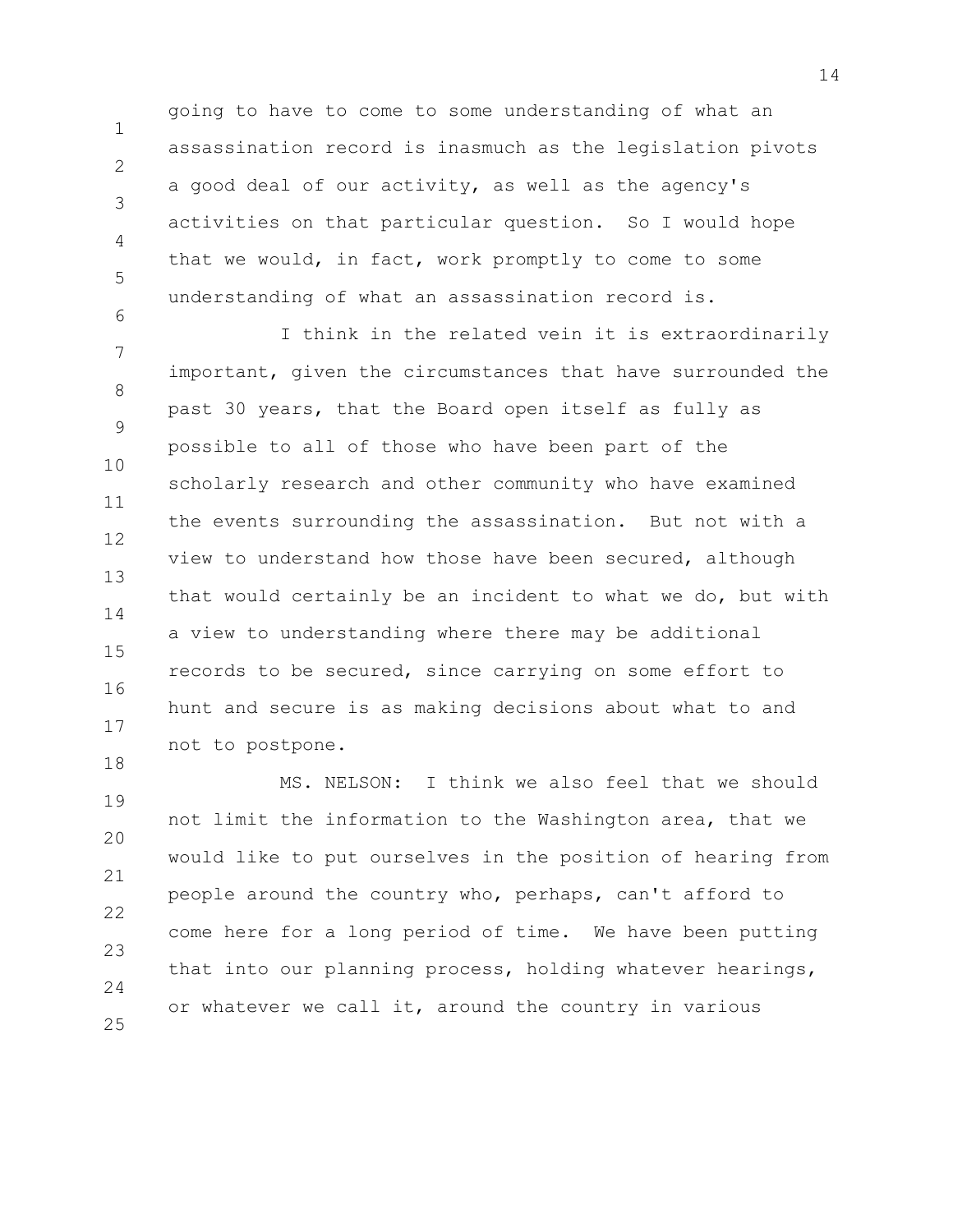places to make sure that we adequately cover the people who would like to offer something to us.

1

2

15

3 4 5 6 7 8 9 10 11 12 13 14 MR. JOYCE: Mr. Chairman, we discussed this morning, when we reviewed the budget, some of the activities that the budget might support. I think it quickly became apparent to all of us that it is important for the Board to establish its visibility with the research community, to take cognizance of and secure information from those who have been actively involved in doing research on the assassination and related events, and for us to engage in a dialogue of sorts. This will allow us to gain information as we work toward a definition of an assassination record and work to identify where those records might be, so that we can communicate fully with the research community on those matters.

16 17 18 19 20 21 MR. HALL: Mr. Chairman, we are cognizant of the fact that the Board has subpoena powers and will hope that it can bring about voluntary presentation of documents that are pertinent to our purpose. But we are aware that we will need legal counsel, and we are determined by all means at our disposal to fulfill the purpose of the Act.

22 23  $24$ 25 CHAIRMAN TUNHEIM: I agree with the sentiments that it is important to get out and to have a dialogue with the research community and others who have particular knowledge about records associated with the assassination.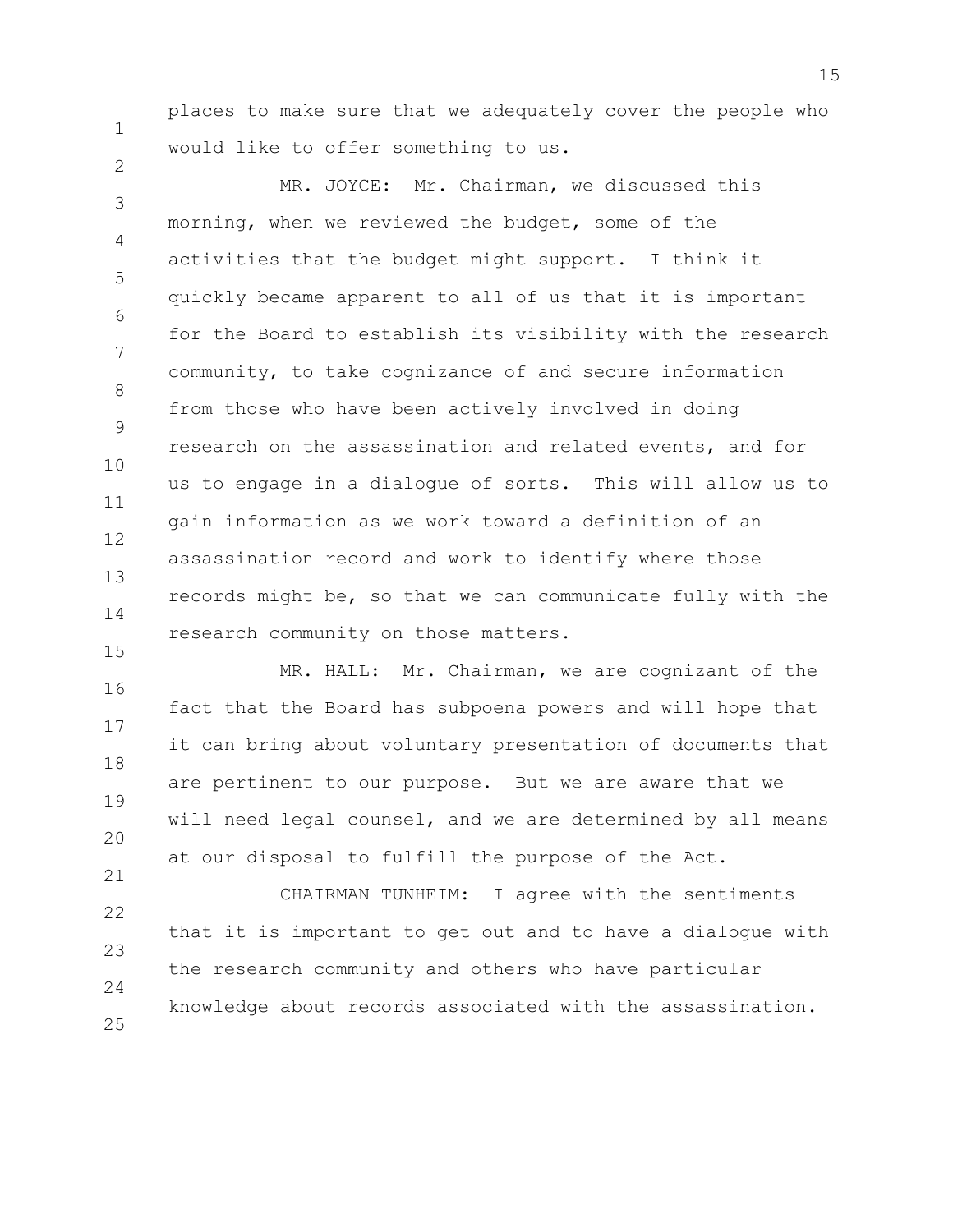Congress did leave to this Board the task of defining what an assassination record is, and that is a very important responsibility, one that I don't think we should firmly define until we have had a chance to have a dialogue with the individuals who are experts in the field.

1

2

3

4

5

20

6 7 8 9 10 11 12 I think a public hearing process that we could follow and hopefully begin as soon as we have a small staff in place will give us a much better basis for making the critical decision of what an assassination record is and how to define it. We also need some input into other definitions that we need to make associated with the postponement record process.

13 14 15 16 17 18 19 Finally, we need to hear from people who have suggestions on where we should be looking for records. I can't think of a better way than to hold public hearings and to try to channel and structure them in a way in which people would have the opportunity to come in and tell us. If necessary, we would use our subpoena power, but hopefully that would not be necessary, at least not to a great extent.

21 22 23  $24$ 25 MS. NELSON: Which is one reason why we have put a temporary address on our agenda, because we don't have an office yet. We feel that there may be people who want to communicate with us, so we've used the Archives address, and they will hold the letters for us and they will be sent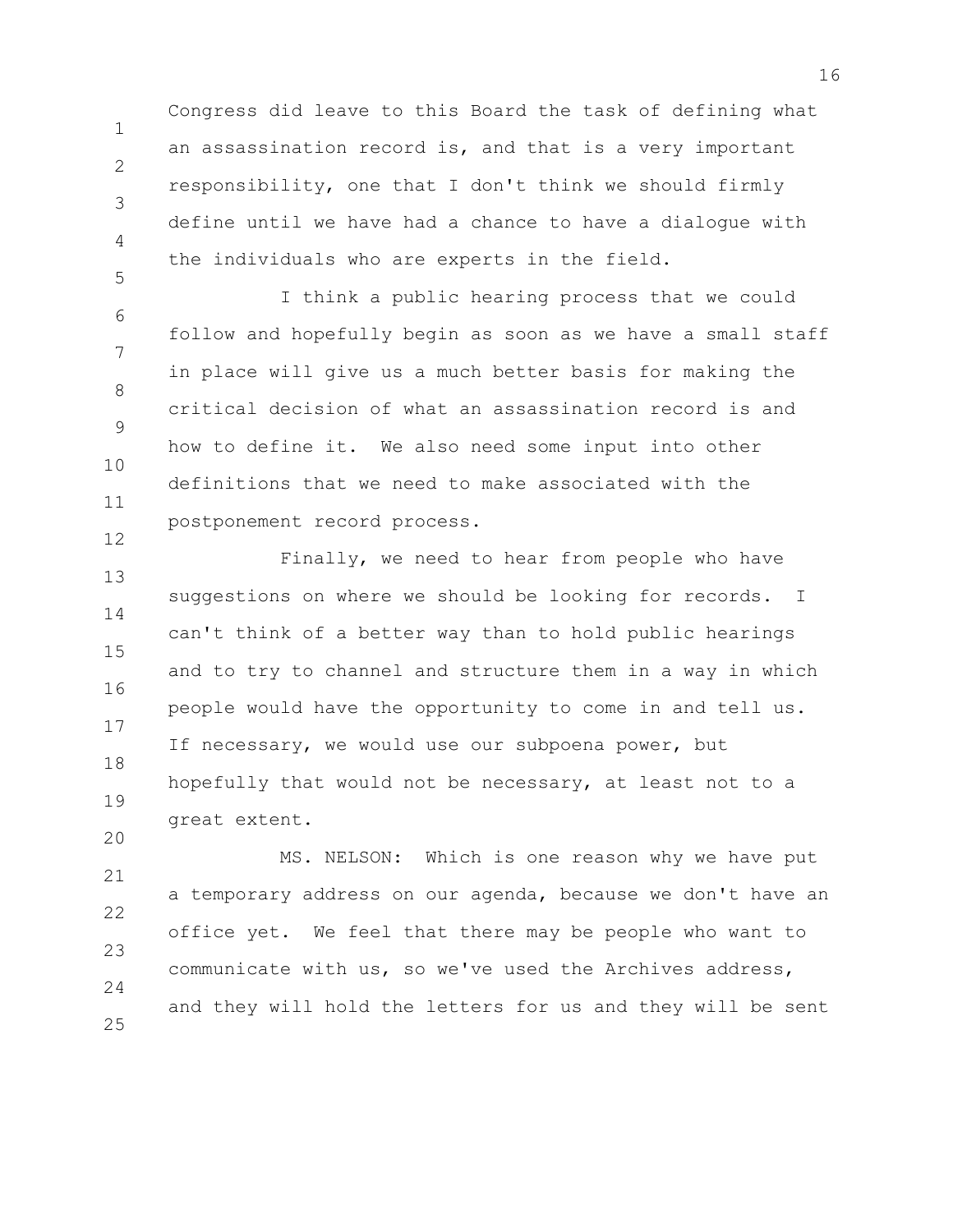1 2 to us. We had no other way of doing this. But we didn't want to put off until we actually had office space to hear from people.

4 5 6 7 8 9 CHAIRMAN TUNHEIM: I think another rationale is that I think it is useful for us to focus our attention on this dialogue early. We are going to need a staff in place to begin the effort to review relevant records. We need to have a firm definition or at least a fairly solid definition of an assassination record before we go into that effort.

11 12 13 14 15 16 The way our budget is structured right now it is difficult for us to "staff up," so to speak, quickly. The staffing will likely occur primarily once we get into the next fiscal year and we have our first congressional appropriation. That is why I think, in part, it is useful to focus on the public dialogue in the coming months.

Is there further discussion?

[No response.]

3

10

17

18

19 20 21 22 23  $24$ 25 CHAIRMAN TUNHEIM: This will serve, I think, as an excellent timetable for us to first focus on securing our budget in Congress for fiscal year 1995, hiring our initial staff, moving into a period of pubic hearings to have a dialogue with the research community, and then move on into the enormous task of reviewing the records that have been saved for our review.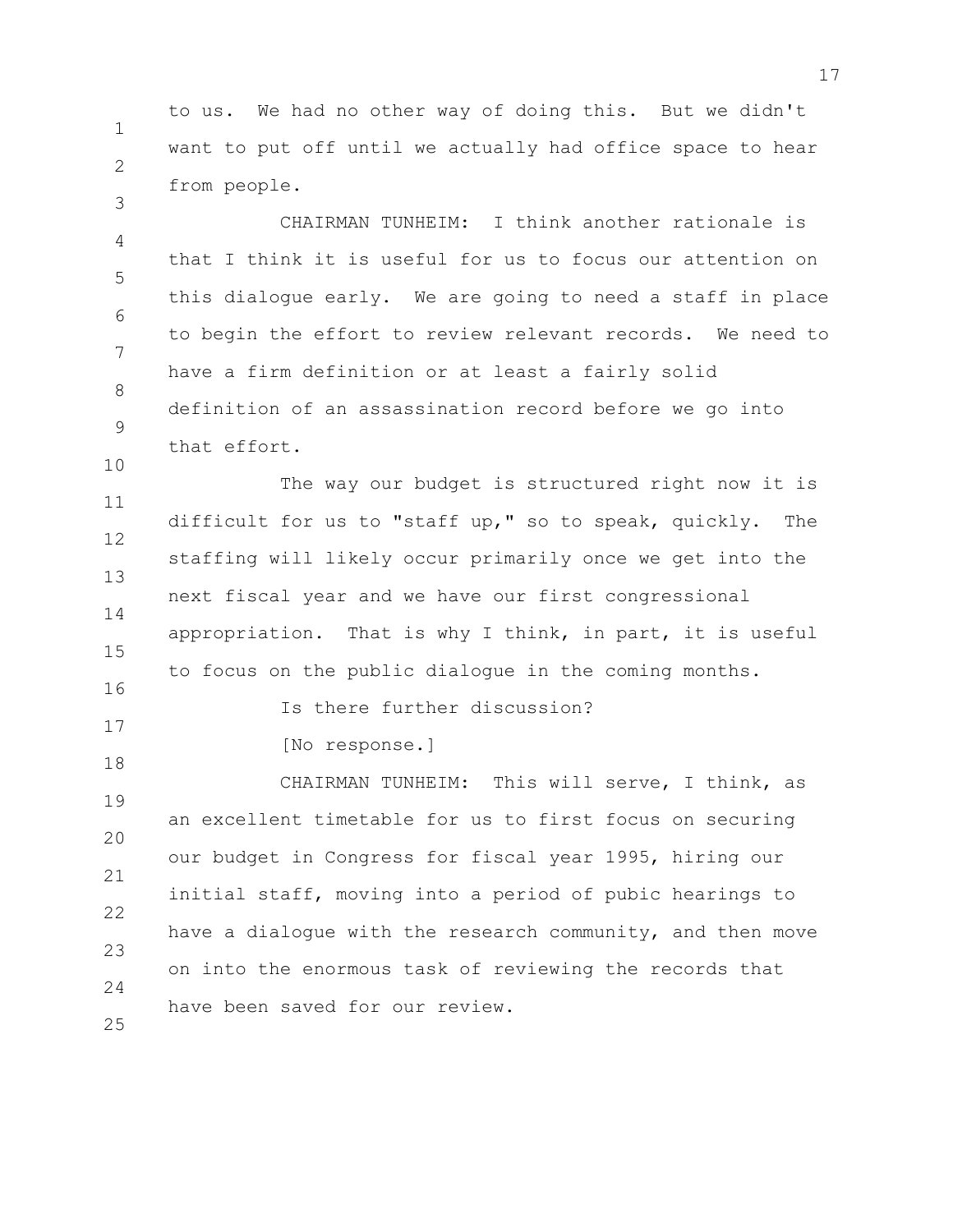1 Anything further on plans and timetables, members of the board?

 $\mathfrak{D}$ 

3

17

[No response.]

4 5 6 7 8 9 10 11 CHAIRMAN TUNHEIM: If not, I would like to go on to the next, and probably the most important, part of our agenda today, and that is: to have a briefing from Mr. Steve Tilley who has presided over the collection, the JFK Collection, in the National Archives up to this point, and will give us a briefing on the records that are part of the public records secure in the National Archives at this point in time. Steve, I'll turn the program over to you. JFK COLLECTION AT THE NATIONAL ARCHIVES

12 13 14 15 16 MR. TILLEY: Thank you, Mr. Chairman. The Archives established the JFK Collection in late December 1992. Under the terms of the Act, we had 60 days in which to establish the collection, and the collection was established at that time.

18 19 20 21 22 23 At that time it mainly consisted of the records already in the possession of the National Archives here in Washington, D.C., primarily the records of the Warren Commission and the records of the U.S. Secret Service, which their case files had been turned over to the Archives in about 1979.

 $24$ 25 There were no real significant additions to the collection until August 1993. On August 23, that marked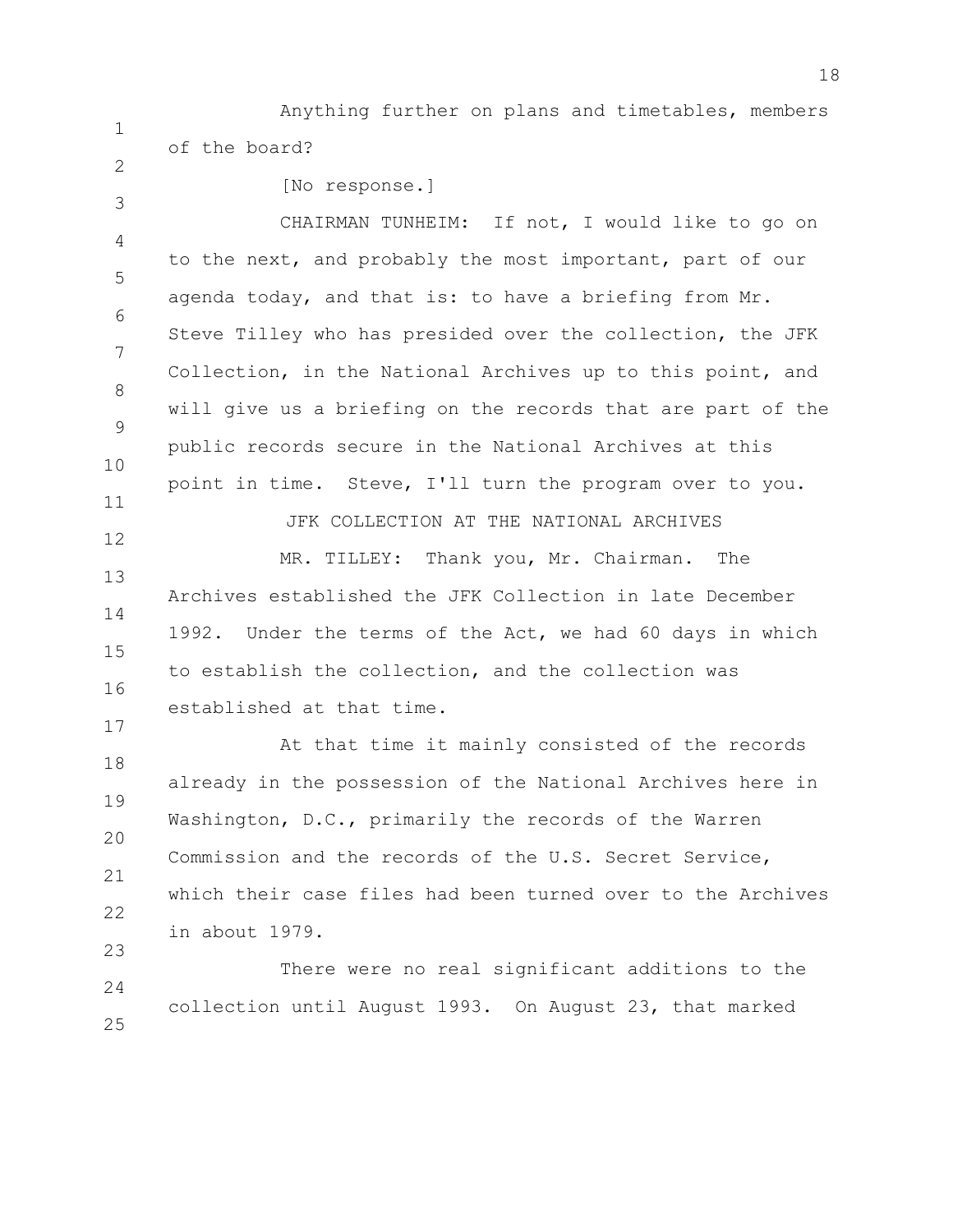1 2 3 4 5 6 7 8 the end of the 300-day review period established under the statute, and at that time we did open additional materials for public use here at the National Archives. Records that were open on that date included: records of the Central Intelligence Agency, records of the House Select Committee on Assassination, records of the United States Information Agency, records of the Security Exchange Commission, and some records of several components of the Department of Justice.

10 11 12 13 In the time period since that time, we have had additional accessions into the collection of records from various governmental offices and agencies, including: records from the Department of State, records from the Federal Bureau of Investigation.

9

14

15 16 17 18 19 20 21 22 23 Now, some recent developments on the collection, which now consists of approximately 1,000 cubic feet of records, in December we began to see some significant transfers of FBI records. So far, we have approximately 60 cubic feet of records relating to the investigation of Jack Ruby, including both headquarters and field office records. We also have the Bureau's file of their liaison with the Warren Commission, both headquarters and field office records.

24 25 We have also accepted all FBI records relating to certain individuals including Marina Oswald, Marguerita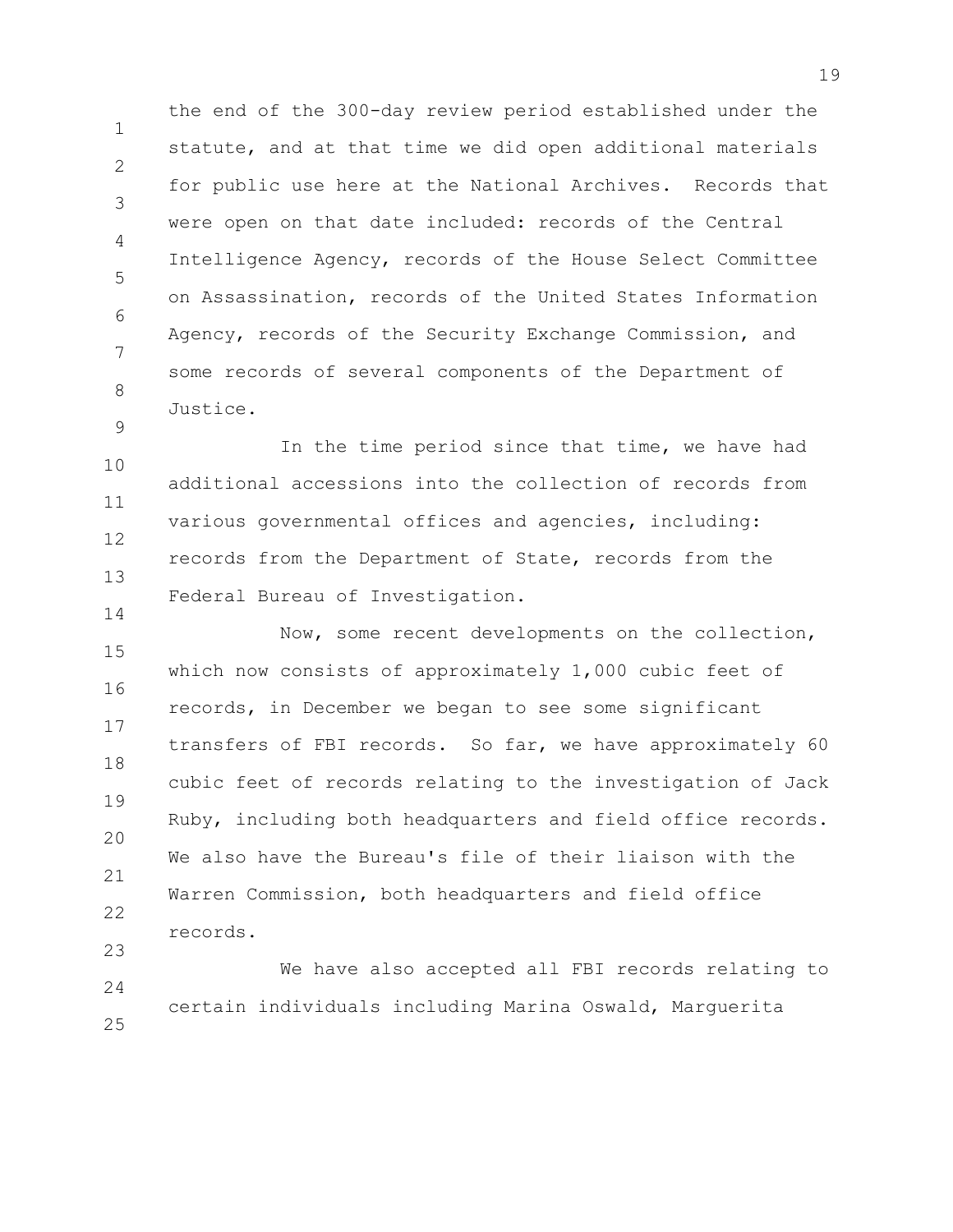1  $\mathcal{P}$ 3 4 5 6 7 8 9 Oswald, George Demorenshield, and the Rockefeller Commission. Now, on April 1, about a week, just a week or so ago, we opened the most recent addition from the FBI, and those were the headquarter's files on their investigation of Lee Oswald. Approximately 80 boxes of materials were opened for research on that date. In the weeks ahead, the FBI has indicated that they plan to transfer to us the field office files on the Oswald investigation; and soon after that, the headquarters files on their assassination investigation.

10

21

11 12 13 14 15 16 17 18 19 20 The CIA records which are in our custody, most of which were transferred, as I say, in August, consist of primarily two areas: one is the Lee Harvey Oswald 201 Personality File, consisting of approximately 50 boxes of material; and then there is the second grouping of records which are what we call the "segregated collection of CIA materials." Those records were brought together at the time the House Select Committee was doing its work. They were segregated by the CIA and are now considered to be part of the House Select Committee records, even though for the most part they were originated by the CIA.

22 23 24 25 As I say, those records were all transferred to the Archives at the end of the 300-day review period. Since that time, the CIA has gone back and revisited the documents they had withheld that were postponed at that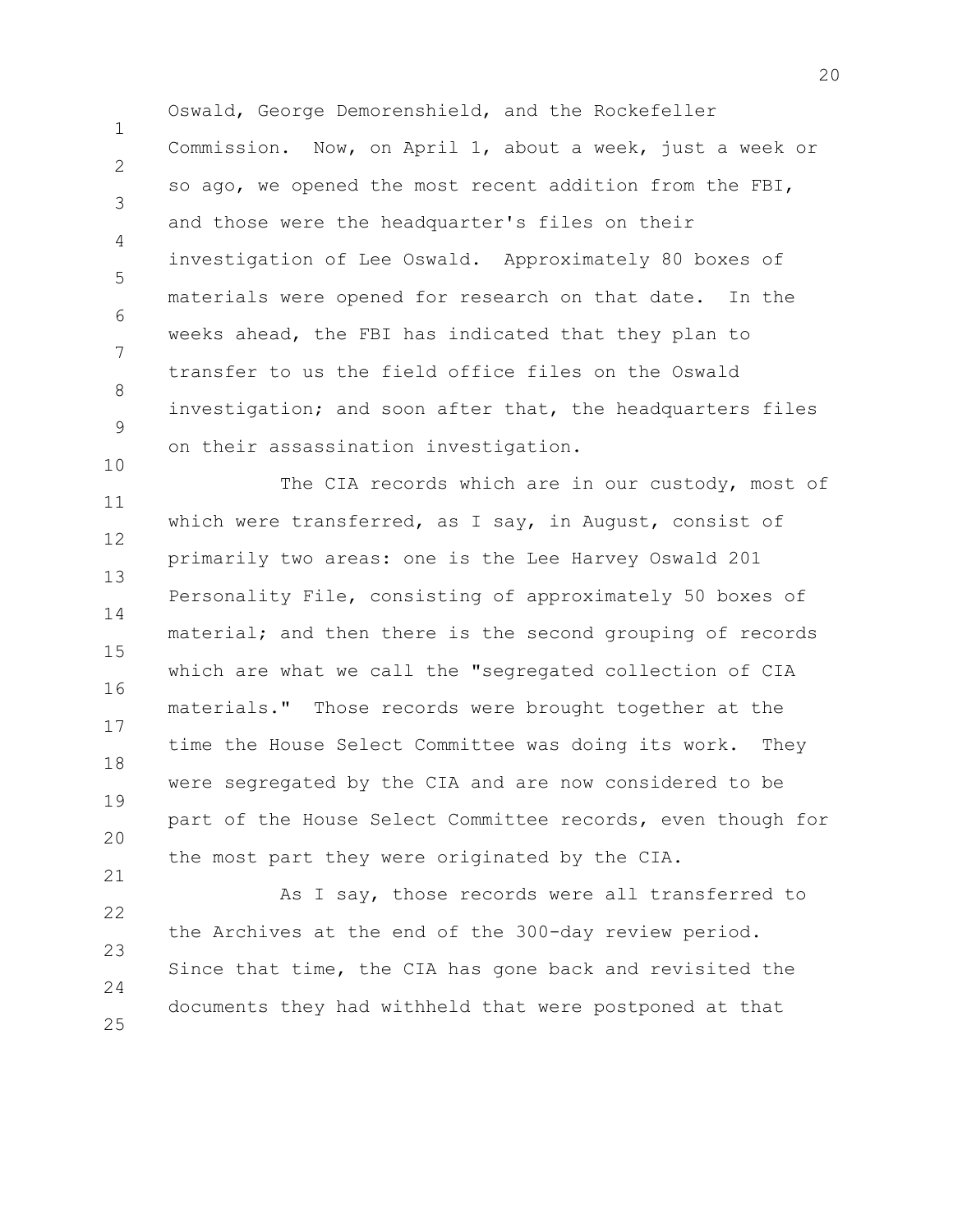time and has released since then 7 additional boxes or 7 additional cubic feet of records 1 foot from the Lee Harvey Oswald file and 6 feet from the segregated collection.

1

2

3

4 5 6 7 8 9 10 11 Now, the CIA Task Force is still working on additional records. There were I believe 73 reels of microfilm of CIA materials which were made available to the House Select Committee at that time that the committee was working, and those rolls of microfilm have been printed off on paper, and the CIA is currently working on the review of that material. But no transfer data has been established for that material at this time.

12 13 14 15 16 Since the August opening, we have also received the first 15 boxes, which is approximately 6 cubic feet of records of the House Select Committee to Study Governmental Operations With Respect to Intelligence Activities, also known to everyone as "The Church Committee."

17 18 19 20 21 22 23  $24$ That review is being done by the Senate Select Committee on Intelligence Staff. The committee is continuing its review and is making periodic transfers of these materials to us. The most recent estimate I had from the committee staff indicated they may have as many as 70 boxes of records, but I think that is a very rough estimate and we really won't know for sure until the process is nearer to the end.

25 Now, the staff of the House Select Committee on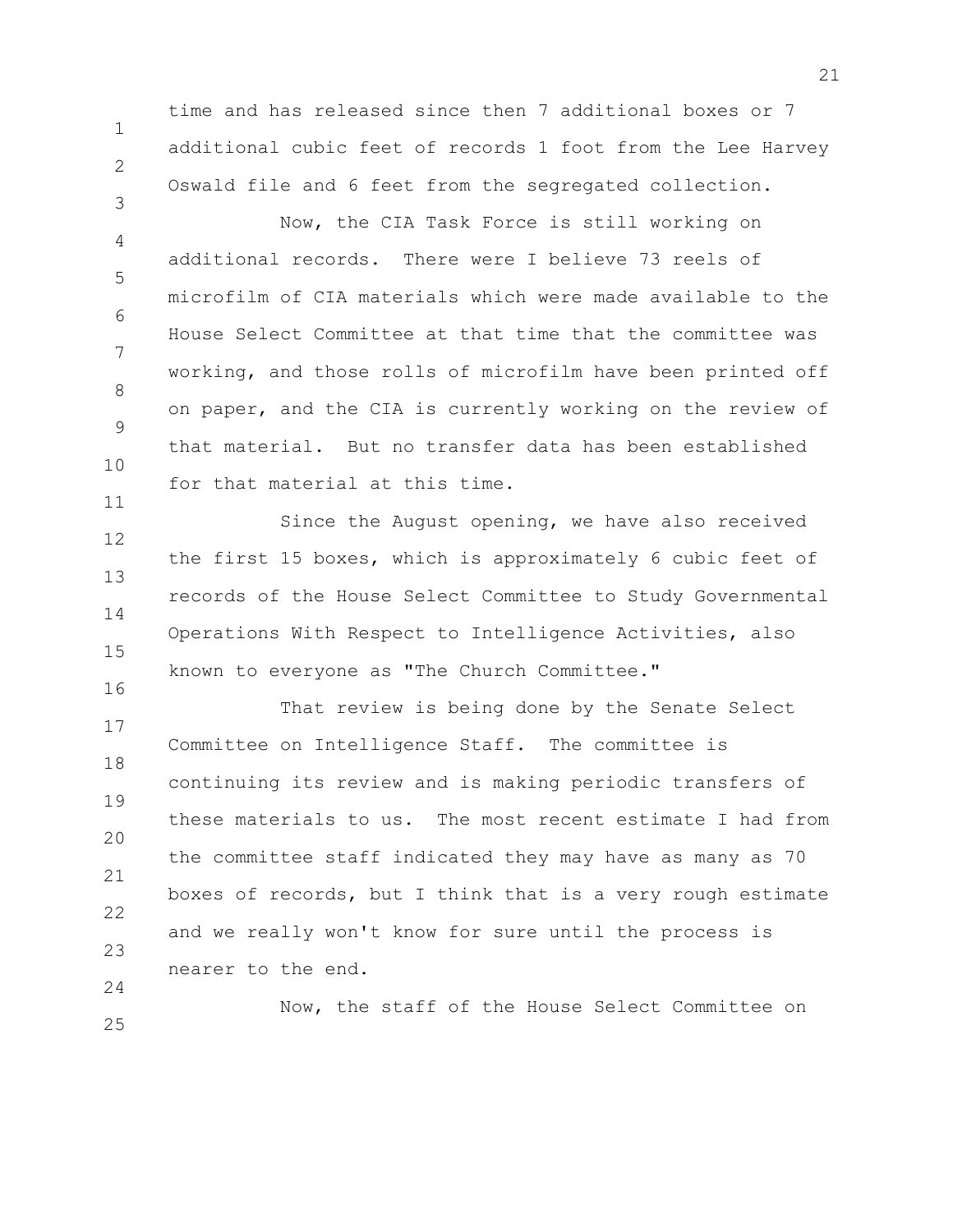1  $\mathcal{P}$ 3 4 5 6 7 8 9 Intelligence has also begun review of the House Select Committee on Intelligence, or the "Pike Committee" records that also deal with the assassination. Now, let me say right here that the Church Committee and the Pike Committee, both of which were established by the Congress to look into activities dealing with foreign and domestic intelligence activities of the CIA and other parts of the federal government, only looked at -- the JFK was only one part of their findings,of their investigative work.

10 11 12 13 14 Only those records which dealt with the Kennedy assassination are being reviewed under this statute and being turned over to us. There are other committee records which are not being reviewed under the statute, so we are only getting a portion of the records of those two committees.

15

16 17 18 19 20 21 22 The Pike Committee staff -- I mean the HSCI Committee staff has indicated that there are only approximately 5 cubic feet of records from the Pike Committee that are relevant to this. Many of the documents are copies of materials they received from the Rockefeller Commission, but at this time there has been no indicated time table on completion of the review.

23  $24$ 25 Now, under Section 5(d) of the statute the National Archives is required to create a database which will serve as an electronic repository for the collection.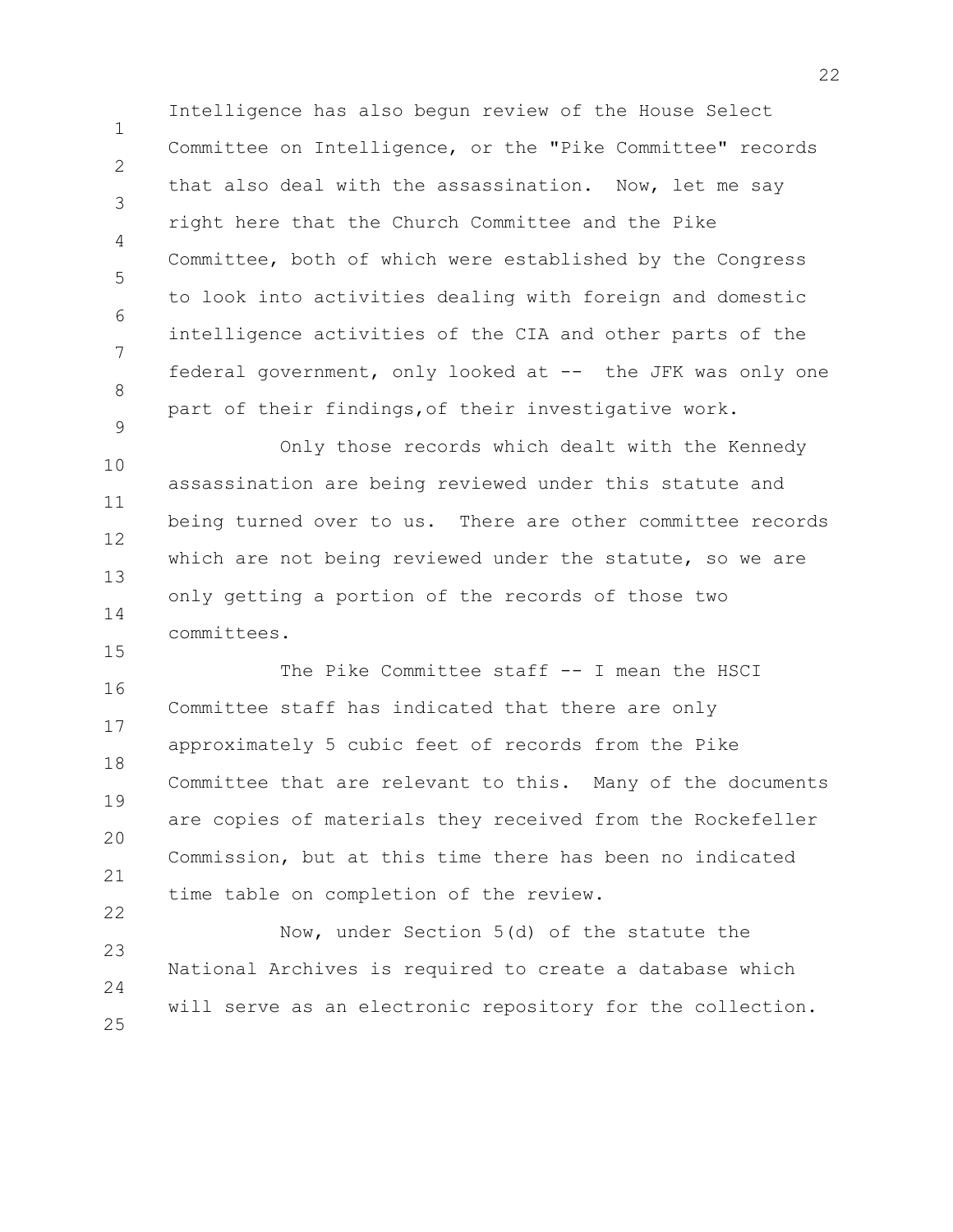1 2 3 4 5 6 7 8 The database now contains over 92,000 documents. The most recent update of the database incorporated 135 disks from the FBI, and we have also received two disks from the CIA which we are now in the process of reviewing to make sure that the data is properly entered. Then once we complete this review of these disks, then it looks like we will be very close to the beginning of a transfer of additional CIA disks so we can enter the CIA material into our database.

9 10 11 12 13 14 At the oversight hearings held on the statute on the Act back in November, Acting Archivists of the United States Trudy Peterson testified before Congressman Conyers that we were committed to an electronic publication of the database and eventual online access to the database in the future. The National Archives remains committed to that goal.

15

16 17 18 19 20 21 22 23  $24$ 25 Researcher interest in the collection has remained high since the opening. Each opening of new materials brings an additional increase in interest from the research community. We have received since August 23 over 400 written inquiries alone, written inquiries; and the orders, the number of orders for reproductions, and the number of telephone inquiries and the number of researchers visiting the Archives have also been at a steady level. Contrary to a recent article in the press, I would say that the interest in the assassination is not waning, at least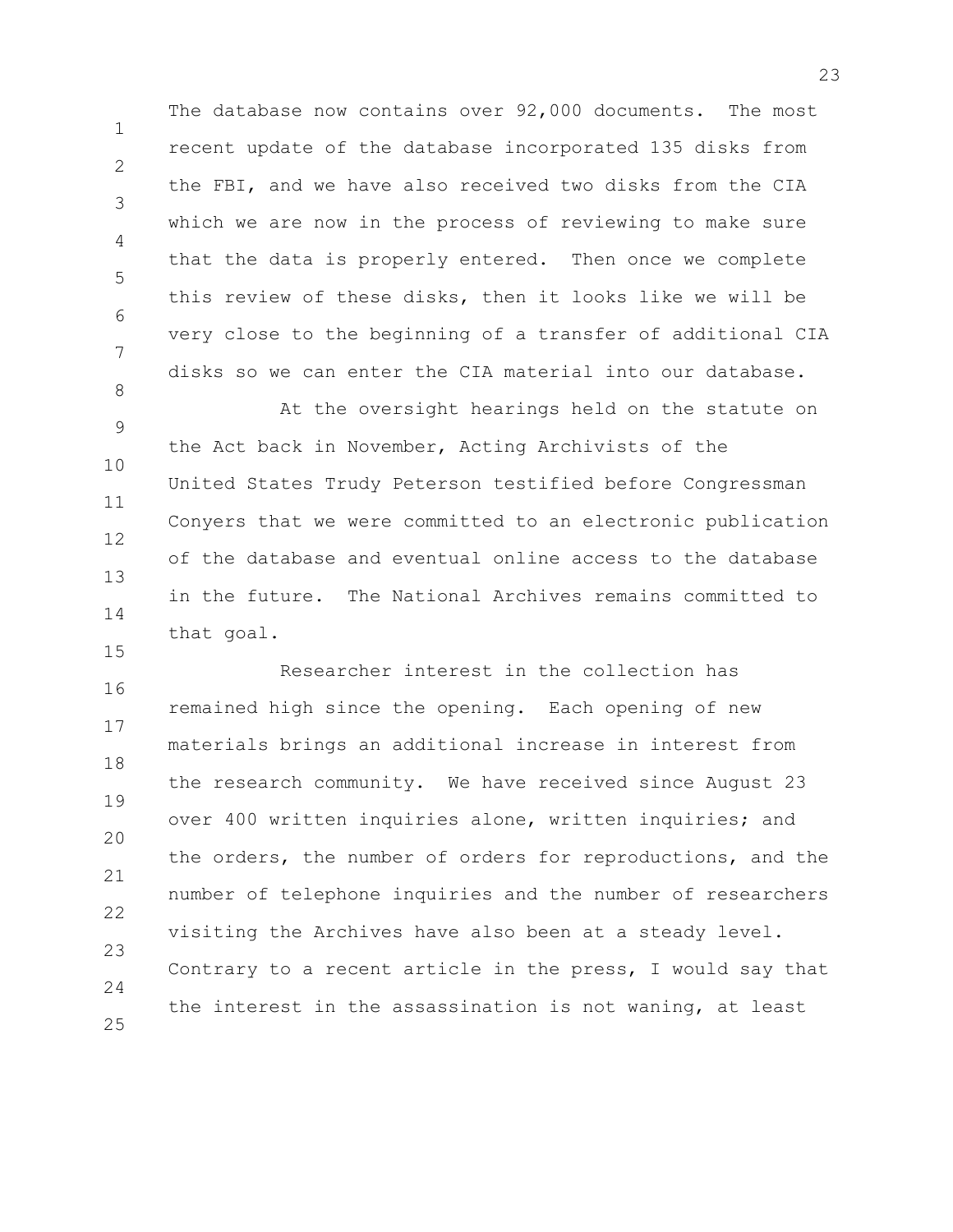not that I see.

1

19

 $\mathfrak{D}$ 3 4 5 6 7 8 9 10 On March 1, the John F. Kennedy Access staff began the move of the John F. Kennedy Collection to our new facility at Archives II out in College Park, Maryland. The location of the collection at our new facility allows the researchers to complete all their research in one research facility. The location of the collection at Archives II provides NARA with the opportunity to ensure the preservation and security of these valuable records in a state-of-the-art facility.

11 12 13 14 15 16 17 18 Reference service resumed at Archives II on April 1. That was also a day we opened the Harvey Oswald FBI records; plus the most recent records from the Church Committee staff, the review; and then we also had some additional records from the John F. Kennedy Library, which I will address in a minute. Now, the staff of the National Archives has continued to process assassination records that are in our custody, the possession of the National Archives.

20 21 22 23  $24$ 25 As an example of that, on April 1 we opened five boxes of materials recently reviewed by the staff of the John F. Kennedy Library. These records consist of desk diaries, telephone logs, and telephone messages of Robert F. Kennedy that were created during his service as Attorney General. Those records are currently open at our facility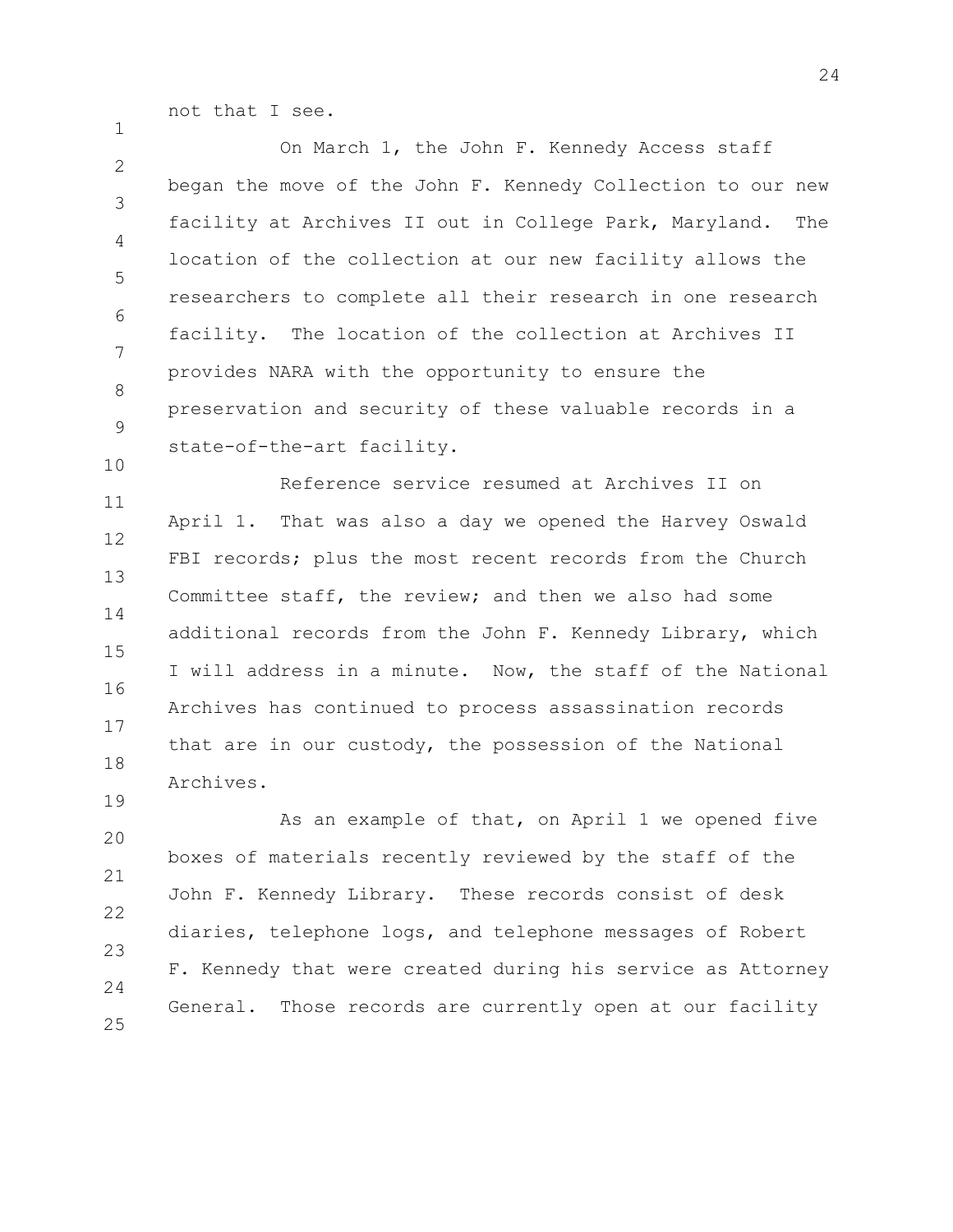1

2

12

at Archives II, and there has been a great deal of interest in those records, as I'm sure you can imagine.

3 4 5 6 7 8 9 10 11 Also, during the 300-day review period, and since then, the Archives has been involved in the continuing review of documents have been referred to other agencies for review. The statute required that each originating agency make a determination as to whether or not a document could be released or postponed, and so that has required every agency holding assassination records to take part in a referral process, where they would refer those documents to the originating agency for a determination on disclosure.

13 14 15 16 17 18 19 20 21 The Archives has been involved in referring documents from the Warren Commission and from the records of the House Select Committee to other agencies for review. By the same token, we have also been the recipient of referrals from other agencies, particularly or primarily of records of the Warren Commission, but also Rockefeller Commission records and other things like that. So we have also been playing a role in this referral process, and that process will be ongoing for some time.

22 23 24 25 In conclusion, let me say that the John F. Kennedy Assassination Records Collection is continuing to grow. There will be additional major additions to this collection in the weeks and months ahead. There are also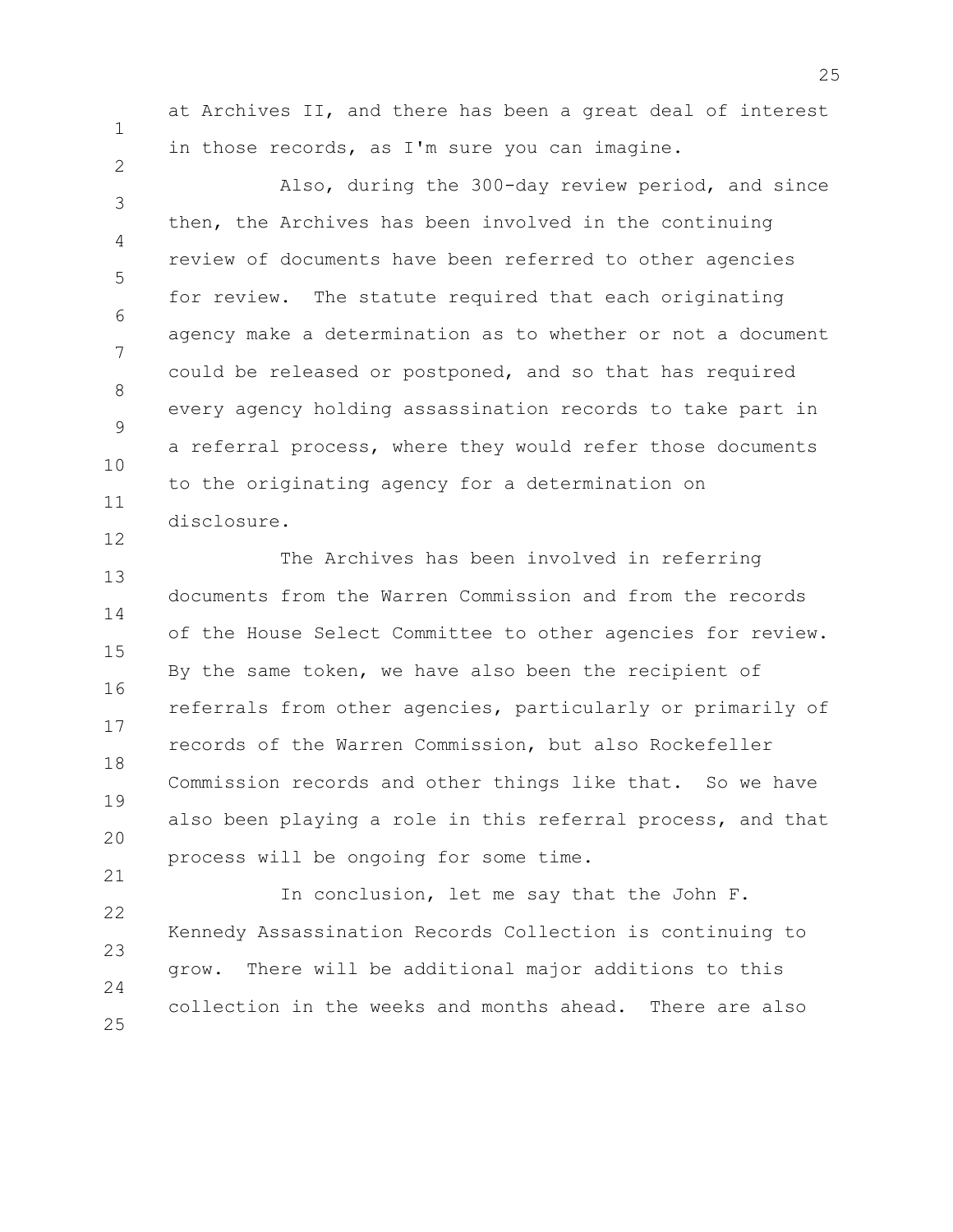additional records which we probably are not aware of yet that will be added to the collection.

1

2

15

16

3 4 5 6 7 8 9 Recently, we became aware of some Post Office Department records which were in our Records Center in Suitland Maryland, recently came to our attention. Those records deal with the Postal Department investigation of the purchase of the rifle, and so we have been in touch with the Post Office Department to begin the process of the data entry on that material.

10 11 12 13 14 So as I say, the interest is high in this, in this subject, and the collection continues to grow. We will be continuing to work with the public and we look forward to working with -- I look forward to working with -- the Board in the weeks and months ahead to make this process work.

Thank you, Mr. Chairman.

17 18 19 MR. TUNHEIM: Thank you very much, Steve. I think the board members have some questions for you. Bill, do you want to begin? MR. JOYCE: Well, if I might start. Steve, what

20 21 i the overall size of the collection?

22 23  $24$ 25 MR. TILLEY: Well, right now based on our estimates we used for the numbers of pages that are in our various containers, we estimate right now approximately two to 2.5 million pages are in the collection. That is a very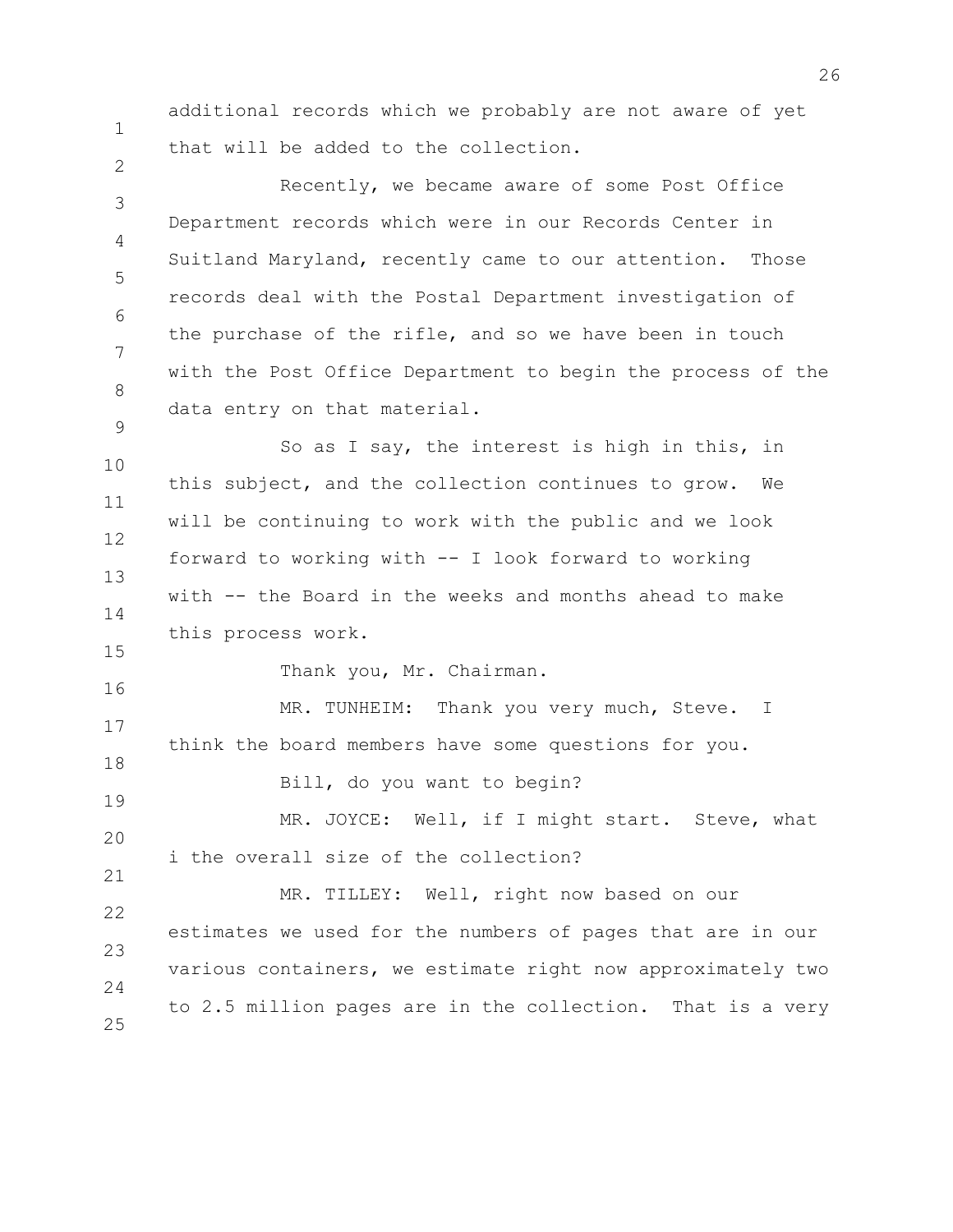1  $\mathcal{P}$ 3 5 rough estimate. I must say that we at the Archives don't necessarily count pages. I haven't had time to count pages, but I think that is a viable estimate, based on what we normally -- on the weight and the types of containers that we use.

6 7 MR. JOYCE: These constitute records from a fairly wide array of government agencies?

4

8 9 10 11 12 13 14 15 16 MR. TILLEY: Right. We have records from a large number of government agencies; also from, as I said, the Congress, the House Select Committee records, the Church Committee records; and we also have some District Court records and some records of the Court of Appeals. There were a number of federal court actions which grew out of the assassination and so we have, where we are aware of those cases we have, gone forth and gotten copies of those records to add to the collection.

17 18 19 20 21 22 MR. JOYCE: Could I just, one other question: Can you infer from the many contacts that you have had with a variety of agencies and other departments of government, can you infer any estimate about the bulk of the records that you think we may find still out in agencies scattered about not only here in Washington, but more widely?

23 24 25 MR. TILLEY: Well, the agencies have never really given us a hard-and-fast figure as to exactly how many pages of assassination records they have. They have made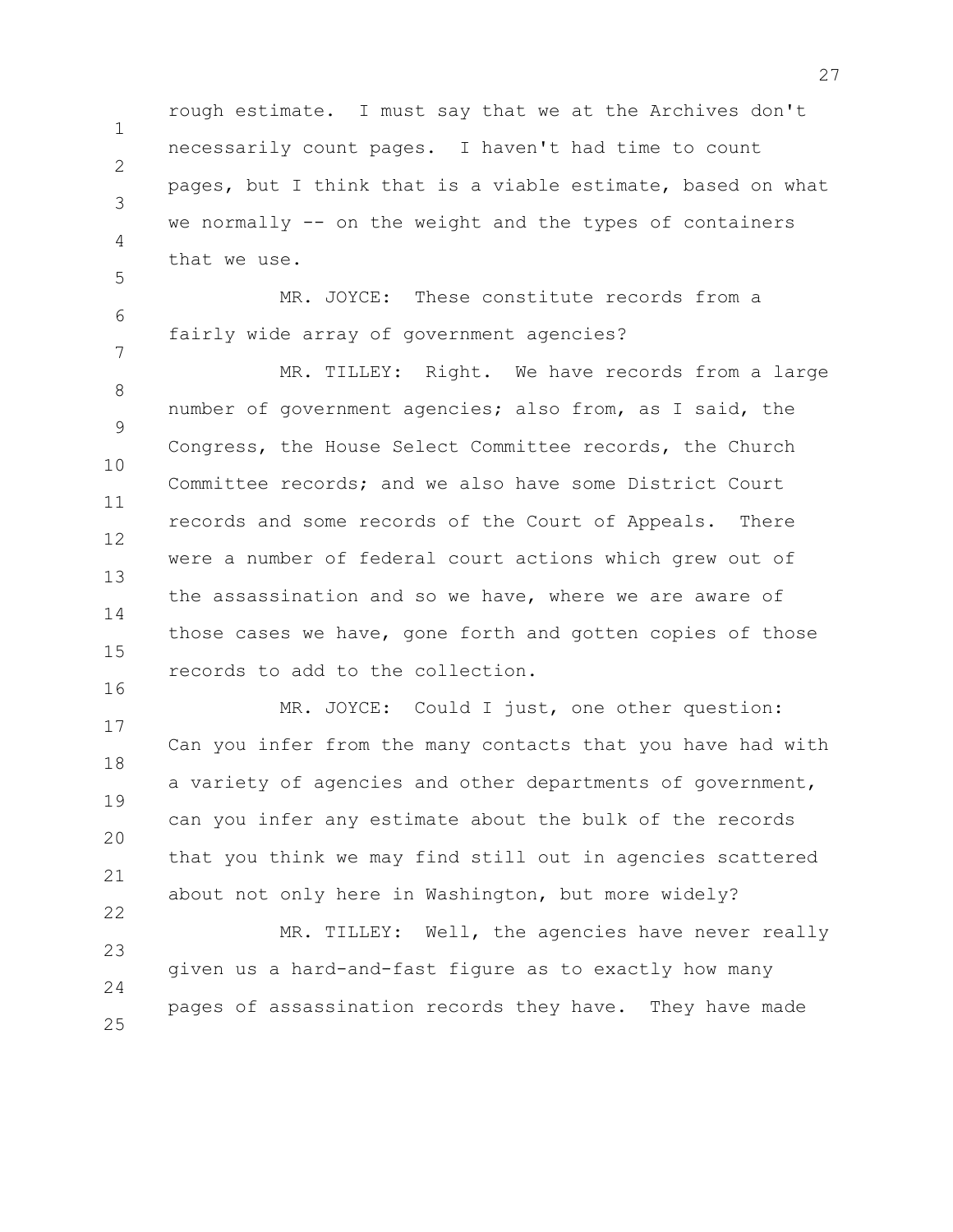estimates about certain groups of files that they have in their possession. When transfers have been made, they usually provide what I'm sure are fairly accurate page counts for the materials that are transferred.

1

 $\mathcal{P}$ 

3

4

14

15

5 6 7 8 9 10 11 12 13 I only have rough approximations of materials that may still be in their holdings. It is very difficult to say exactly how many more records may still be out in the possession of the various agencies. Then a corollary to that point is the fact that the work of this Board in its defining of an assassination record could significantly add to those numbers. It's a tough guess, it's really tough for me to estimate exactly how many pages are still out there.

MR. JOYCE: Thank you.

CHAIRMAN TUNHEIM: Go ahead.

16 17 18 MR. GRAFF: I take it that up till now, until we offer another definition, what constitutes an assassination record is determined by the agency?

19 20 21 22 23  $24$ 25 MR. TILLEY: That's correct. In the review process so far, each agency has been the determinant of what is an assassination record. Now, in my role as the Archives' liaison to the agencies involved, we have discussed what are, perhaps could be, should be an assassination record and what is not. I know that there are many agencies that have questions about this, but they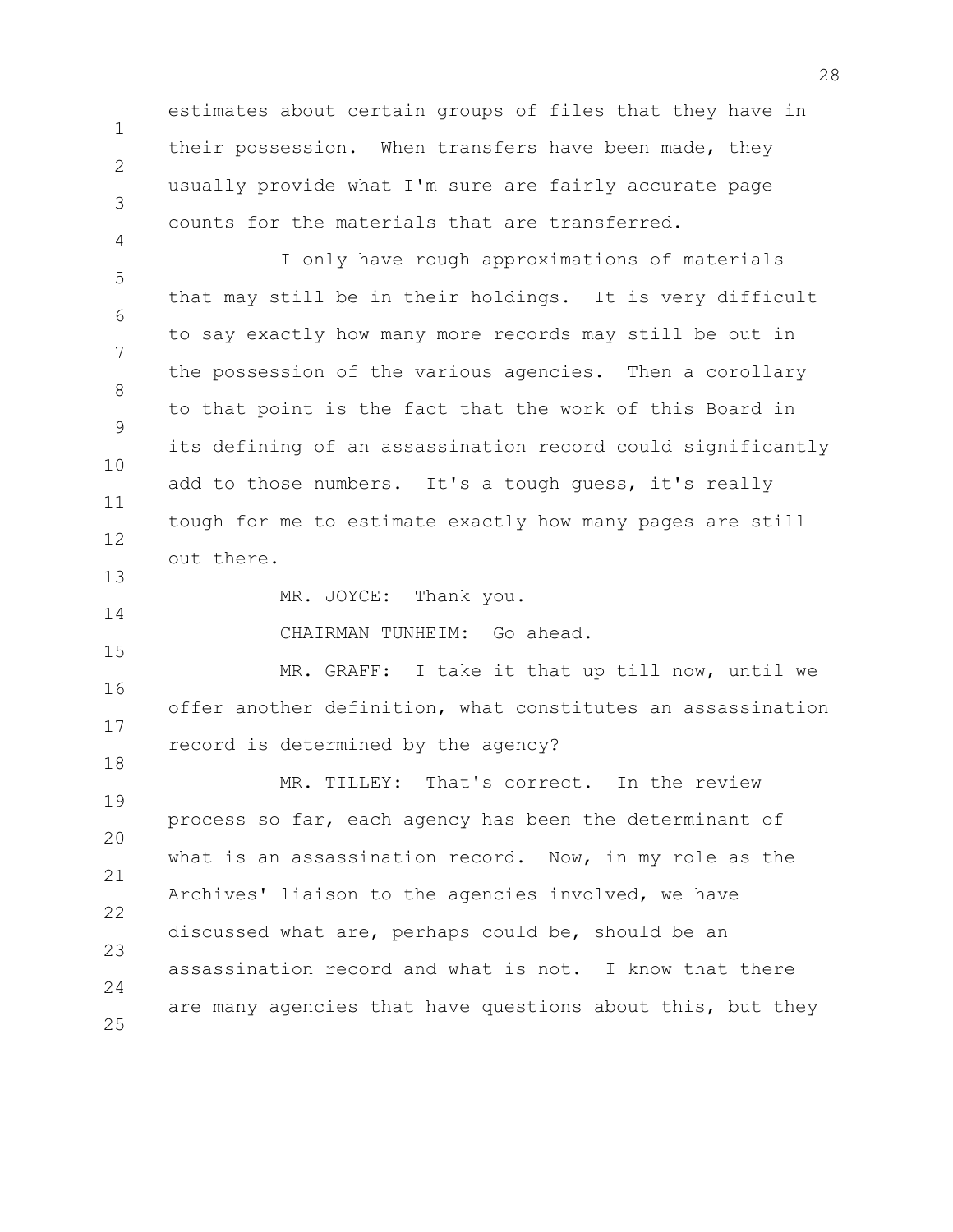1 2 3 4 5 6 7 8 9 10 11 12 13 14 15 16 17 18 19 20 21 22 23  $24$ 25 have been waiting for the Board to come into existence so they can bring those issues forward. Right now, the Archives has no authority under the statute to tell agencies what is or what is not an assassination record. That is clearly the Board's role. As of now, what has been determined to be an assassination record has fallen within each agency's purview. MR. GRAFF: Thank you. CHAIRMAN TUNHEIM: Anna? MS. NELSON: Actually, I have a couple of questions. One is, Steve, a lot of this must be duplication. Because the CIA must have in its collection what it sent to the House Assassination Committee? MR. TILLEY: That's correct, there is. MS. NELSON: So that there is a lot of duplication here which I assume gets straightened out in the database. MR. TILLEY: Yes. I think that was one reason for the database, was the attempt to deal with the massive duplication of items within this world, the collection itself. MS. NELSON: That's right. MR. TILLEY: Yes, you are correct, there is duplication. Each investigative agency or group, if you will, that has looked at the assassination went out to the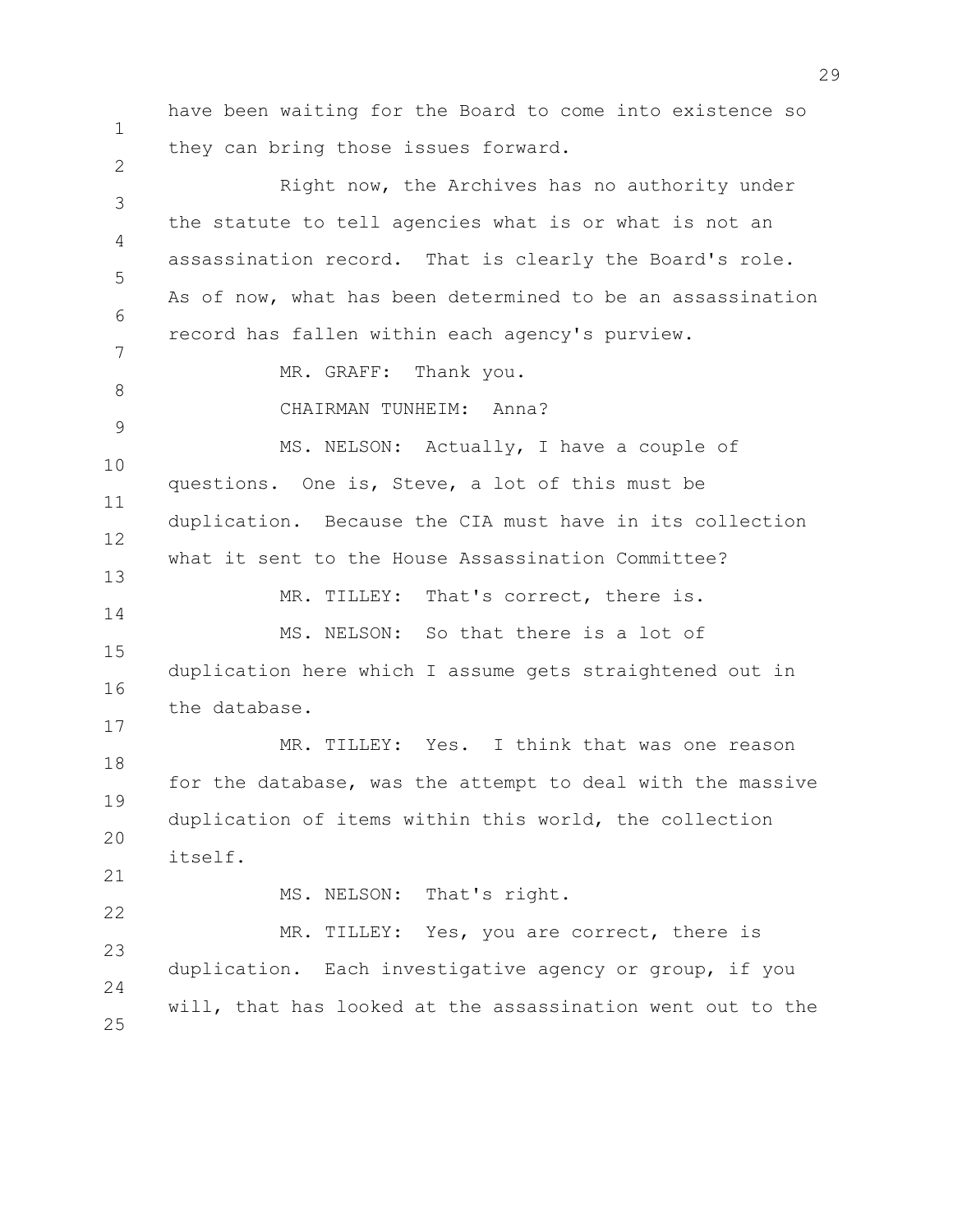1 2 3 4 various agencies which had documents and asked for copies of those documents. You have several sets of everybody's files in the holdings of each assassination agency, depending on how widespread their calls were.

5 6 7 8 9 10 11 Of course, in many instances not only did those groups ask for records from the agencies, but then they would turn to the National Archives and ask for records from the records of the Warren Commission which would then produce extra copies of those same documents again. Yes, there is a very, very large problem of duplication throughout these files.

12 13 14 15 MS. NELSON: It comes out in the database? MR. TILLEY: Sure. Yes, we are able to find, we can search on all fields of our database. The question of duplication is solvable through that but, you know, it is still a big problem.

17 18 19 20 21 MS. NELSON: The other question I have is the Rockefeller Commission. I mean, the Rockefeller Commission you mentioned twice, and we all know something about it. How much of their business involved records that were not available, and how much of it involved records that were? MR. TILLEY: Well, first of all, the records of

22 23 the Rockefeller Commission are housed at the Gerald Ford Library in Ann Arbor, Michigan.

MS. NELSON: Yes.

25

 $24$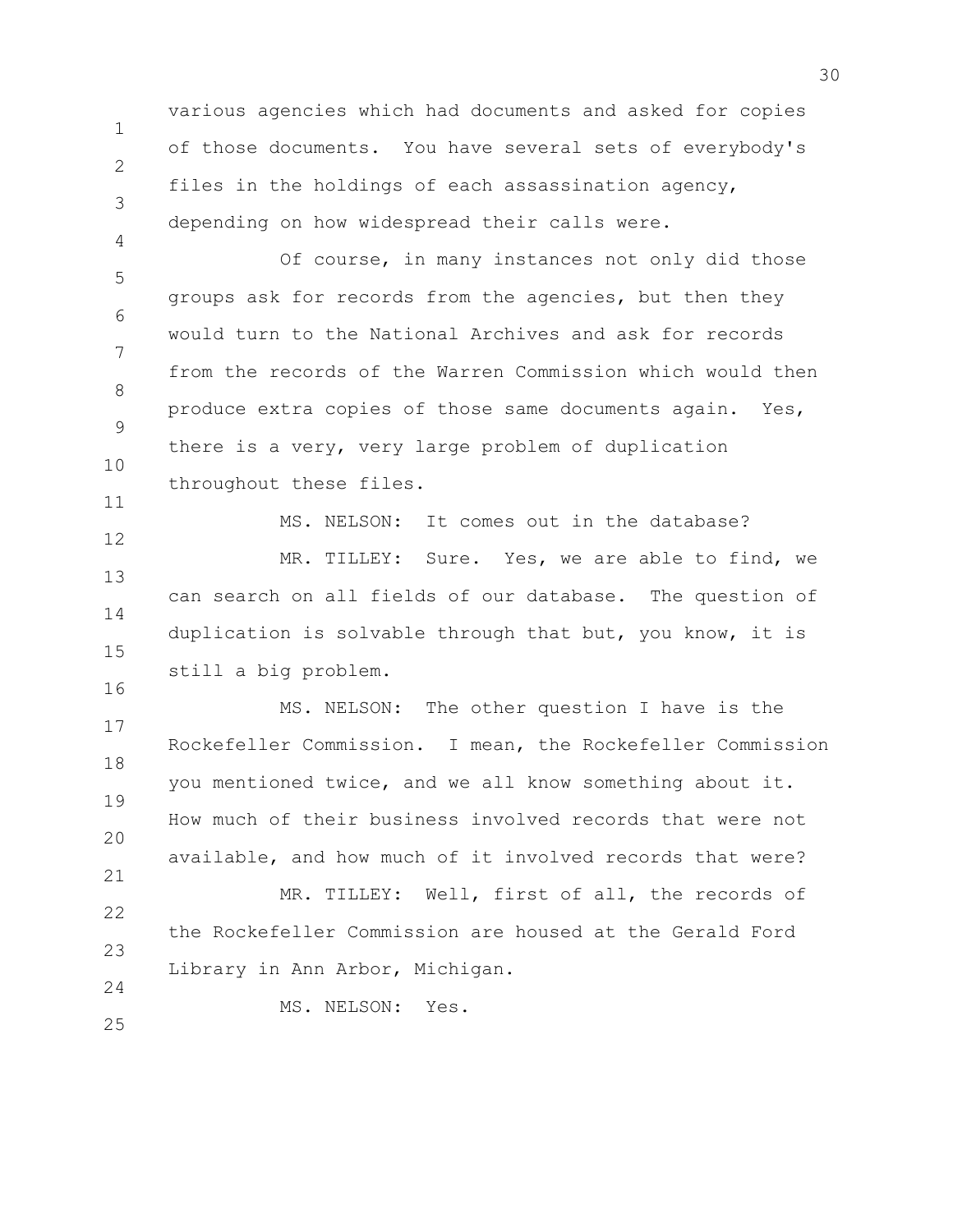1 2 3 4 5 6 7 MR. TILLEY: The staff of the Ford Library spent the review period reviewing the records of the Rockefeller Commission and opening those records which could be opened under the statute. Approximately six boxes of materials although those boxes are not totally full, I might add -- well, they are, some of them -- but approximately six boxes of records were looked at and were opened up.

8 9 10 11 What the Ford Library staff found was that the vast majority of the holdings of the Rockefeller Commission consisted of records of the Central Intelligence Agency. The review of the Rockefeller Commission is basically contingent of CIA review of their documentation.

12

13 14 15 16 17 18 19 20 What we have decided is that, hopefully, in the near future the CIA will send a review team to the Ford Library to save the cost of what would be an expensive reproduction job of a massive amount of CIA documentation. That is something that we, myself as the head of the collection, discussed with them and we have agreed to that, and I think that it will take place in the future. But that is still something that has to happen.

21 22 MS. NELSON: Well, that means they are not on your database yet?

23 24 MR. TILLEY: That's correct, they are not on the database.

25 MS. NELSON: So that there is no knowledge of the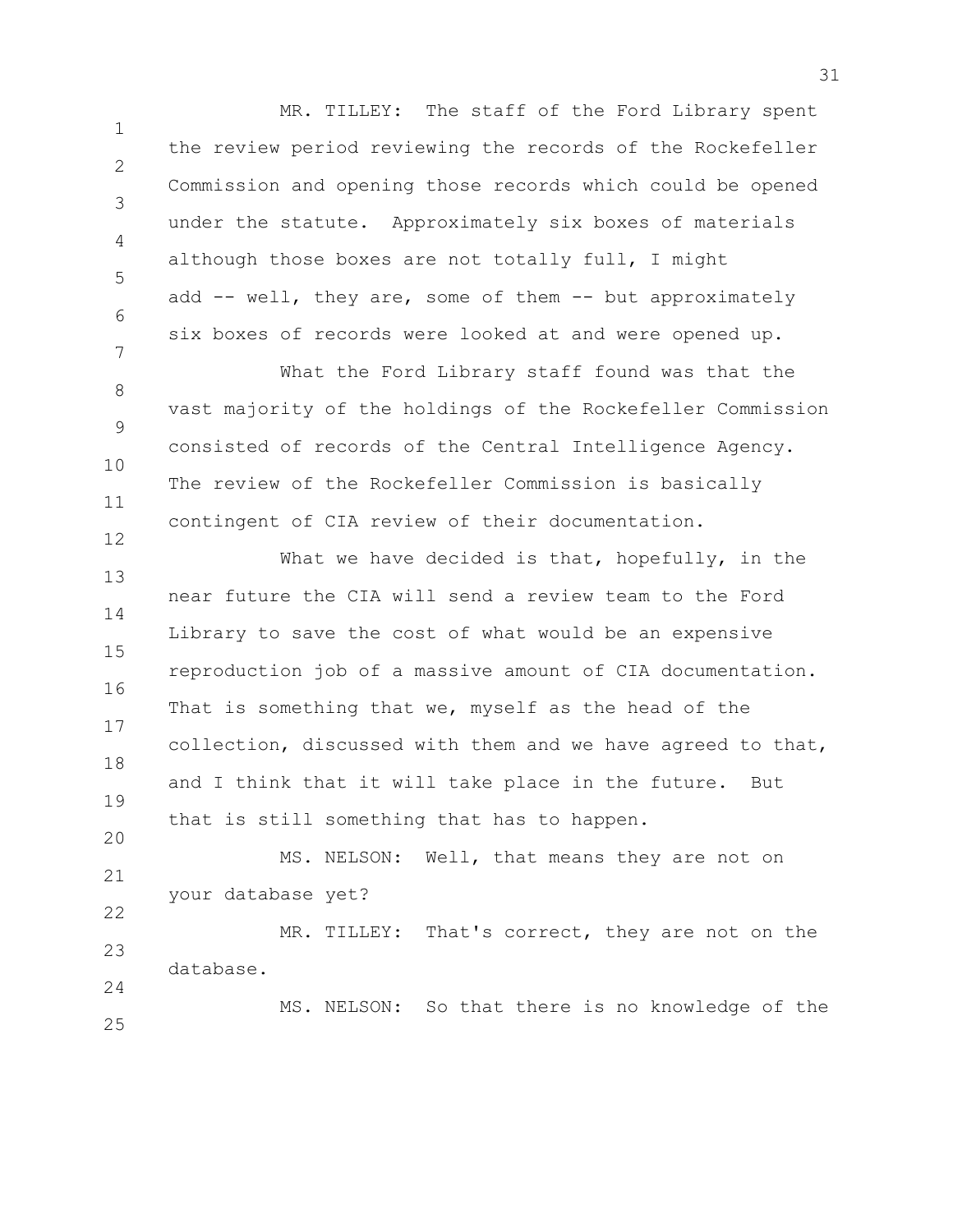## duplication there yet?

| $\mathbf 1$    |                                                             |
|----------------|-------------------------------------------------------------|
|                | MR. TILLEY: No, not as of now, that is correct.             |
| 2              | MS. NELSON: It makes a difference.                          |
| 3              | MR. HALL: Mr. Tilley, does the Archives have in             |
| $\overline{4}$ |                                                             |
| 5              | its possession any materials that have not been disclosed?  |
| 6              | MR. TILLEY: Yes. Yes, we do.                                |
| 7              | MR. HALL: Can you give us an idea what the                  |
| 8              | character and nature of those materials are?                |
|                | MR. TILLEY: Well, first of all, the Archives                |
| 9              | staff reviewed the records of the Warren Commission that    |
| 10             | had not been previously released as of the time the law was |
| 11<br>12       | signed. For those documents for which the National          |
| 13             | Archives has the final disclosure authority, five documents |
|                | have still been withheld in some part, mostly for reasons   |
| 14<br>15       | of personal privacy. Although, there was one document       |
| 16             | which we withheld a portion of it at the request of the     |
| 17             | Department of State, but it was a Warren Commission         |
|                | document, so we had the final say on it.                    |
| 18             | Now, having said that, we have many, many copies            |
| 19             | of other agency-originated documents which are tied up in   |
| 20             | the review process, in the referral process, at this time   |
| 21             | in which determinations have not been reached on those yet. |
| 22             |                                                             |
| 23             | Of course, all of those documents consist of copies of      |
| 24             | documents those agencies are reviewing themselves.<br>In    |
|                | doing their overview there, they are in effect reviewing    |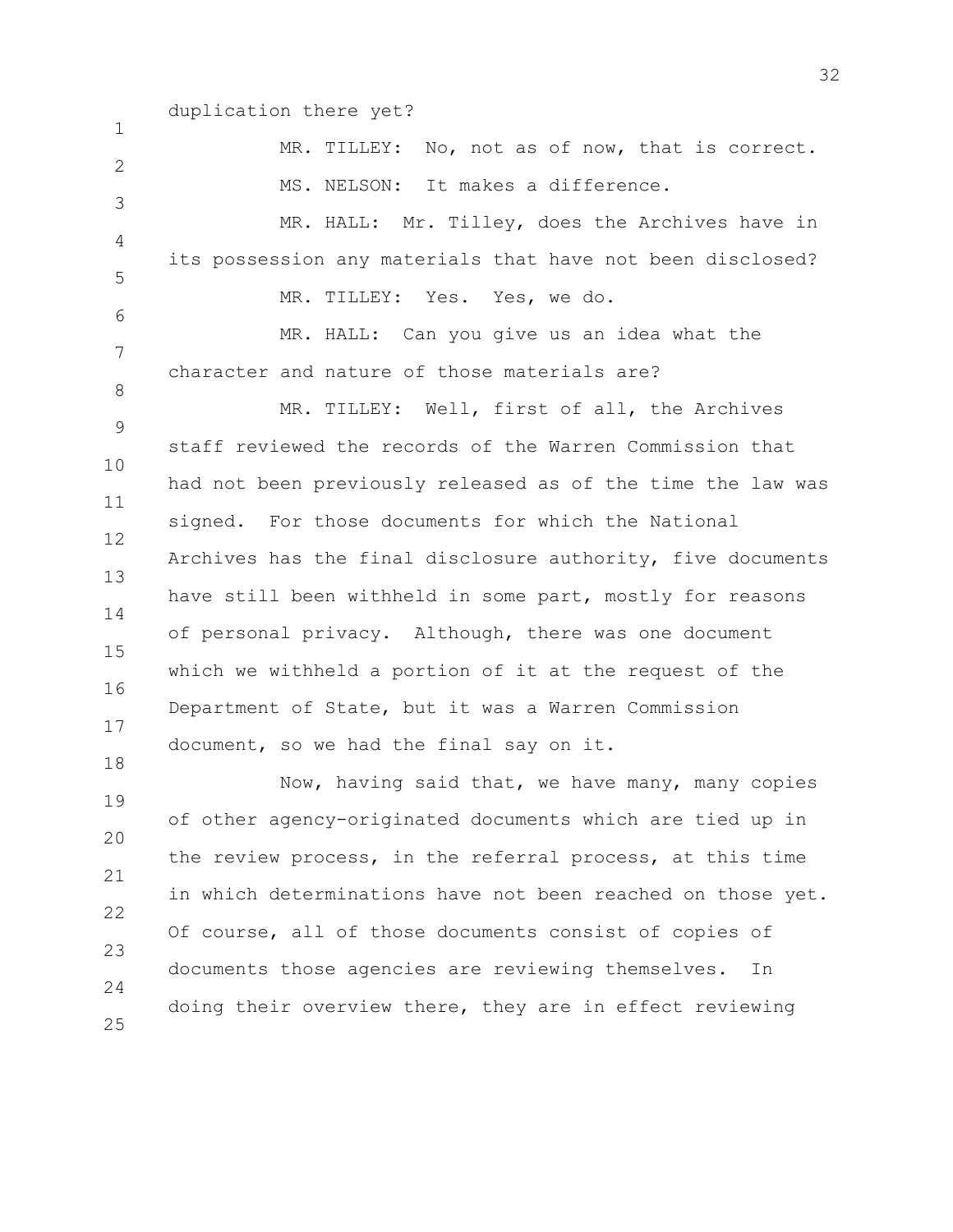those items also at the same time.

1

 $\mathfrak{D}$ 3 4 5 6 7 8 9 10 11 12 13 The Archives also has and had in its custody at that time the Criminal Division of the Department of Justice's main file on the assassination. It had been turned over to us some time ago. It was screened for release in 1991 by the Access staff of the National Archives, and the vast majority of the file was opened for research at that time. However, a portion of the file was still withheld at that time for various reasons under our general restrictions, the general restrictions of the National Archives. Those documents have been entered into the database, and the referral process on those documents is proceeding.

14 15 16 17 18 The Archives was deputized by the House Rules Committee, which has jurisdiction over the records of the House Select Committee on Assassinations, to act as its agent during the review of the HSCA records. A special task force was hired to do that review.

19 20 21 22 23 While the result of that review brought forth about 98 percent of the records of the HSCA, Archives personnel working in conjunction with the House Rules Committee staff did recommend for postponement or referral about 2 percent of the records of that committee.

24 25 That process has been going on, and many documents that were, in fact, referred have been opened up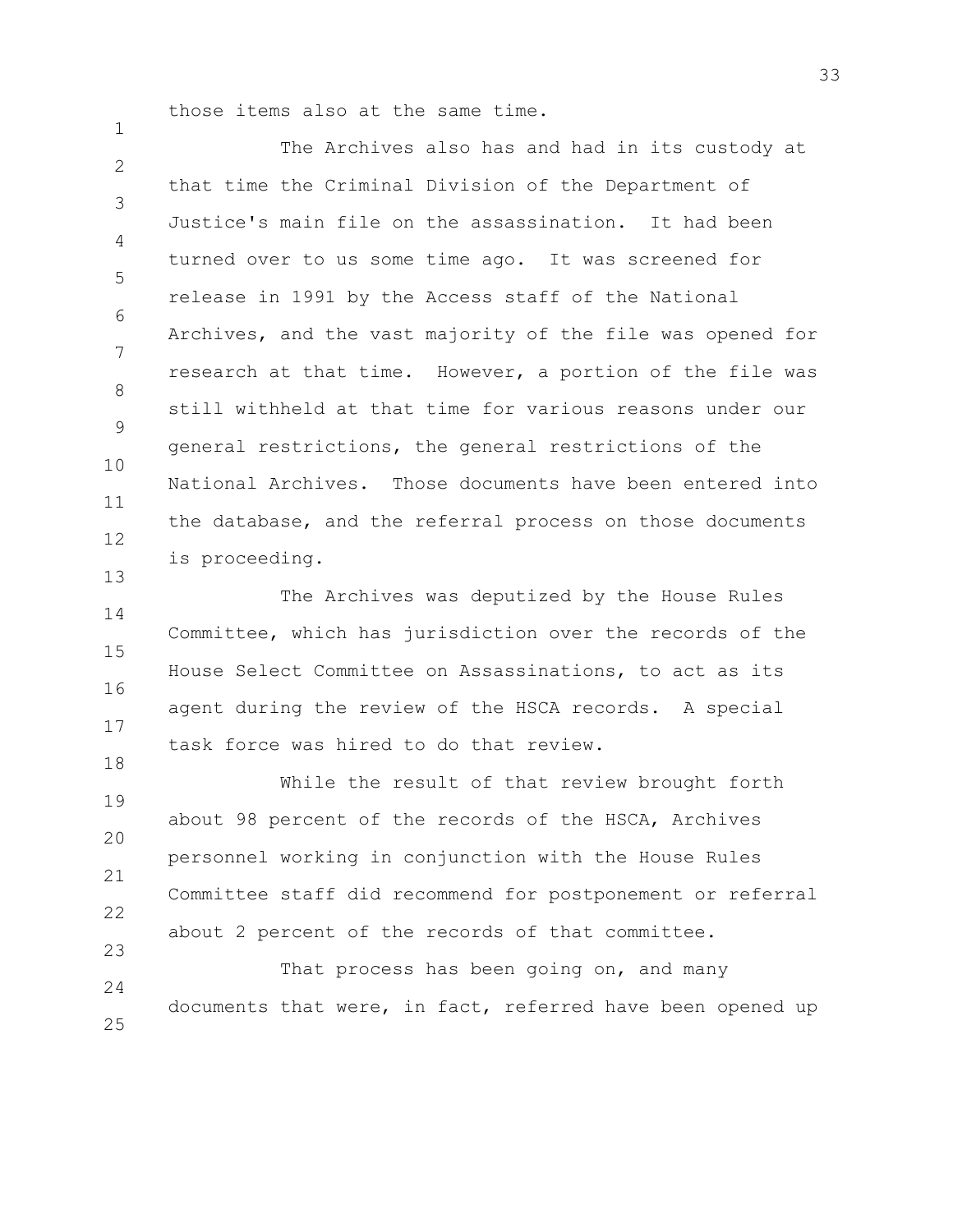1 2 3 4 5 6 since the opening of the collection in August, but there are still some items that are still under review. Particularly, we are working on the tape recordings of some of the testimony, the immunized testimony, given by witnesses in executive session. That is one major aspect of those records that are still being reviewed.

7 8 9 10 I'm sure, as anybody who has ever been involved in tape recordings realizes, that is a very difficult technical issue in addition to the issues, in addition to the issues of whether or not we are going to postpone portions. That is also ongoing.

11

12 13 14 15 16 17 18 19 20 21 22 23 Finally, there are still records that are in the possession of several of our presidential libraries which have not been disclosed under the Act yet, and there is an ongoing review of those materials. As I mentioned earlier, the Robert F. Kennedy materials were recently opened and added to the collection. But there are other materials in the possession of the libraries that are still under review, or perhaps still the question of whether or not they are, in fact, assassination records still needs to be addressed. In answer to your question, Dr. Hall, I would say those are the major areas where the Archives still is holding records.

 $24$ 25 MR. HALL: Where those records are held by the Archives but they do, in fact, belong in a sense to another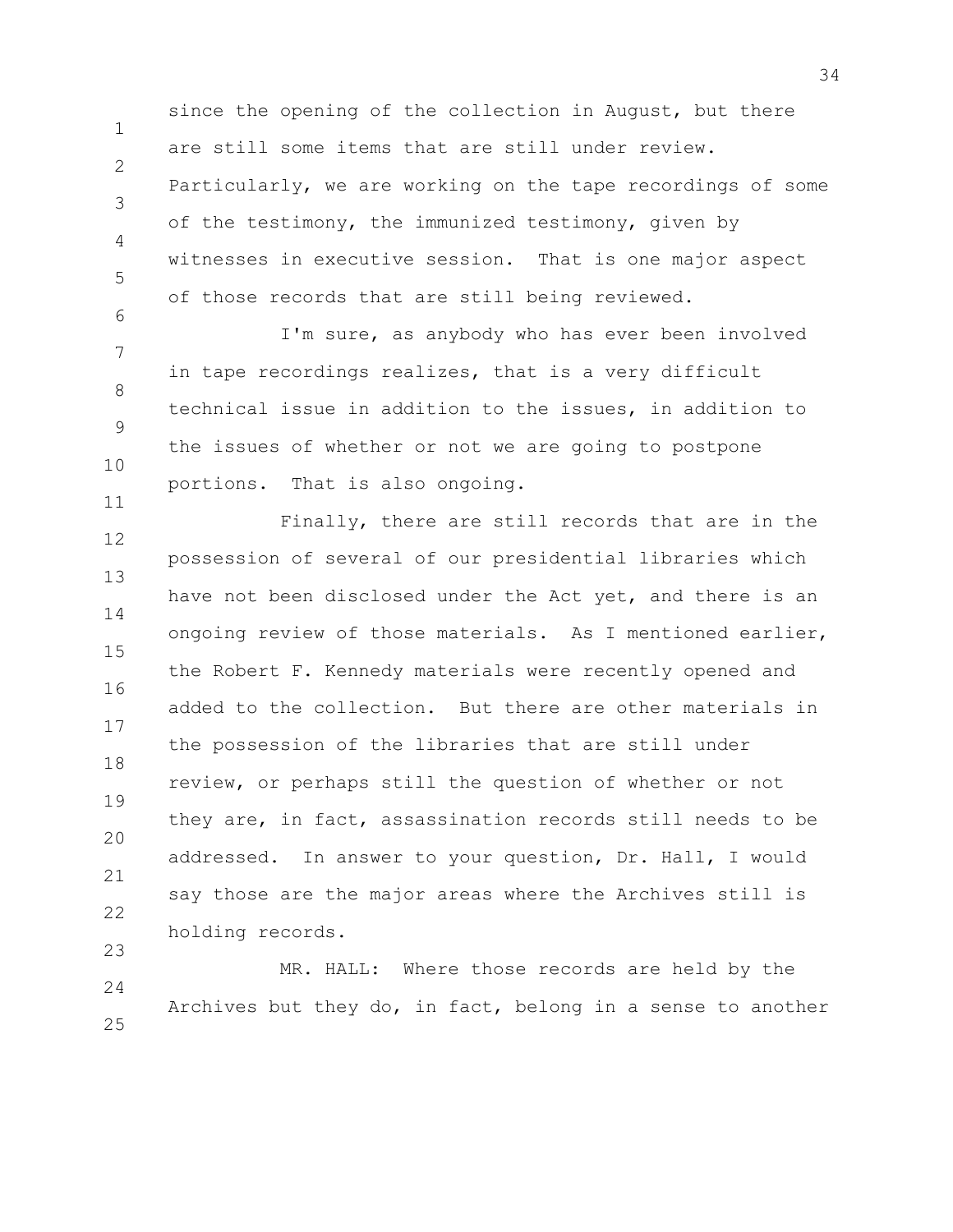1 2 entity, the motion to postpone or at least to bring the case before us would come from the Archives or from the other entity?

4 5 6 7 8 9 MR. TILLEY: Well, I think we would present it, the Archives would present it, as withheld. They are in our custody. But obviously the decision to make the postponement is from the originating agency, and the case for the position of whether it should remain postponed would have to come from there.

MR. HALL: If I may, Mr. Chairman?

CHAIRMAN TUNHEIM: Go right ahead.

12 13 14 15 16 MR. HALL: Do you have any sense of where the Congress, both the House and the Senate, stand in relation to any other records that may have been generated, either in the course of the investigations that you've met or in the course of other private, confidential proceedings carried out by Congress?

18 MR. TILLEY: You mean whether they intended to be within the collection?

19 20

17

3

10

11

MR. HALL: Yes, right.

21 22 23 MR. TILLEY: Oh, yes, I think the Congress' intent was that this collection should include everything that was relevant to this collection.

 $24$ 25 MR. HALL: Okay. That's the question I asked, but it's not necessarily the question I meant to ask. The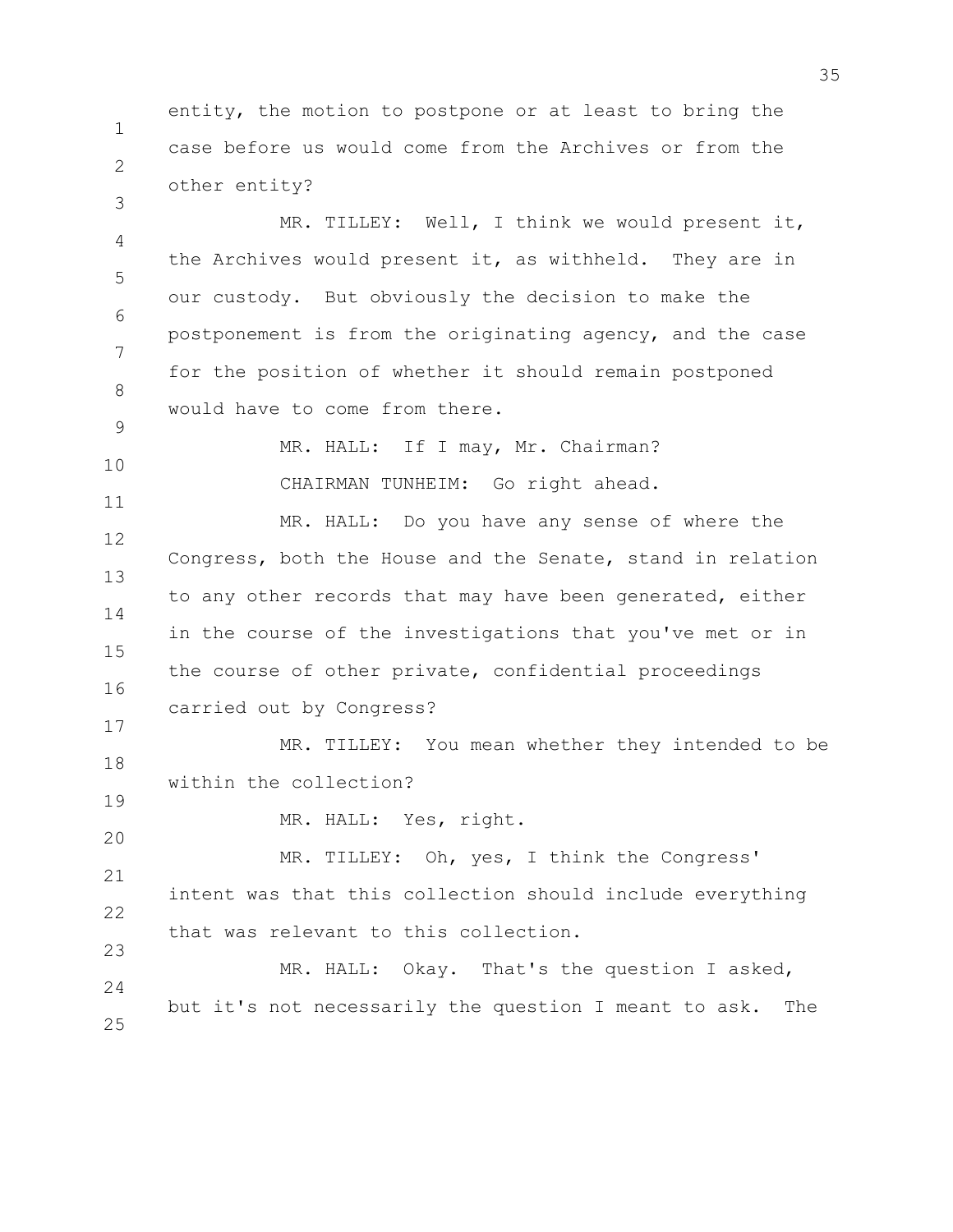1 2 3 4 5 question I meant to ask is I'm trying to get some understanding of what the scope of materials that are related to Congress that remain outside the purview of your database, that is: Do you have any sense of what is there that the Congress has that has not been brought forward to you?

7 8 9 10 11 12 13 MR. TILLEY: I expect it's possible that there are other committee records held by the Congress that may have some relationship to the assassination, but the statute specifically mentions the records of the HSCA, the "House Select Committee on Assassination," the Pike Committee, and the Church Committee. It also specifically mentions records in possession of the Library of Congress. MR. HALL: That's right.

6

14

15 16 17 18 MR. TILLEY: And nothing has been done on that front whatsoever, as far as any holdings of the Library of Congress, any manuscripts in the holdings of the Library of Congress which may be relevant to this inquiry.

19 20 21 22 23  $24$ MR. HALL: Well, this is a particularly interesting area, I think, for Board contemplation inasmuch as some of those documents are entered into the Library of Congress with donor agreements, which raise questions about whether the donor agreements are, in fact, subject to the law.

25 MR. TILLEY: Yes, that's correct. The law talks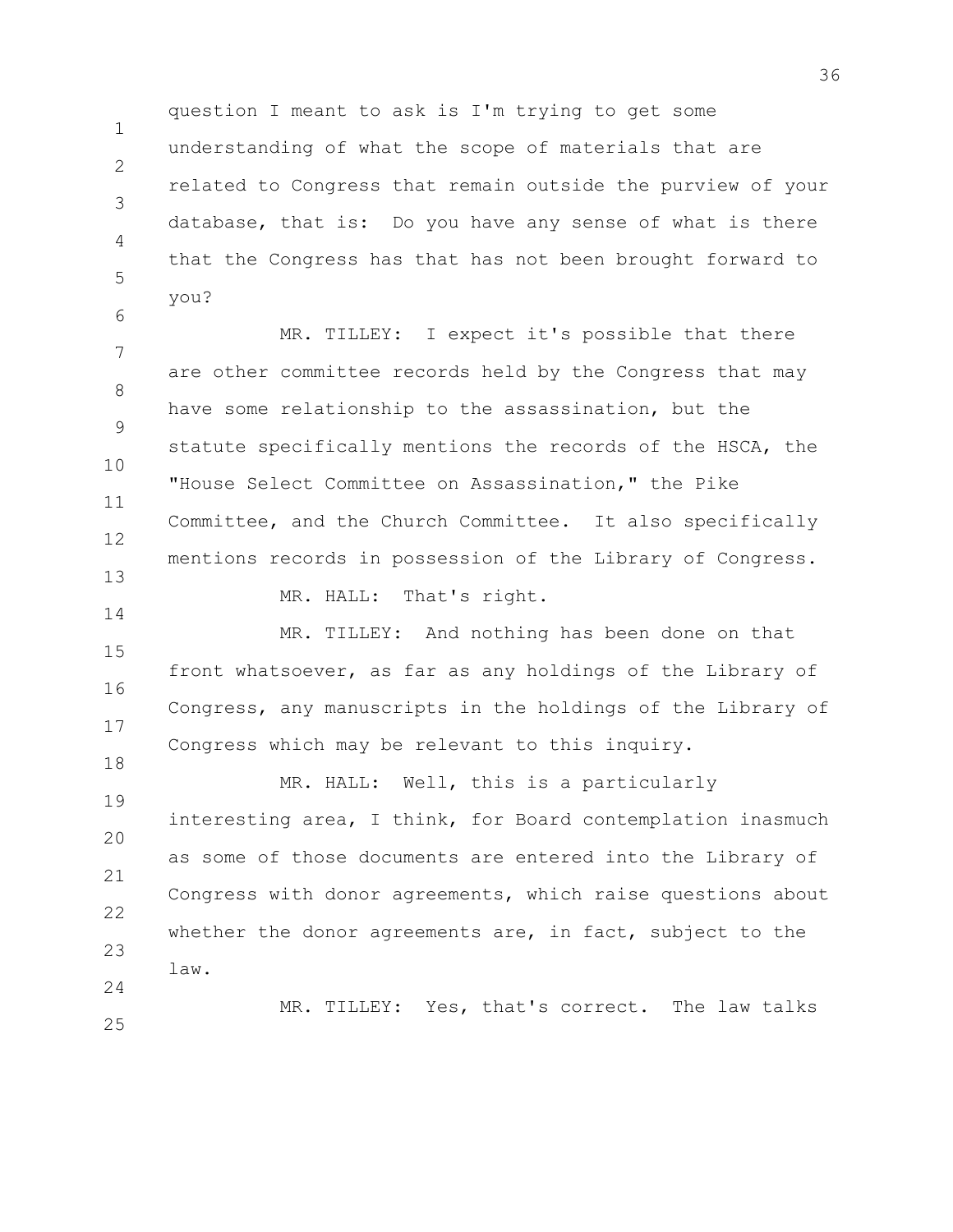1 2 3 4 5 6 7 8 9 10 11 12 13 14 15 16 17 18 19 20 21 22 23 24 about the existence of donor agreements and how that fits into the collection. I think, as you all aware, the Conference Report clearly charges this Board to look into those questions and to see where that fits in with the overall context of this collection. MR. HALL: If I may, Mr. Chairman? CHAIRMAN TUNHEIM: Go right ahead, Mr. Hall. MR. HALL: The materials that have been turned over to the Archives, the JFK Collection, that have come from the various intelligence agencies, could you speak to us on the state of redaction of those materials, and what implications the policies of redaction practiced by FBI, CIA, or other bodies might be for our purposes? MR. TILLEY: If I may, I will sort of respond to that in piecemeal, looking at each of the various agencies that you mentioned. The review by the FBI, in my estimation, has resulted in significant releases of new information, I think. In saying that I don't mean as far as smoking guns or things like that, but I think there has been an increase in the amount of information that the FBI has made available under this statute. For the most part, as I look at FBI records as they come in to us, there are very few redactions in proportion to the amount of material that is there. That

does not mean that they are not withholding information,

25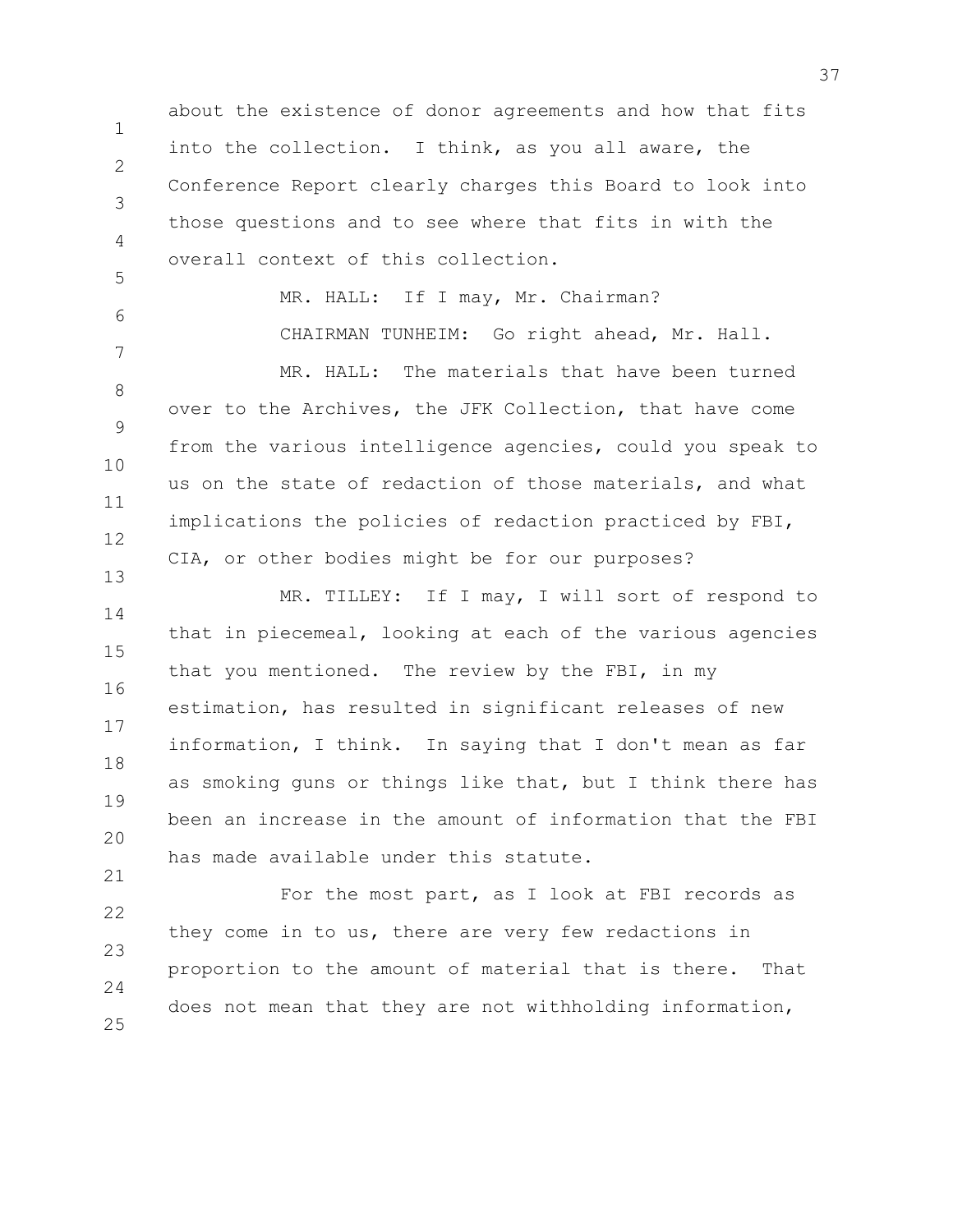1 2 they are. Their most recent transfer of the Oswald materials, their press release indicated they have made redactions in 1,211 pages, 1,211 pages.

3

9

4 5 6 7 8 Now, that is a lot of pages obviously. But when you are talking about 50,000 pages of records or probably maybe a little more, the percentage obviously there is quite small. I think percentagewise the FBI releases have been pretty full, and they don't really withhold that much information.

10 11 12 13 14 15 16 17 18 By the same token, I think the review of the Central Intelligence Agency is similar in that the CIA has made available a lot of records that were not available before. When you talk about the percentage, if you will, of redactions, you are not getting, in my look at the redacted documents or the documents that have been released you are not getting, wholesale redactions of documents with only a five-page document, and you get the to and from and that's all. That is not what we are seeing.

19 20 21 22 23  $24$ 25 We are seeing precise redactions of phrases of perhaps sentences of perhaps an occasional paragraph, and sometimes the whole document. Obviously, there are whole documents withheld, obviously there are. I expect the percentage of documents or information withheld is probably higher in their files than in the FBI files. I say this strictly off the top of my head, having looked at this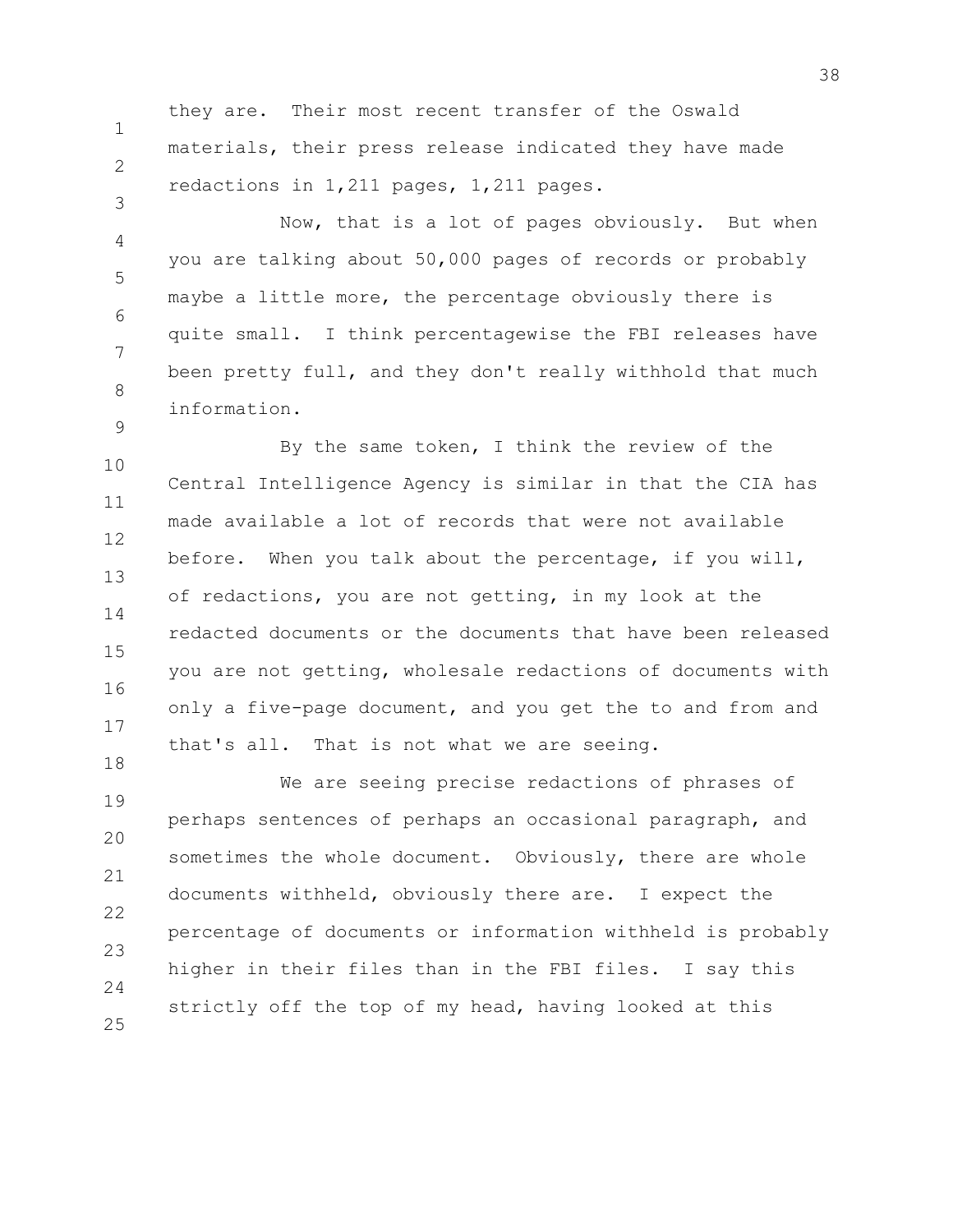1

14

18

material. I have not done any counting.

 $\mathfrak{D}$ 3 4 5 6 7 But if you are asking for my interpretation of what I have seen, I think we have seen a lot of new material coming out from those agencies. The Secret Service has not really turned over very much information to us. They have turned over the bulk of their material to us.

8 9 10 11 12 13 They have released the shift reports for the November 22, 1963, that they had not released before. We just have received that fairly recently, and haven't even had a chance to get it into the collection yet. There is some postponement in there, but that would be under Section 6, Part E, which recognizes the protection of measures to protect the President.

15 16 17 The only other major intelligence agency, NSA has released a small amount of material to us, but they have withheld material, too, and it is tough to say about that.

MS. NELSON: What about DIA?

19 20 21 22 23  $24$ 25 MR. TILLEY: DIA has a similar issue. The Defense Intelligence Agency has also released some material to us, withheld others, other documents. Most of what they have released consists of requests from the various investigative bodies, primarily the House Select Committee, for documentation. The documents of theirs that they have released primarily are the ones which say we don't have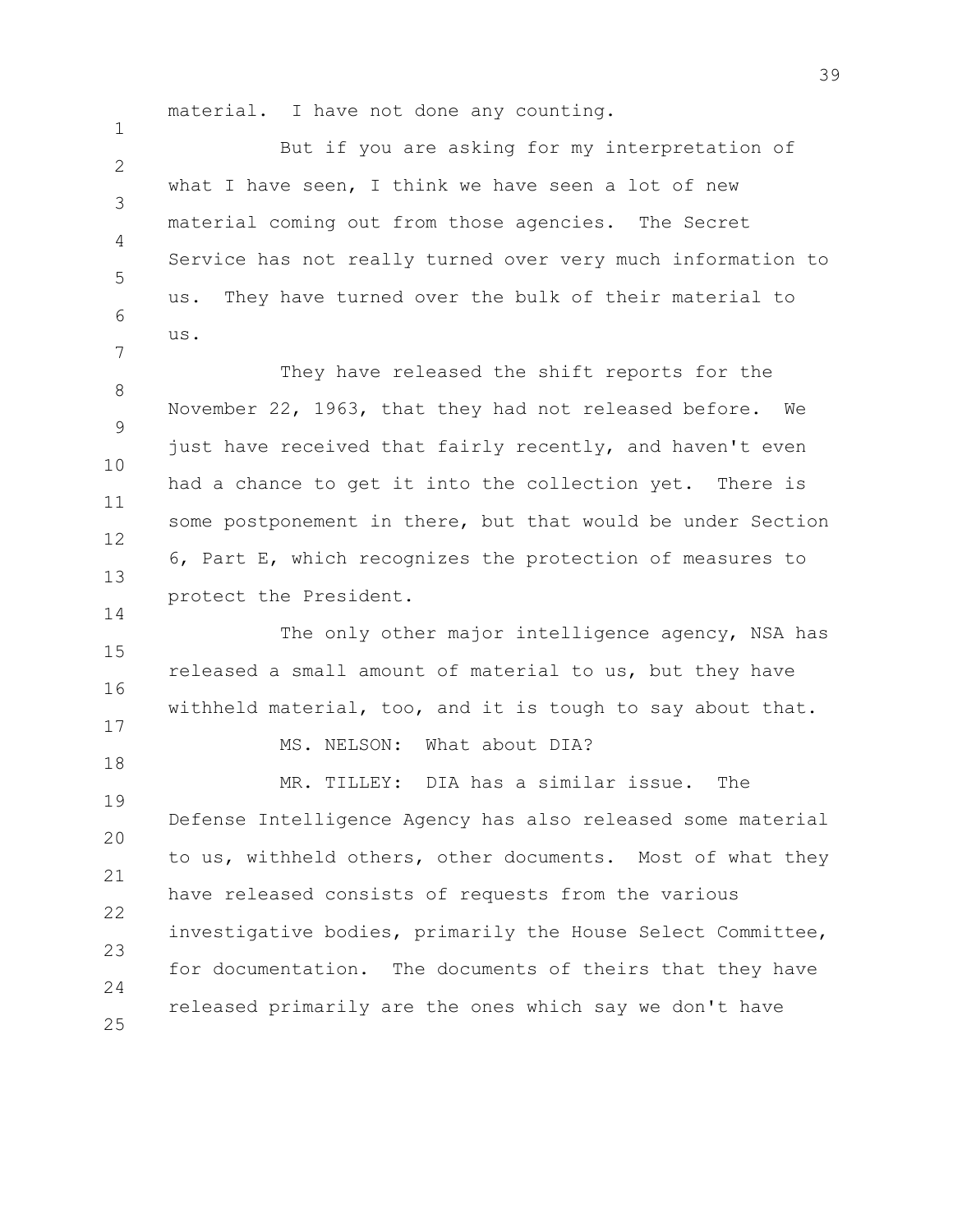1  $\mathcal{P}$ 3 anything. The ones that had substantive releases don't seem to have been released so far. Those are the four major intelligence-gathering agencies we have been dealing with.

4

8

15

5 6 7 MR. HALL: Do you have any sense from any of these agencies of specific kinds -- I take back "specific," general kinds of records that they are holding for our consideration?

9 10 11 12 13 14 MR. TILLEY: The question of the involvement of organized crime within the assassination is an area which the FBI particularly wishes to discuss with this Board and just where the organized crime issue fits into the collection. I think that is an issue which they are particularly interested in and would like this Board to address.

16 17 18 19 20 21 22 With the CIA, I think I don't really have a firm handle quite as much on some questions that they are not sure about. I do know that within the microfilm material they have indicated that there are some parts of that microfilm that they think may not be relevant to this inquiry and would wish to address that with this Board. As to the specifics of what those areas are, I do not know.

23  $24$ 25 MR. HALL: One final question, Mr. Chairman. Would you, perhaps, characterize for us the success of the major agencies in conforming with the law up to this date?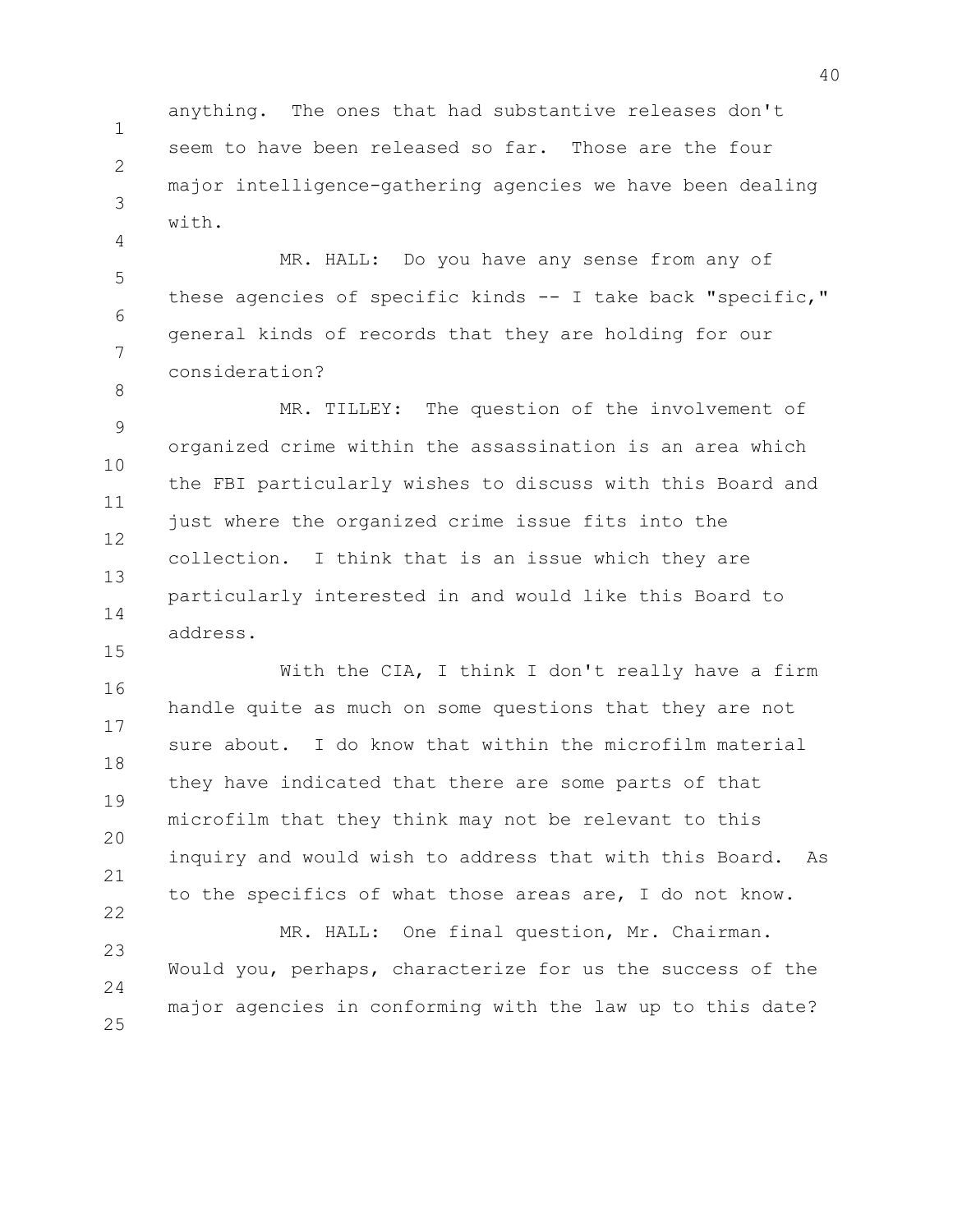1 2 3 4 5 6 MR. TILLEY: Well, I mean, I think overall the response of the agencies has been good. While not everybody met the deadline for the initial 300-day review period, I think that those of us who have been in this for a while would argue that perhaps 300 days simply was not enough time to take on what was, in fact, a huge project.

7 8 9 10 11 12 I think many agencies have been surprised perhaps at the volume of material that they, in fact, did have in their possession, and I think everybody was surprised and, frankly, taken aback by the amount of time, the data entry, and the data collection on each document required in order to get it into this database.

13 14 15 16 17 18 Obviously, in addition to that, there have been many technical problems with dealing with data entry that have required Archives' personnel, our computer people, to go out and solve the system which we did not have to do. The database which we devised was required by law to be set up in 45 days. Because of that it was a fairly simple system.

20 21 22 23 24 25 In addition, it had to be useable in almost any kind of hardware government wide, which also made it a fairly simple system. Based on that, I think that lead to some problems. There were obviously going to be some problems with the system being compatible with various pieces of hardware. I think the computer problems were

19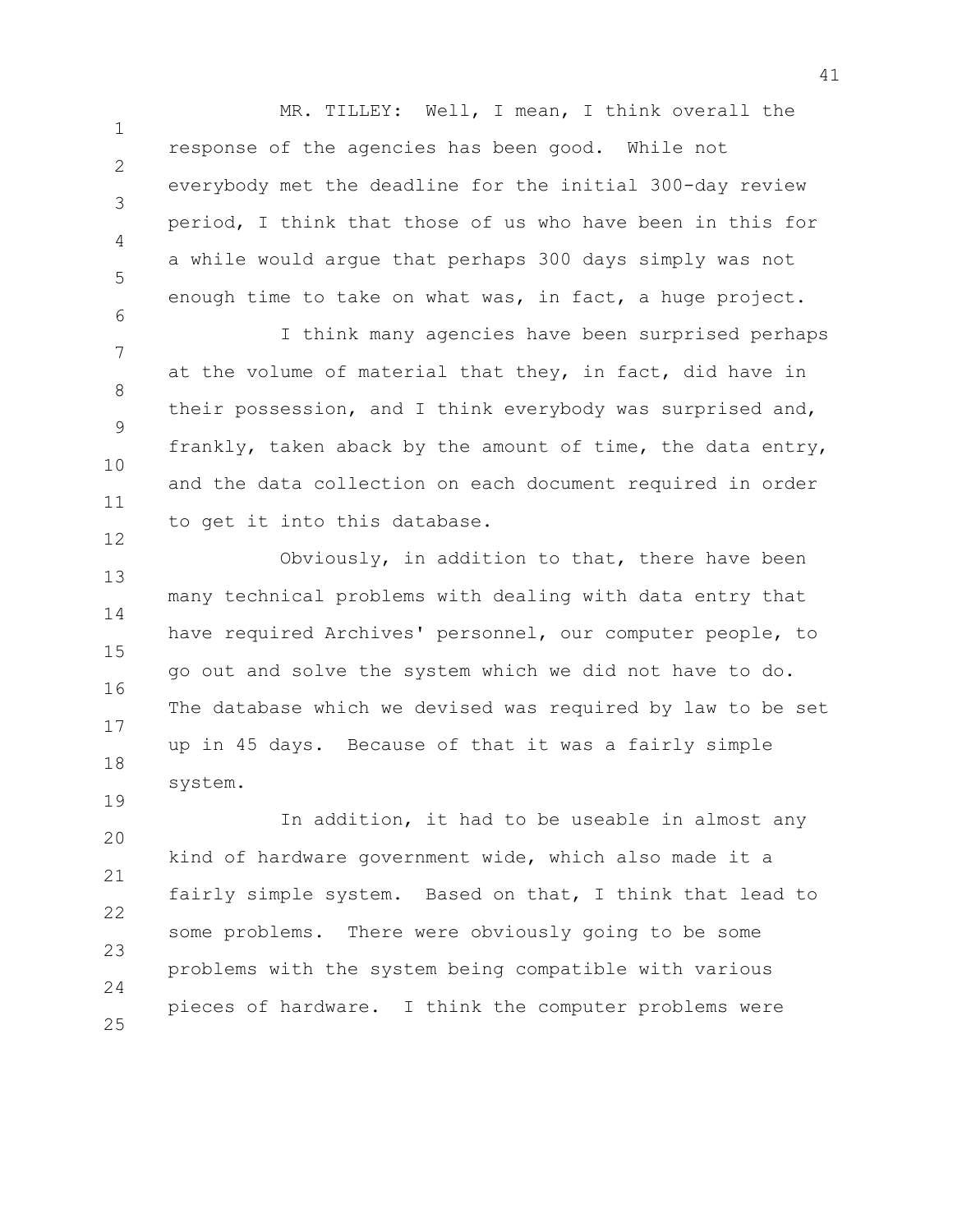part of the problems that lead to some of the delays.

1

5

17

 $\mathfrak{D}$ 3 4 But I think overall the response of the various agencies has been quite good. Once they got up and running and had the people necessary to do the job, they have been able to move quite efficiently.

6 7 8 9 MR. HALL: Mr. Tilley, I want to thank you for being such a big help to us over the past several weeks. You have performed with an extraordinary degree of professionalism that has been much appreciated.

10 11 12 MR. TILLEY: Well, thank you very much. It has been my pleasure to be assistive, and I look forward to working with the Board in the future.

13 14 15 16 CHAIRMAN TUNHEIM: I have just a couple of additional questions for Mr. Tilley. How many agencies would you estimate are there that potentially hold assassination records within any reasonable definition of the term "assassination record"?

18 19 20 21 22 23 24 25 MR. TILLEY: Let's see, I should have counted before I came, obviously. We have records from the major cabinet agencies, for the most part, the ones that you would assume: Department of Justice, Department of State, CIA, the FBI, the United States Intelligence Agency -- I mean, the United States Information Agency; the SEC, we have actually two documents from the SEC when they closed the stock market after the assassination and when they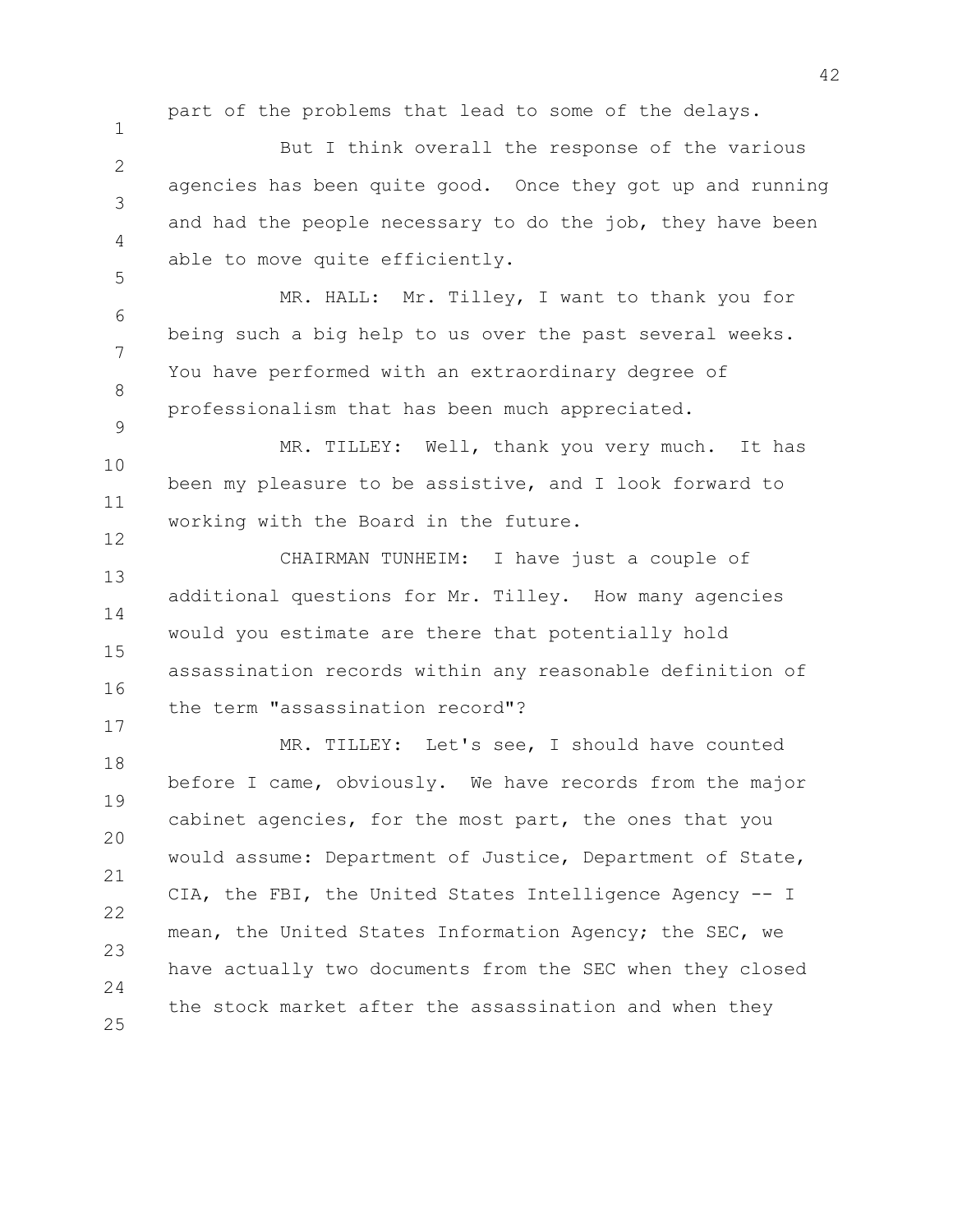1 2 3 4 5 6 7 8 9 10 11 12 13 14 15 16 17 18 19 opened it, they did turn over those two documents to us; DIA, NSA -- MS. NELSON: Atomic Energy. MR. TILLEY: No, AE. No, we do not have anything from them yet, Atomic Energy Commission. MS. NELSON: Department of Energy, we have no records from them. National Park Service, we had some photographs taken of the funeral procession. That's what we have, some National Park Service records. We have some U.S. Air Force records, we have some Department of the Army records. From the various agencies, we have the ones you would think that we would have records of. As part of the process of getting started, we provided notice to agencies about organization, getting the collection up, and we put out "Federal Register Notices" asking for agencies to provide us with information. We did get letters from a large number of agencies telling us, in fact, that they did not have any assassination records. I will provide the Board with that list of agencies, so you will see the ones who, in fact, responded to our "Federal

Register Notices."

20

21

22 23  $24$ 25 I would say right now we probably have between 15 and 20 different executive branch agencies with records, in addition to the court system and then the Congress and then of course the presidential libraries. We have records from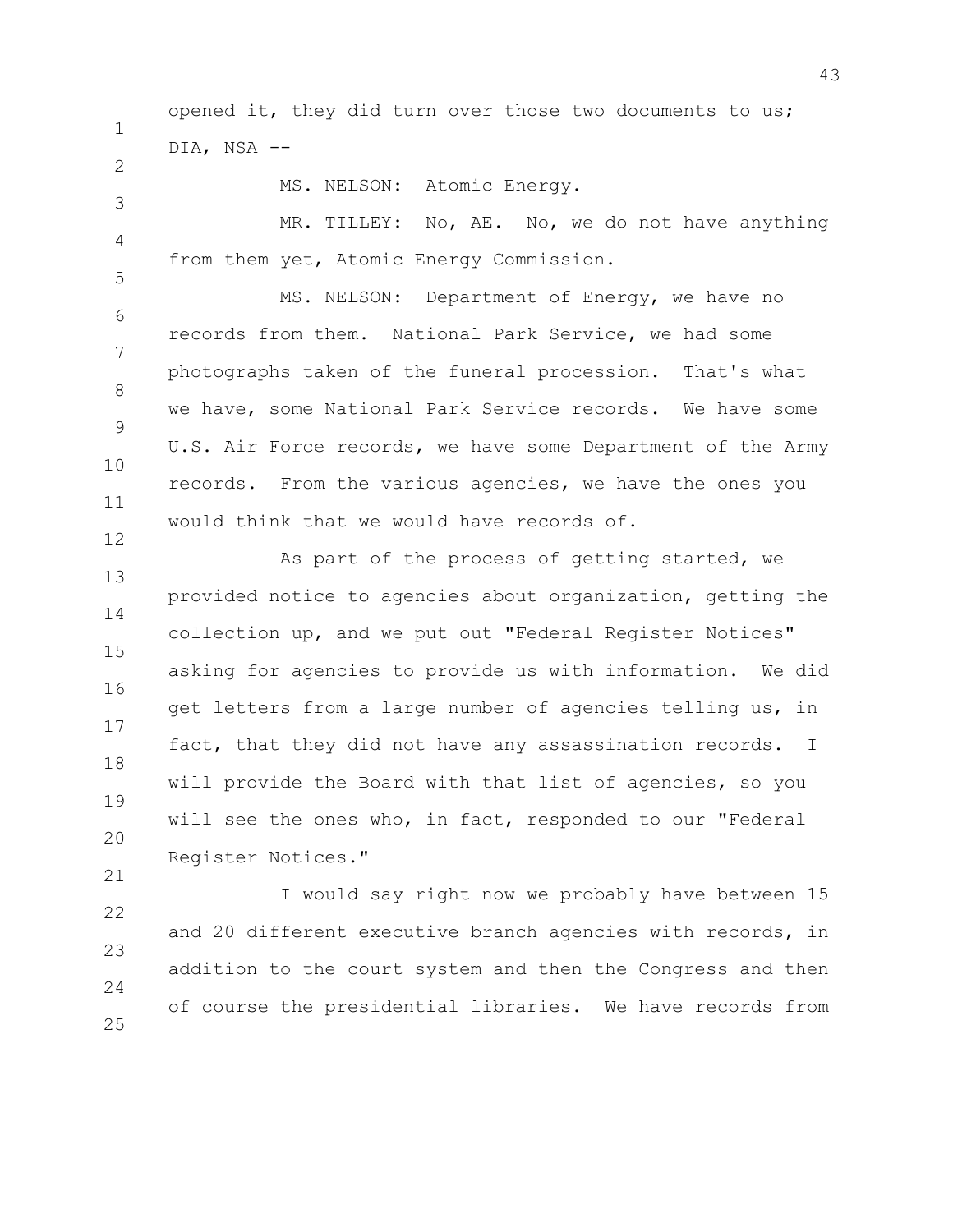five presidential libraries.

1

4

10

 $\mathfrak{D}$ 3 CHAIRMAN TUNHEIM: Do you see any agency where there is a need for immediate Board intervention to encourage compliance with the Act?

5 6 7 8 9 MR. TILLEY: You know, I don't know about compliance with the Act, but I think several agencies want the Board to immediately look to their questions to help them with the process, to help them make some decisions so they can then look to where they need to channel their efforts.

11 12 13 14 15 16 17 18 I really don't think there has been any -- I would hate to say, you know, I don't think there are really any agencies that have just simply refused to comply with the Act. I think once they were aware of the fact that they had records, that they have been willing to do the work. But that work is continuing. As I say, we continue to find there are records that agencies simply did not know they had in their possession.

19 20 21 22 CHAIRMAN TUNHEIM: Do you have any estimate yet on the locations of groupings of records that may be outside of the federal government, outside of the Washington, D.C. area?

23  $24$ 25 MR. TILLEY: Yes. In the state of Texas, there are several archival repositories which hold records which obviously are related to the investigation of the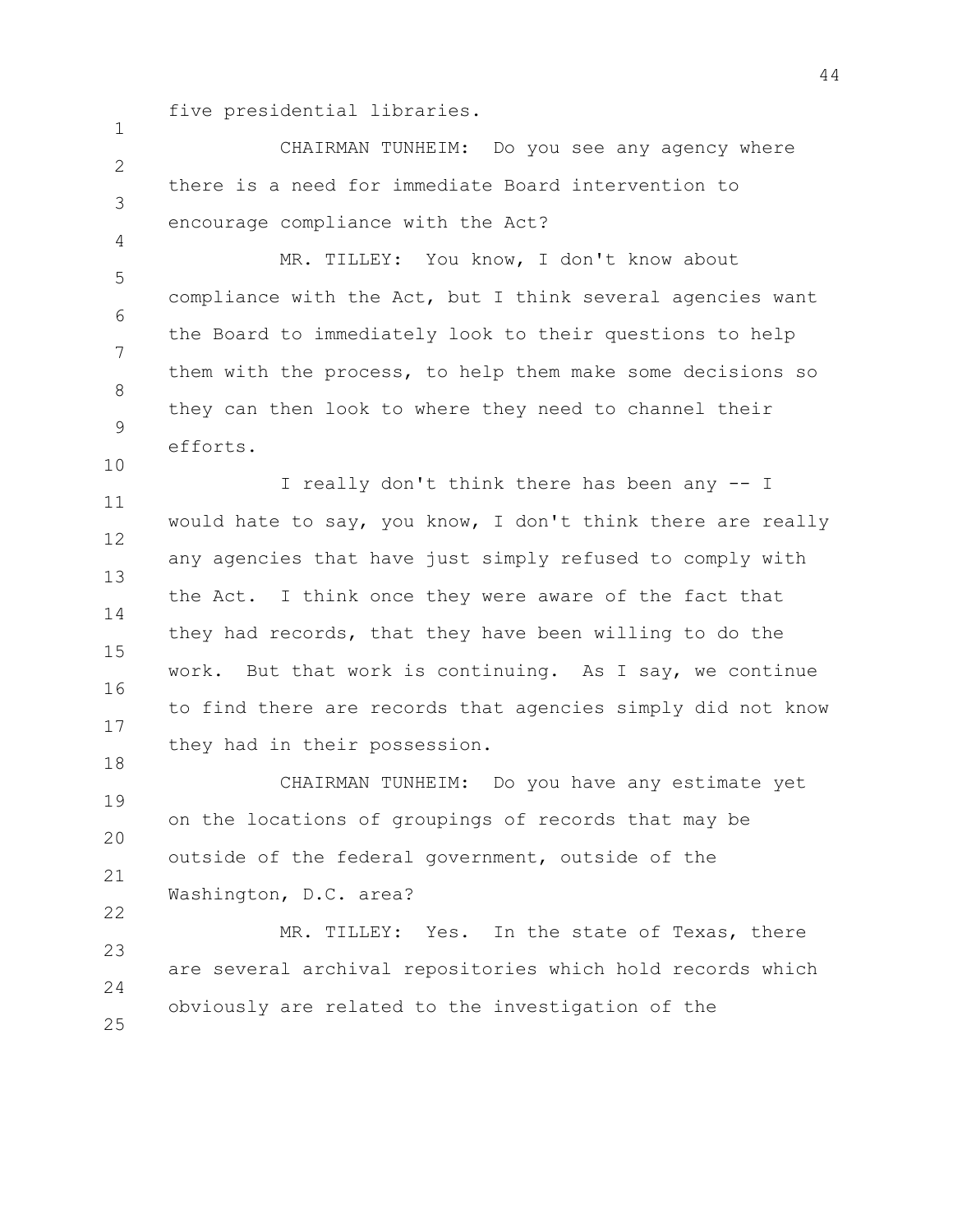1

2

assassination, and I think would be of great interest to researchers who are doing work in this area.

3 4 5 6 7 8 9 10 Just as an example, the records of the Attorney General of the State of Texas, a gentleman named Wagner Carr, Attorney General at the time of the assassination, I believe are at the Archives of Baylor University. Several researchers have mentioned to me since I have been involved in this project that there are records down there that are quite interesting as far as understanding what happened at least in Texas and the follow up of the investigation in Texas.

11 12

## CHAIRMAN TUNHEIM: Closed records?

13 14 15 16 17 18 19 20 21 22 23  $24$ 25 MR. TILLEY: I don't know if they are opened or closed, but they would certainly be of interest. There are probably records that many people don't know exist, quite frankly. Another place is in New Orleans. All of the records of the trial of Clay Shaw, for the most part, are State of Louisiana records. The Review Board needs to look into the question about those records for the State of Louisiana and coordinate those records within the collection. I might say that most of the trial transcript of the Clay Shaw trial are part of the collection as part of the records of the House Select Committee. But the backup, the records of Jim Garrison's office and his other investigators are not nearly as well represented within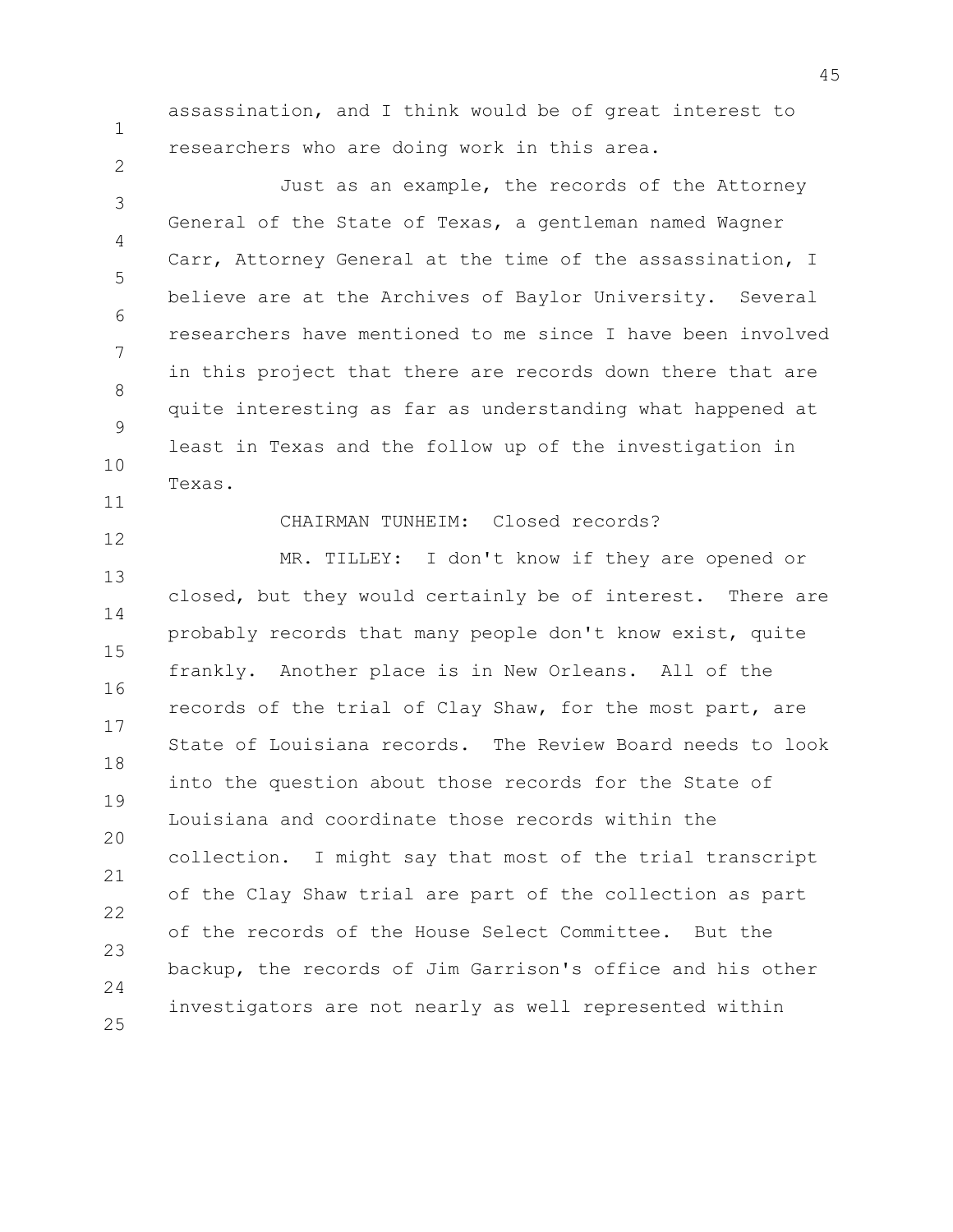this collection. Now obviously Garrison was interviewed by the committee and other individuals who were part of those actions in New Orleans in 1967 are part of the collection, but overall I don't think you can say that those records are well-represented within this collection at this time.

1

 $\mathcal{P}$ 

3

4

5

12

6 7 8 9 10 11 CHAIRMAN TUNHEIM: One area, one more question and I'll ask that Mr. Graff ask questions. The Act requires the Board to seek out records that are currently protected under seal of the court. What different types of documents are you aware of that are currently protected by a court order that the Board needs to focus its attention on?

13 14 15 16 17 18 19 20 21 22 23 MR. TILLEY: Well, the one particular thing that I'm aware of are the interviews that were conducted by William Manchester in the writing of his book, "The Death of a President." As I'm sure many are aware, that book caused quite a consternation at the time it was about to be published, and there was a court action over whether or not certain information Mr. Manchester had elicited during his interview should be part of that book. Eventually, many of those interviews and other documents were placed under court seal. I would think that is probably the most wellknown aspect of a part of materials that are sealed.

24 25 It is very possible there are materials in the Garrison, the Clay Shaw trial that may be under seal. I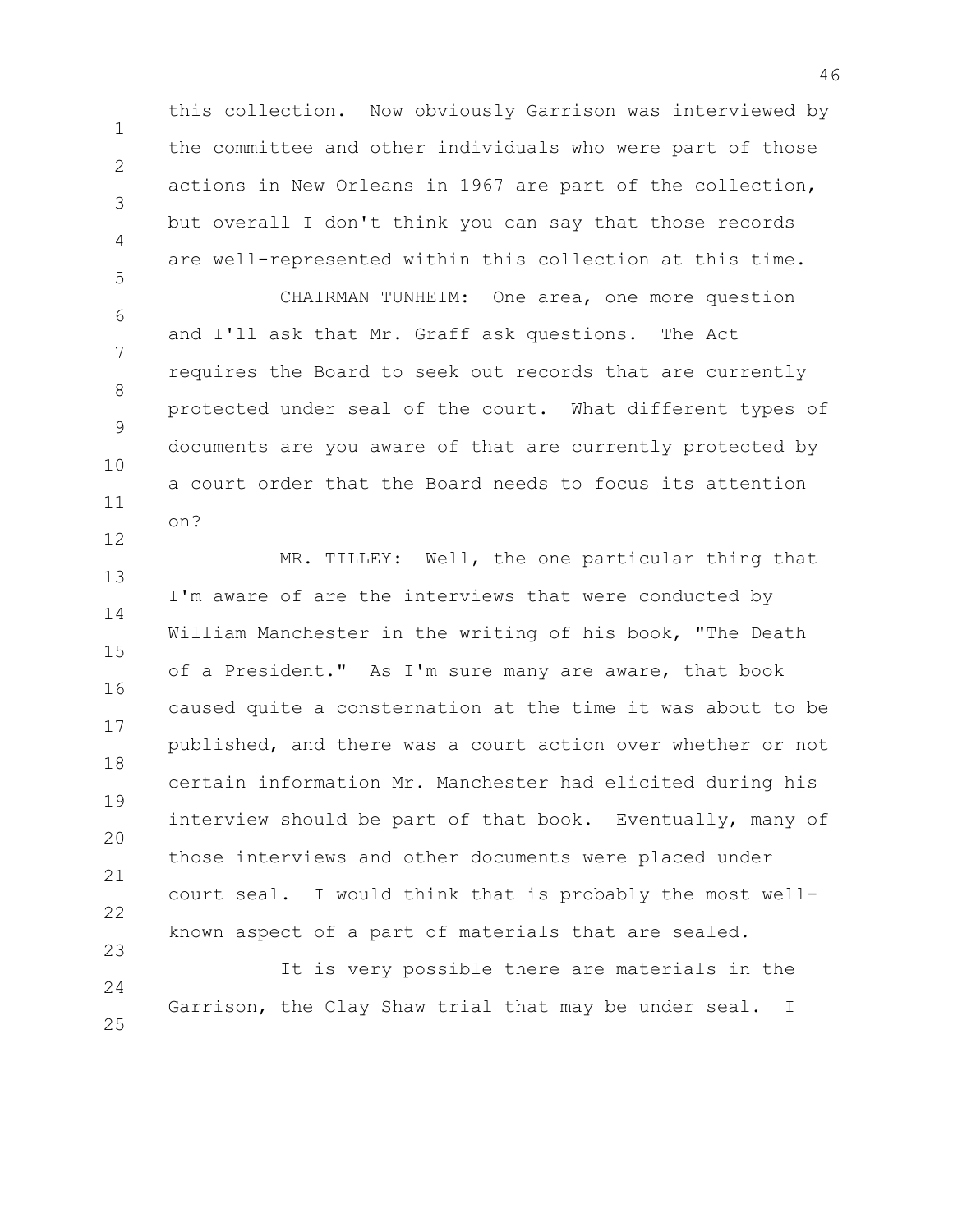1  $\mathcal{P}$ 3 4 5 think that would be another area where this Board would want to follow up on that. Now, there are other federal court records. I should have mentioned earlier that we are aware of the fact that Clay Shaw actually sought protection from Jim Garrison in federal court following his acquittal in New Orleans.

7 8 9 10 11 12 13 We are working on getting those additional federal court records up there to be part of the collection there. They are currently in the custody of our branch, of our regional Archives branch in Fort Worth, Texas. We are working with those folks to get those records up here to. Whether or not there is any sealed material in there, I don't know at this time.

6

14

20

CHAIRMAN TUNHEIM: Mr. Graff?

15 16 17 18 19 MR. GRAFF: Mr. Chairman, in connection with the search, how about the foreign collections? We are under legislative injunction to go ahead and seek out material from the Soviet Union, I assume from Mexico, and elsewhere. Have we had any success? Has any of that material been sought?

21 22 23 24 25 MR. TILLEY: Well, the only thing that has resulted from, if you will, a foreign search of records is that the State Department was told under the Act to contact the Government of Baleares in order to find out what records that may have been in the possession of that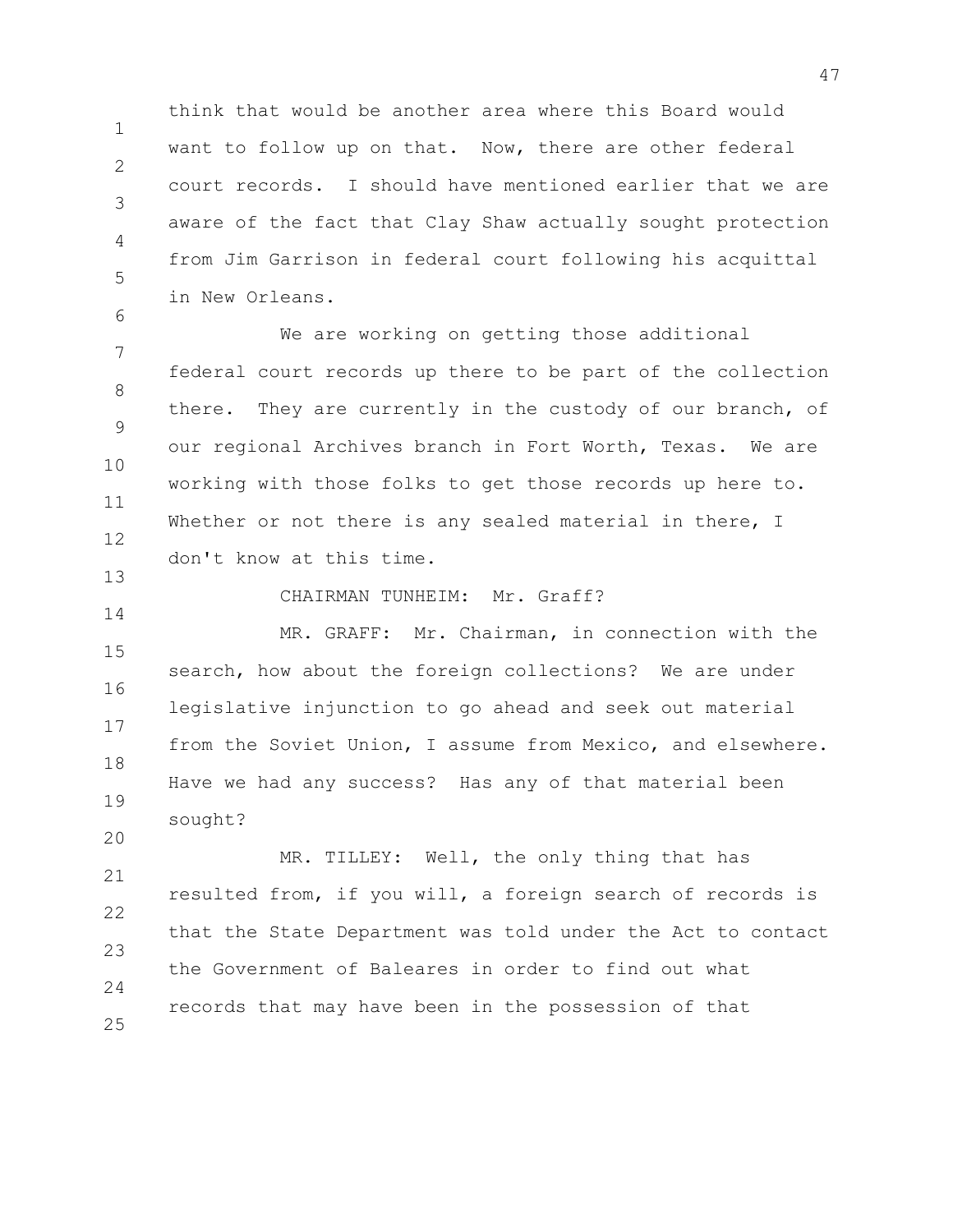1 2 3 4 5 6 7 8 9 10 11 12 13 14 15 16 17 18 19 20 21 government that dealt with Lee Oswald's time when he was in Minsk. In fact, the State Department has done that, and those records are part of the State Department records that are in our custody. That is the only instance that I am aware of where we have sought government records from foreign governments. MR. GRAFF: Nothing from Mexico? MR. TILLEY: Nothing from Mexico, and I don't think there has been any attempt to try to do anything along those lines at this time. MR. GRAFF: You judge there should be an attempt? MR. TILLEY: Well, I would think that that's an obvious venue for this Board to look, because the investigation of Oswald's activities in Mexico City in September and October 1963 are currently one of the hottest topics among people who are interested in the assassination. That is the one reason that the Summary Report written by the House Select Committee staff, the Lopez Report, was made available on the opening on August 23. We were specifically requested by the House Rules

22 23  $24$ 25 Committee to have that document available for release on that day because of the intense interest in it. Obviously, the interest in that document means there is probably more information in there.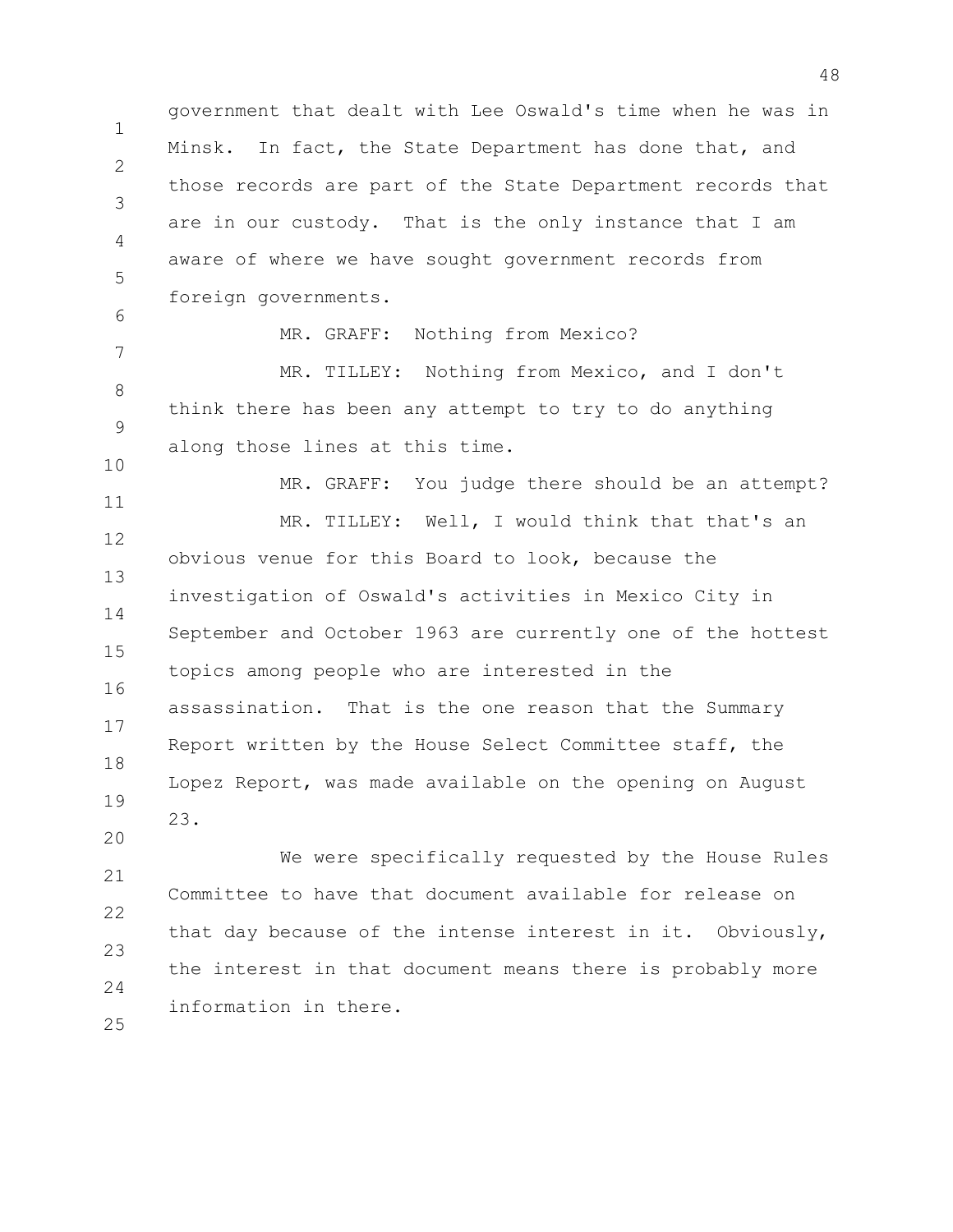1 2 3 4 5 6 7 8 9 10 11 12 13 14 15 16 17 18 19 20 21 22 23 24 25 MS. NELSON: Or it could also be another place, and that is where Oswald stopped when he was returning to the United States from Europe. MR. TILLEY: Yes, the various places he stopped on the way in returning from the Soviet Union, yes, as he made his way through Western Europe. MS. NELSON: Let me pursue the question of donorrelated documents, collections. Nobody has approached the Library of Congress; is that correct? MR. TILLEY: We have not, no. MS. NELSON: Right now, you do know of donor collections in the presidential libraries? MR. TILLEY: That's correct. MS. NELSON: In general, there are many different ways in which they have restricted the records? MR. TILLEY: Well, donated material operates under -- there is an instrument called the deed of gift, and the deed of gift controls the way access is provided to the materials that are covered by the deed. MS. NELSON: Do the library directors or the chief archivists in the libraries that are involved -- Kennedy, Johnson, and Ford in particular -- in fact, where are the other two libraries? MR. TILLEY: Well, the Carter Library had a little bit of material and the Hoover Library had the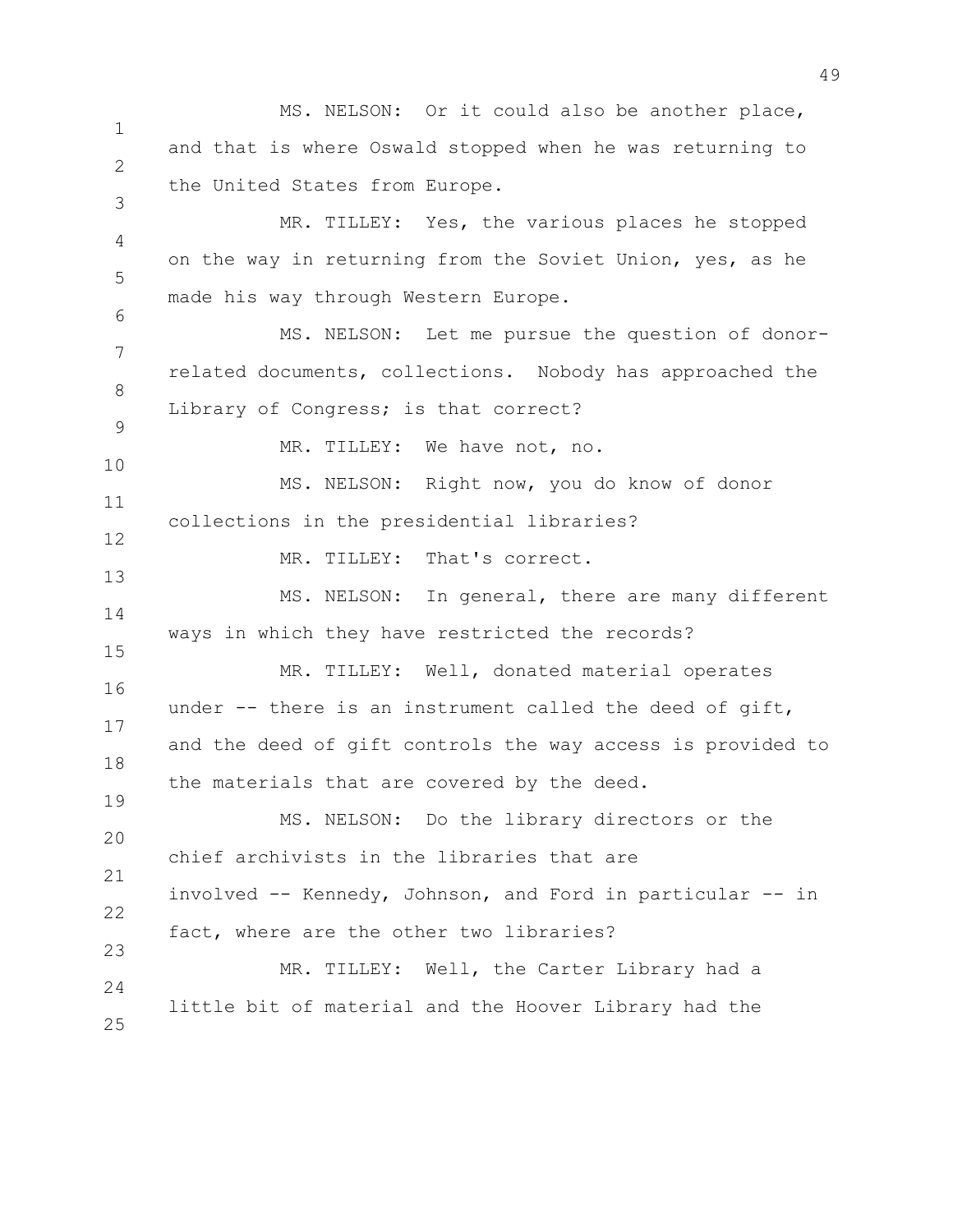1 2 custody of the papers of Clark Mullenhoff, which contained a small amount of material related to the trial, to the Shaw trial.

3

4 5 6 7 MR. NELSON: Oh, okay. But in those three libraries, do you have a sense of other donor gifts, other collections of papers that perhaps might have information in them?

8 9 10 11 12 13 14 15 MR. TILLEY: Oh, sure, there are other collections in the various libraries that currently have not been processed under the Kennedy Act yet. The library staffs have been in touch with the donors, asking them whether or not they will agree to the release of the documents under the terms of the Kennedy Act. But in many instances that process has not been completed yet, or the donors have not made a decision on those items.

16 17 18 19 MR. TILLEY: Yes, one donor at the Kennedy Library has said no. I think it was a tentative no, and not absolute no. But that is the only one.

MS. NELSON: Has anybody said no?

20 21 22 23  $24$ 25 Now, I might say that the Ford Library, all the materials at the Ford Library are covered by President Ford's deed. The President, Former President Ford, has said from the very beginning that he has no objection, that everything dealing with the assassination should be made available under the Act.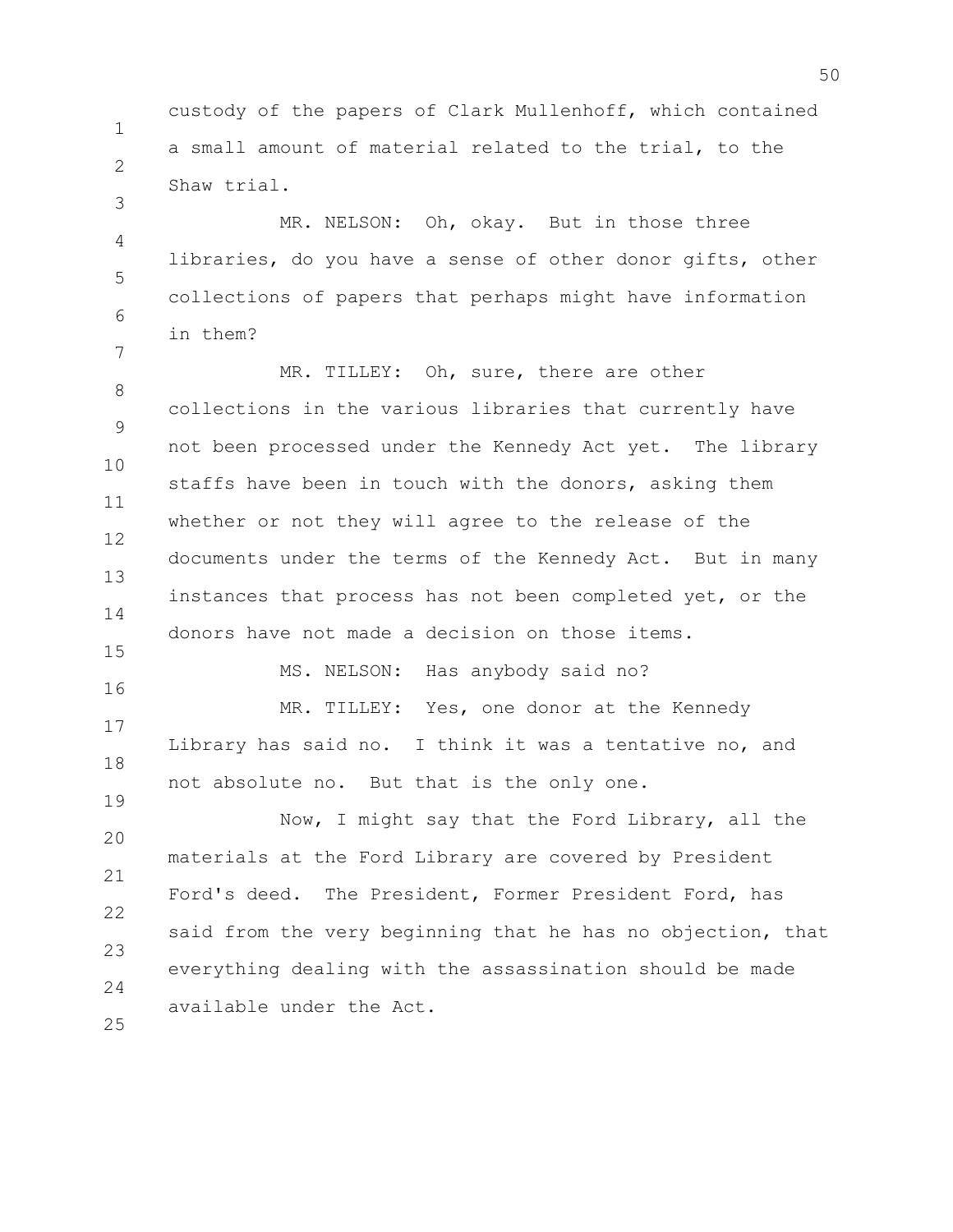1 2 3 4 5 6 7 At the Johnson Library, the materials that we are talking about are covered primarily by two deeds, most of it is the John Connolly deed. And all of John Connolly's record, even before the law was signed John Connolly contacted the library and instructed them to release everything from his papers that related to the assassination. And, in fact, it has been done.

8 9 10 11 12 13 14 15 The vast majority of the rest of it is covered by the Johnson deed, and the Johnson Library has been working under that. Now, there are I believe four or five oral history interviews which have not been disclosed yet, and the Johnson Library staff is in contact with the donors of those oral history interviews. The Kennedy Library, they are working with their donors in trying to resolve issues up there.

16 17 18 MS. NELSON: The information that they released from the Robert Kennedy papers in the Kennedy Library, was this the extent of what is in the Robert Kennedy Collection?

19

20 21 22 23  $24$ 25 MR. TILLEY: No, it's not. The Robert Kennedy papers primarily are in three major groups, they are: his pre-Attorney General papers, if you will, up to 1961; then his Attorney General papers; and then his Senate papers, which include his campaign for president. Many series from all three of those segments of his files have already been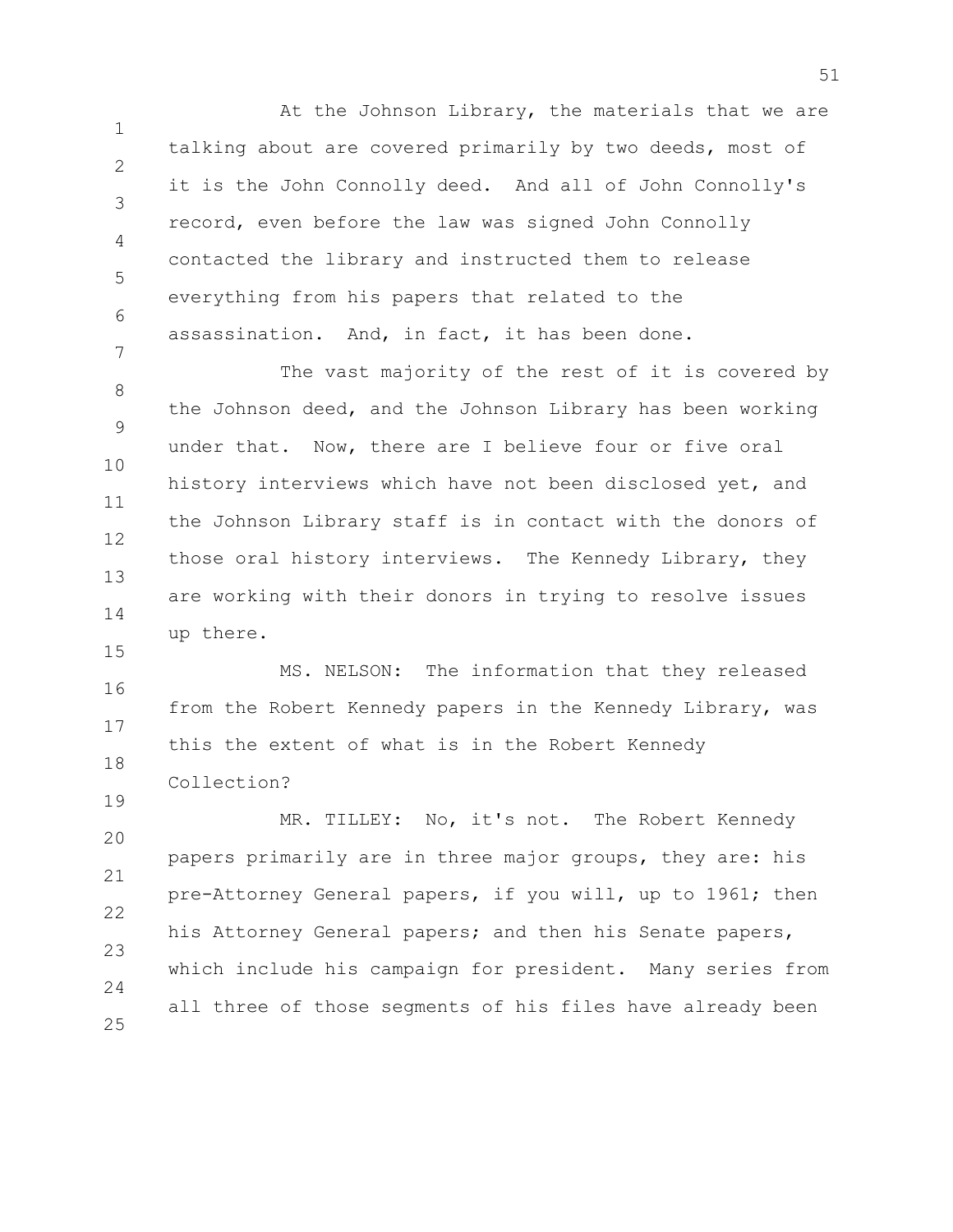1  $\mathfrak{D}$ 3 4 5 6 7 8 9 10 11 12 13 14 15 16 17 18 19 20 21 22 23  $24$ 25 made available under the deed of gift. I would say that probably 65 to 70 percent of those series have been already processed and released from the Robert Kennedy papers. There are a couple of series from his Attorney General papers that still have not been processed for release. But the desk diaries, the telephone logs, and telephone messages from one of those series, and that process has been completed. MS. NELSON: So they are all under a deed? MR. TILLEY: Well, my understanding is that there is not a deed for those papers. They are actually under what we call a deposit agreement. CHAIRMAN TUNHEIM: Any further questions for Mr. Tilley, Members of the Board? MS. NELSON: I'm sure we will have more next time. CHAIRMAN TUNHEIM: I just want to echo Mr. Hall's comments. Mr. Tilley, you have been very, very helpful to us, and I think this was a very, very helpful and thorough explanation of the status of the collection and where it exists today. We appreciate your terrific level of cooperation with us. MR. TILLEY: My pleasure. CHAIRMAN TUNHEIM: Are there any other items, Board Members, that we need to address today?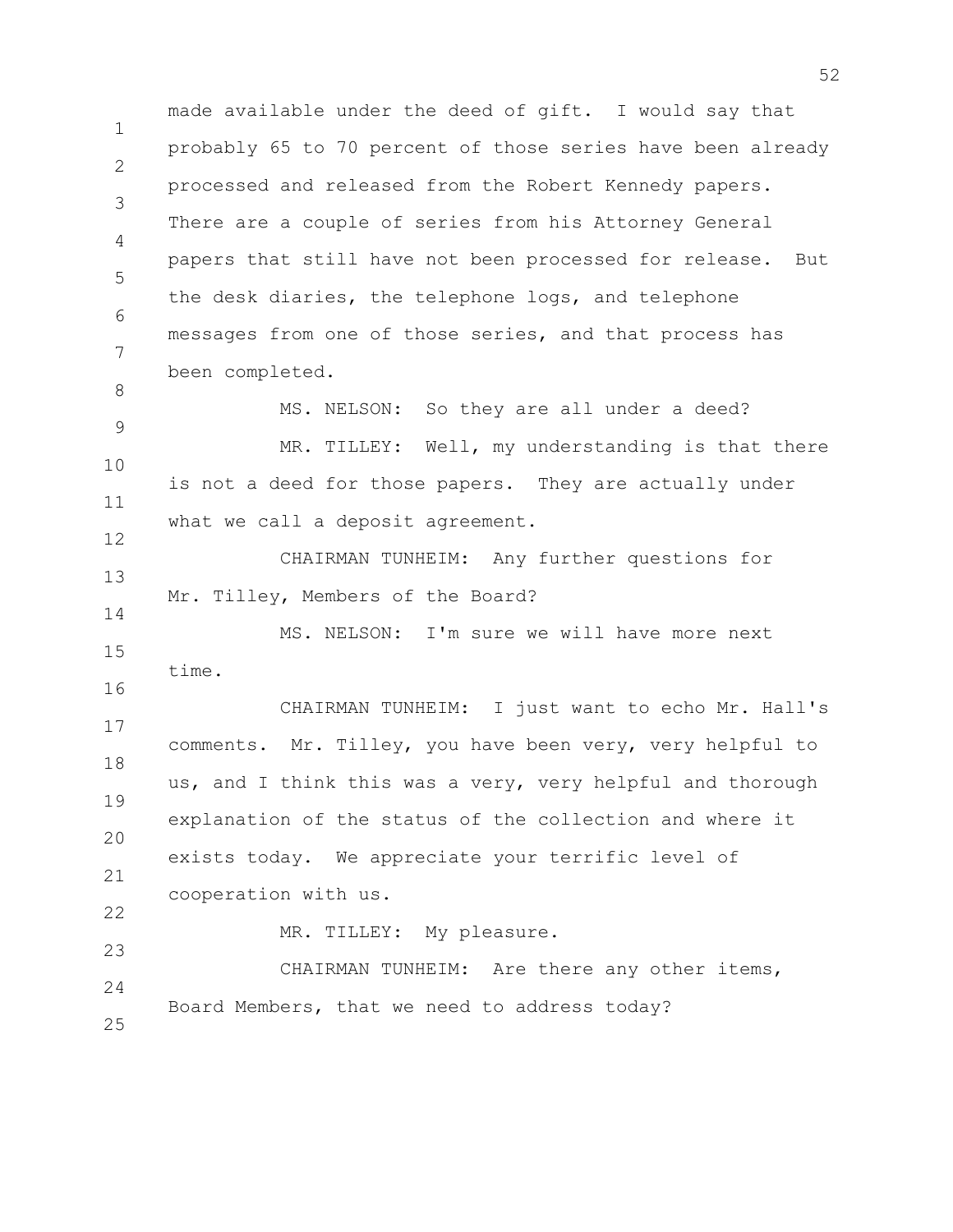[No response.]

| $\mathbf{L}$ . $\mathbf{L}$ $\mathbf{L}$ $\mathbf{L}$ $\mathbf{L}$ $\mathbf{L}$ $\mathbf{L}$ $\mathbf{L}$ $\mathbf{L}$ $\mathbf{L}$ $\mathbf{L}$ $\mathbf{L}$ $\mathbf{L}$ $\mathbf{L}$ $\mathbf{L}$ $\mathbf{L}$ $\mathbf{L}$ $\mathbf{L}$ $\mathbf{L}$ $\mathbf{L}$ $\mathbf{L}$ $\mathbf{L}$ $\mathbf{L}$ $\mathbf{L}$ $\math$ |
|-----------------------------------------------------------------------------------------------------------------------------------------------------------------------------------------------------------------------------------------------------------------------------------------------------------------------------------|
| CHAIRMAN TUNHEIM: Seeing none, I would like to                                                                                                                                                                                                                                                                                    |
| just make one final comment and invite board members to as                                                                                                                                                                                                                                                                        |
| well, if they would like to. I look forward to a very                                                                                                                                                                                                                                                                             |
| helpful and cooperative relationship with the research                                                                                                                                                                                                                                                                            |
| community and those who have a special interest in the                                                                                                                                                                                                                                                                            |
| assassination records and materials. We need assistance                                                                                                                                                                                                                                                                           |
| and, we are hopeful that we can reach out and have the kind                                                                                                                                                                                                                                                                       |
| of dialogue that would be helpful to us so that we can                                                                                                                                                                                                                                                                            |
| achieve the important goals in the law.                                                                                                                                                                                                                                                                                           |
| I think our goals are the same as yours, public                                                                                                                                                                                                                                                                                   |
| disclosure of all of the relevant records as soon as                                                                                                                                                                                                                                                                              |
| possible. We look forward to the public hearing process,                                                                                                                                                                                                                                                                          |
| where we will have the opportunity to hear from members of                                                                                                                                                                                                                                                                        |
| the community who are interested and have information that                                                                                                                                                                                                                                                                        |
| is relevant for us.                                                                                                                                                                                                                                                                                                               |
| Any further comments?                                                                                                                                                                                                                                                                                                             |
| MR. JOYCE: Only that it's nice to know that we                                                                                                                                                                                                                                                                                    |
| are finally on our way.                                                                                                                                                                                                                                                                                                           |
| MS. NELSON: Yes.                                                                                                                                                                                                                                                                                                                  |
| CHAIRMAN TUNHEIM: We are all glad to be here                                                                                                                                                                                                                                                                                      |
| It has been a long period of time.<br>today.                                                                                                                                                                                                                                                                                      |
|                                                                                                                                                                                                                                                                                                                                   |
| MR. HALL: We are all happy about that.                                                                                                                                                                                                                                                                                            |
| ADJOURNMENT                                                                                                                                                                                                                                                                                                                       |
| MR. GRAFF: I move that we adjourn.                                                                                                                                                                                                                                                                                                |
|                                                                                                                                                                                                                                                                                                                                   |